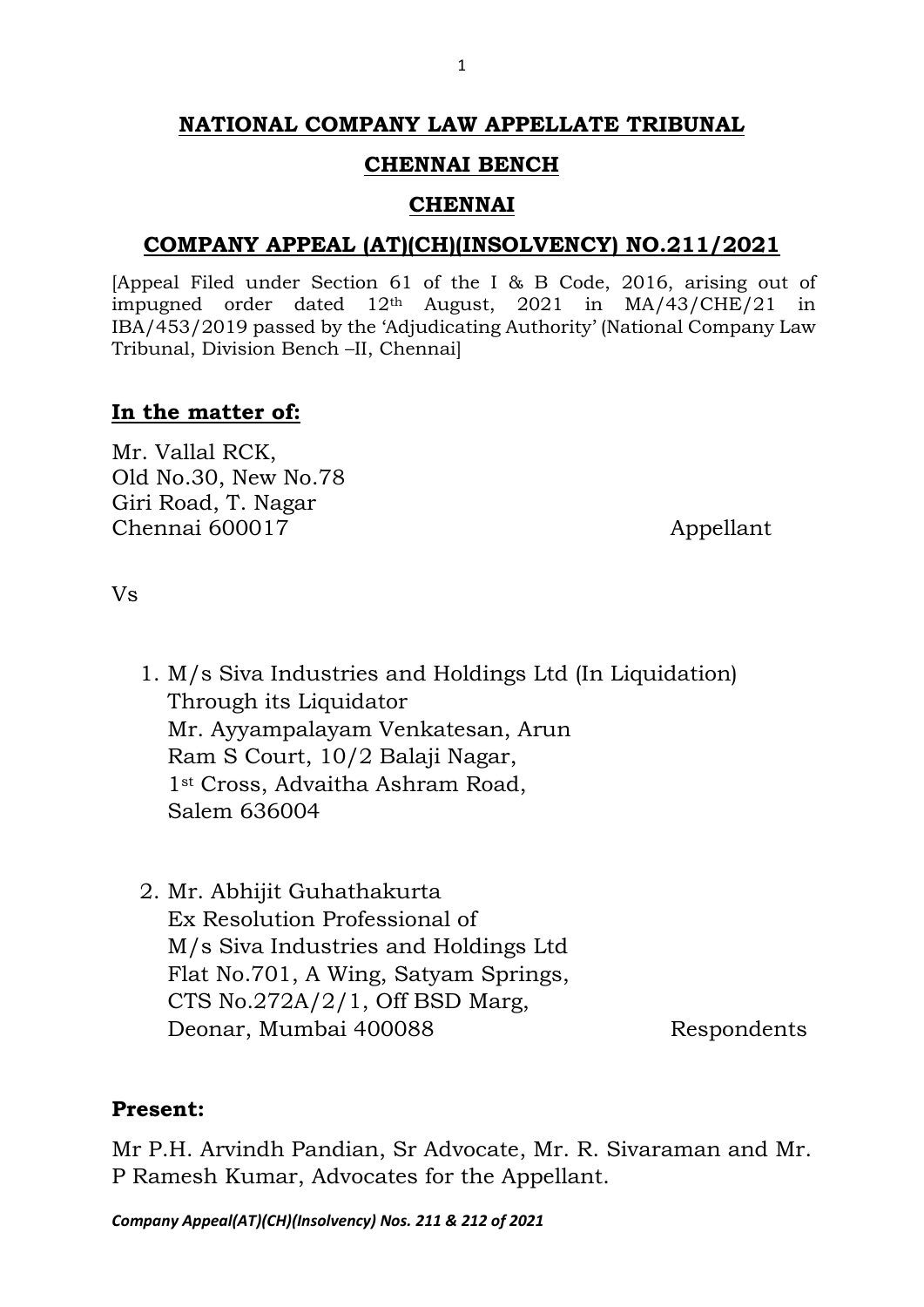Mr. S. Sathiyanarayanan, Advocate for Respondent.

# **WITH**

# **COMPANY APPEAL (AT)(CH)(INSOLVENCY) NO.212/2021**

[Appeal Filed under Section 61 of the I & B Code, 2016, arising out of impugned order dated 12th August, 2021 in IA/837/IB/2020 in IBA/453/2019 passed by the 'Adjudicating Authority' (National Company Law Tribunal, Division Bench –II, Chennai]

# **In the matter of:**

Mr. Vallal RCK, Old No.30, New No.78 Giri Road, T. Nagar Chennai 600017 Appellant

Vs

- 1. M/s Siva Industries and Holdings Ltd (In Liquidation) Through its Liquidator Mr. Ayyampalayam Venkatesan, Arun Ram S Court, 10/2 Balaji Nagar, 1st Cross, Advaitha Ashram Road, Salem 636004
- 2. Mr. Abhijit Guhathakurta Ex Resolution Professional of M/s Siva Industries and Holdings Ltd Flat No.701, A Wing, Satyam Springs, CTS No.272A/2/1, Off BSD Marg, Deonar, Mumbai 400088 Respondents

# **Present:**

Mr P.H. Arvindh Pandian, Sr Advocate and Mr. R. Sivaraman, Advocate for the Appellant.

Mr. S. Sathiyanarayanan, Advocate for Respondent.

*Company Appeal(AT)(CH)(Insolvency) Nos. 211 & 212 of 2021*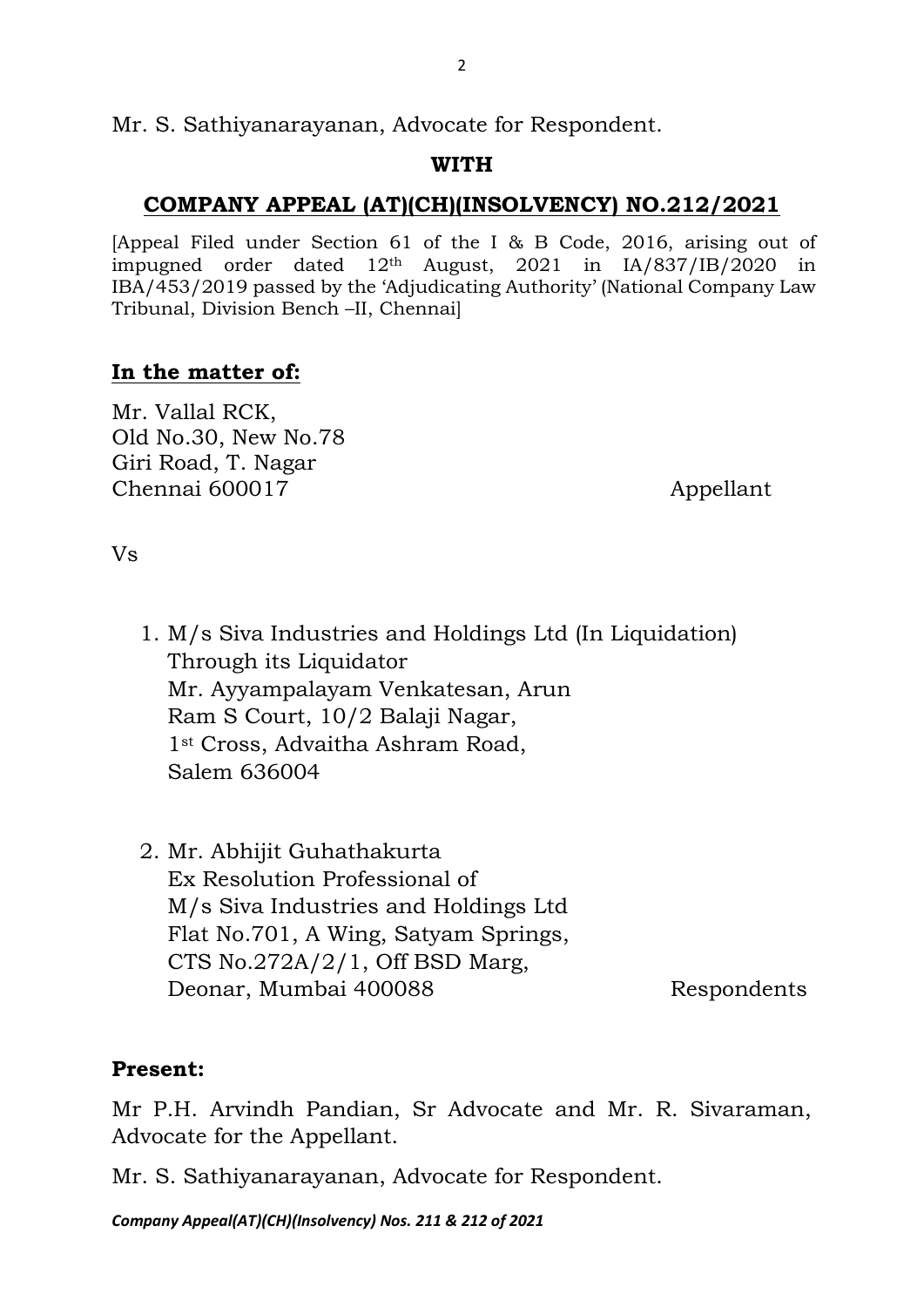# **JUDGEMENT VIRTUAL MODE**

## **M. VENUGOPAL, MEMBER (JUDICIAL)**

## **INTRODUCTION**

The Appellants have preferred the instant two Appeals in Comp App (AT)(CH)(Ins) No. 211/2021 and 212/2021 being dissatisfied with the common impugned order dated 12.08.2021 in MA/43/CHE/2021, IA/647/IB/2020 and IA/586/CHE/2021 in IBA/453/2019 passed by the 'Adjudicating Authority' (National Company Law Tribunal, Division Bench II, Chennai).

2. The 'Adjudicating Authority' (National Company Law Tribunal, Division Bench II, Chennai) while passing the impugned order dated 12.08.2021 in MA/43/CHE/2021 in IBA/453/2019, alongwith IA/647/IB.2020 in IAB/453/2019 alongwith IA/586/CHE/2021 in IBA/453/2019 at paragraph 22 to 28 observed the following:-

*22. A Settlement simpliciter under Section 12A of IBC, 2016 is different from a Resolution Plan given under Section 30 and 31 of IBC, 2016. However, in the present case, the promoter of the Corporate Debtor who is ineligible to submit a Resolution Plan because of Section 29A of IBC,*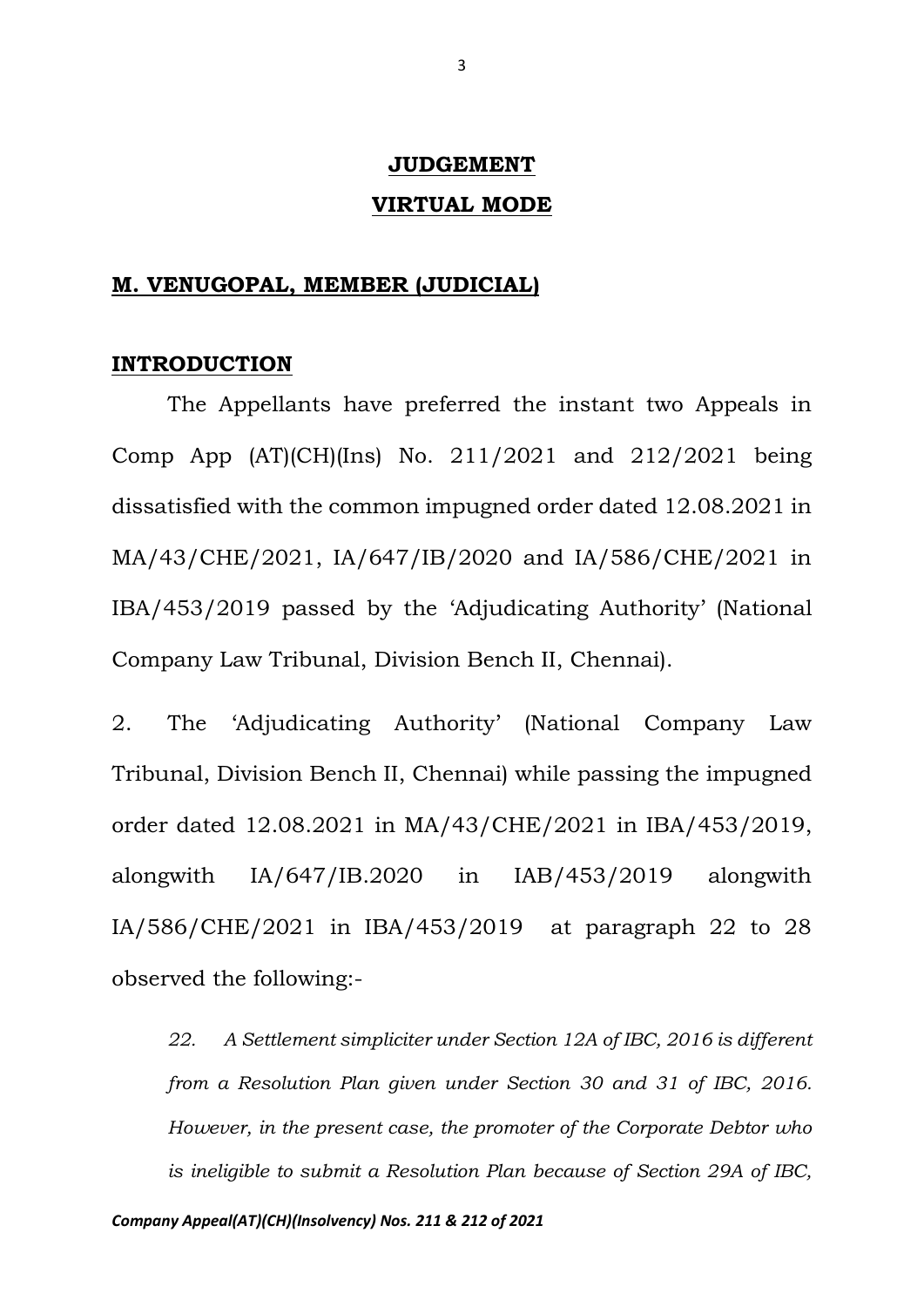*2016 is trying to provide a Settlement proposal, which is similar to a Resolution Plan under Section 12A of IBC, 2016. In other words, the promoter of the Corporate Debtor is trying to restructure the loans granted by the Financial Creditor under the pretext of a Settlement proposal to be given under Section 12A of IBC, 2016. Further, there exists an uncertainty in relation to the default, if any, being committed by the promoters of the Corporate Debtor and that this Tribunal has already come to a view that the Corporate Debtor cannot be pushed into*  liquidation in case of a default committed under Section 12 of IBC, 2016. *In the first case, this Tribunal is of the view that the CoC ought to have voted for the proposal only if they have received the money in full as per the Settlement proposal given by the promoter of the Corporate Debtor and if such being the case, the apprehension of default on the part of the promoter of the Corporate Debtor would not have arisen and that the Tribunal would have no difficulty in approving the proposal under Section 12A of the IBC, 2016.*

*23. If such a settlement proposal as given by the promoter of the Corporate Debtor under Section 12A of IBC, 2016 is approved by this Tribunal, especially when as on date no money has been paid to the Financial Creditor of the Corporate Debtor, then this Tribunal would be*  left in lurch when there arises any default on the part of the promoters of *the Corporate Debtor, since it would be uncertain as to how to proceed thereon when the Corporate is out of CIRP and hence there arises a legal quagmire.*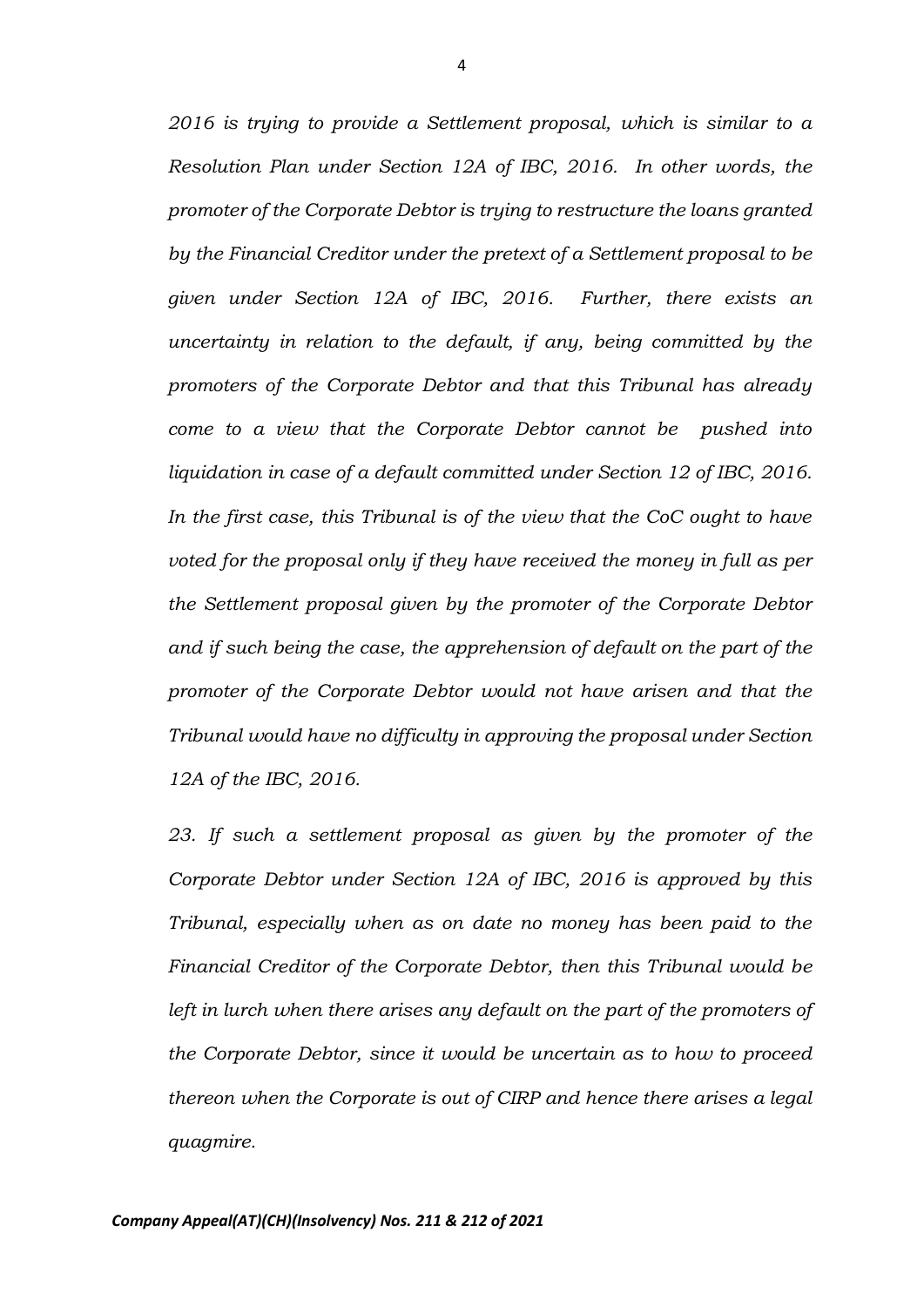*24. Viewed from this perspective, all the judgement referred to by the Learned Counsel for the Resolution Professional, the Corporate Debtor and the IDBI Bank, would not apply to the facts of the present case, since here the settlement proposal as envisaged by the promoter of the Corporate Debtor is not a settlement simpliciter as envisaged under Section 12A of IBC, 2016.*

*25. For all the aforesaid reasons, we are of the view that the Settlement Proposal as given by the Corporate Debtor and the approval of the withdrawal of the CIRP in relation to the Corporate Debtor by the CoC in its 17th Meeting, is not a conformity with the provisions of IBC, 2016 and also not in line with the judicial conscientiousness of the Adjudicating Authority and also transcends beyond the scope of IBC, 2016.*

*26. In so far as IA/586/CHE/2021 is concerned, it is seen that the same has been filed by State Bank of India, who is one of the Financial Creditors in relation to the Corporate Debtor who has voted against the Settlement Proposal under Section 12A of IBC, 2016 given by the promoter of the Corporate Debtor. The State Bank of India, in IA/586/CHE/2021 has sought for a direction to declare that the mortgage rights of the Applicant over the immovable property offered by the Corporate Debtor will not get diluted upon withdrawal of the CIRP by the 2nd Respondent under Section 12A of IBC, 2016 pursuant to the decision of the CoC members. It is averred in the Application that the Applicant Bank is having exclusive mortgage rights over the immovable*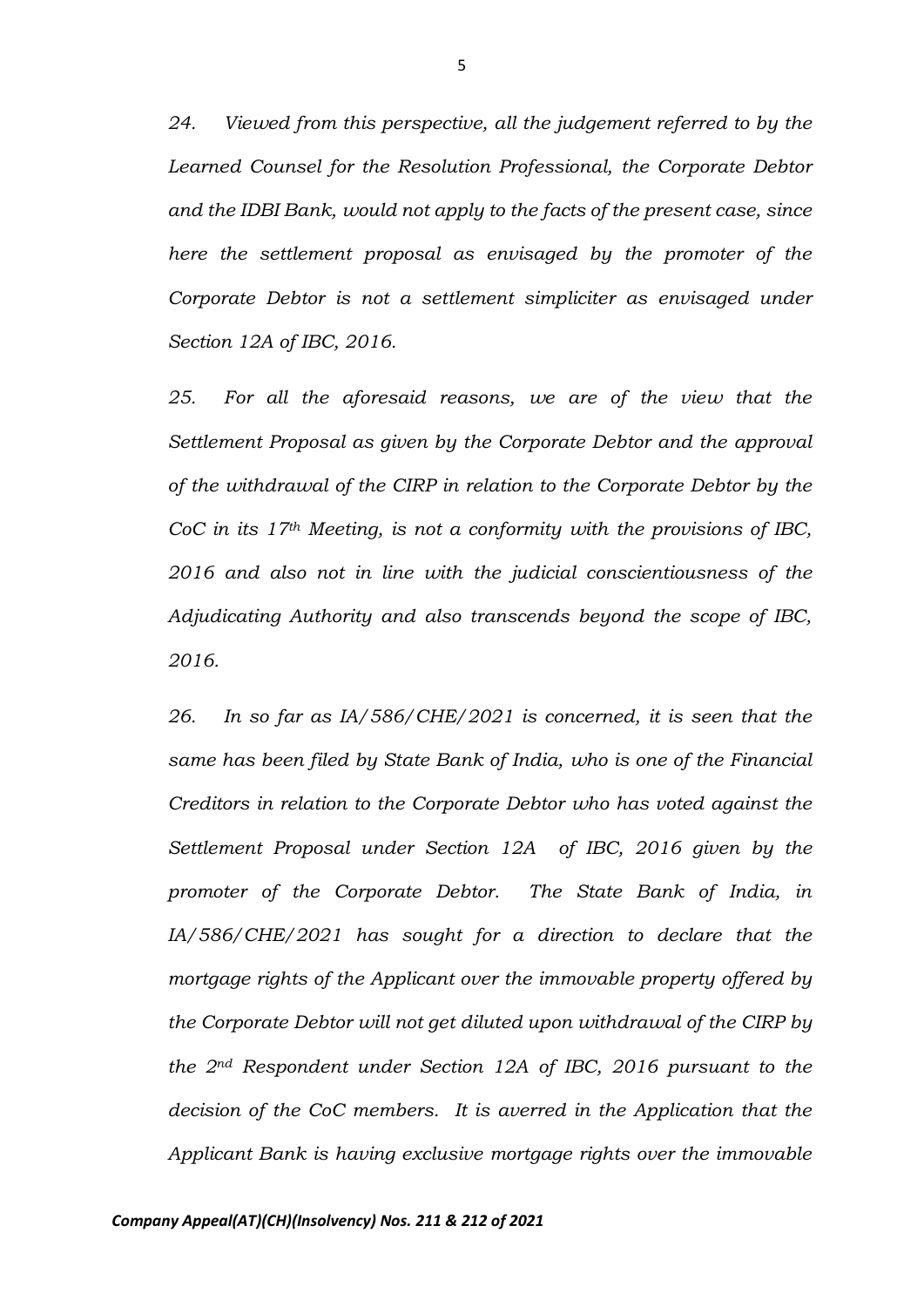*property of the Corporate Debtor and the Applicant will be at liberty to enforce the SARFAESI Proceedings against the mortgaged property. Further, it is averred that the Applicant Bank viz. State Bank of India does not appear to have any objection for the withdrawal of the CIRP, provided that the rights of the Applicant Bank over the mortgaged property should not get diluted. Considering the submissions made by the Learned Counsel for State Bank of India we are of the view that since we are not inclined to allow the relief as sought for in MA/43(CHE)/2021, seeking withdrawal of the CIRP process. The necessary consequence will be an order of Liquidation, which is also passed vide separate order, the Applicant Bank may exercise the security interest over the subject property and may intimate the same to the Liquidator in so far as whether they are relinquishing their security or standing outside the Liquidation process. With the above said directions IA/586/CHE/2021 stands disposed off.*

*27. In view of the above discussions, we conclude as follows:*

*a. The purported Settlement Plan proposed by the promoter of the Corporate Debtor is not a Settlement simpliciter as envisaged under Section 12A of IBC, 2016 rather than it is a 'Business Restructuring Plan'.*

*b. As per the Settlement Plan, there is no final offer made by the promoter of the Corporate Debtor and also the acceptance made by the CoC in this regard. There is no finality reached between the promoter of the Corporate Debtor and the CoC as per clause 2 of*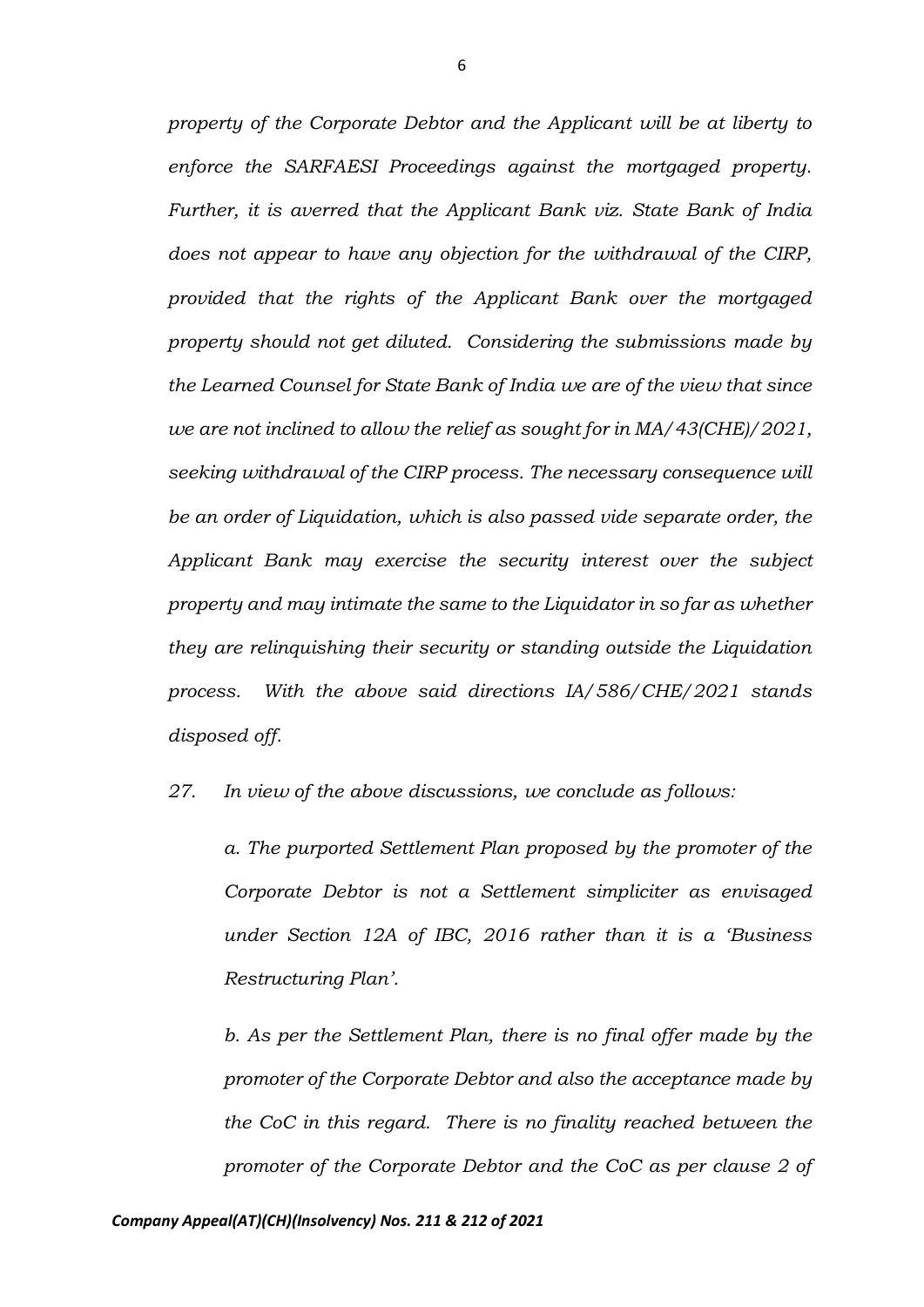*Chapter VIII of the Settlement proposal; hence based on ambiguity of terms of settlement, we cannot order for withdrawal of the CIRP. c. The prayer seeking for liquidation of the Corporate Debtor in case of any default in the proposed Settlement Plan transcends beyond the scope of IBC 2016.*

*28. For the foregoing reasons which have been stated supra, the MA/43/(CEH)/2021 filed by the Applicant under Section 12A of IBC, 2016 stands dismissed."*

## **SUMMATION OF FACTS**

3. Before the 'Adjudicating Authority', the 'Former Resolution Professional'/Applicant had filed MA/43/CHE/2021(with the approval of 94.23% voting shares of COC) in IBA/453/2019 (under Section 12A of the I&B Code, 2016 r/w Regulation 30A of the Insolvency & Bankruptcy Board of India (Insolvency Resolution Process for Corporate Persons) Regulations, 2016) seeking withdrawal of main Insolvency and Bankruptcy Application No. IBA/453/2019 etc.

4. It is represented on behalf of the Appellant before the filing of MA/43/CHE/2021 for withdrawal of the Main Application admitted under Section 7 of the Code the 2nd Respondent/Ex Resolution Professional of the Corporate Debtor had filed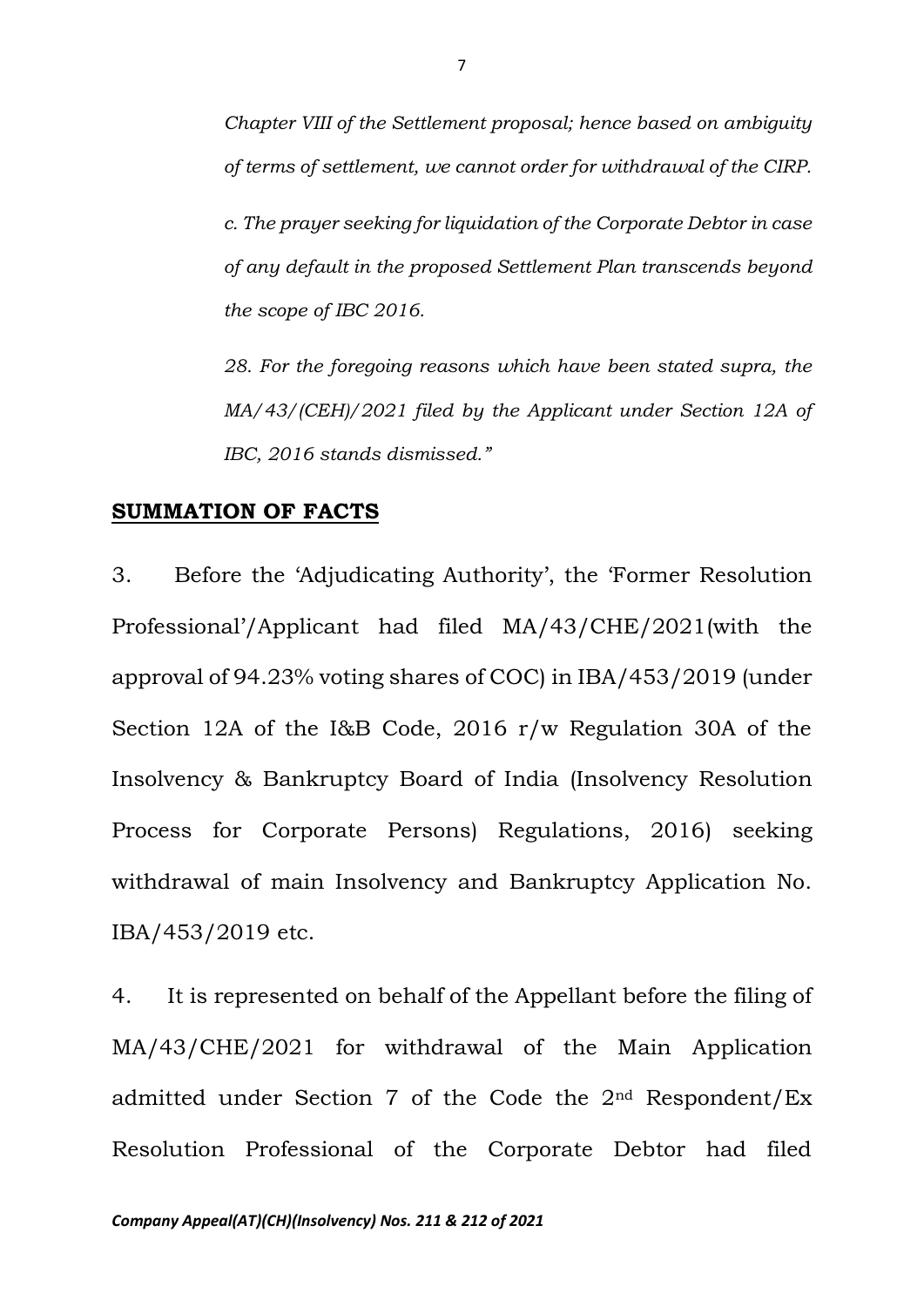IA/837/IB/2020 in IBA/453/2019 under Section 33 of the I&B Code for initiation of liquidation process pertaining to the Corporate Debtor, in as much as the single Resolution Plan received during the CIRP failed to receive the requisite majority of 66% votes for approval of the 'Resolution Plan'.

5. The Learned Counsel for the Appellant points out that with a view to save the Corporate Debtor from liquidation and to protect the interest of all stakeholders the Appellant/Shareholder/Promoter of the Corporate Debtor had filed IA/647/IB/2020 under Section 60 (5) of the Code r/w Rule 11 of the NCLT Rules, 2016 seeking to consider the settlement proposal initially circulated by the Appellant, with the creditor on 10.8.2020 for withdrawal of the Main Application admitted under Section 7 of the Code.

6. The Learned Counsel for the Appellant brings it to the notice of this Tribunal that the Adjudicating Authority based on the Application filed by the Appellant had directed the Ex Resolution Professional to convene a Meeting with COC to consider the proposal submitted by the Appellant and report to it on 2.11.2020.

*Company Appeal(AT)(CH)(Insolvency) Nos. 211 & 212 of 2021* 7. It is the version of the Appellant that after deliberations and discussions, the settlement plan proposed by the Appellant as per

8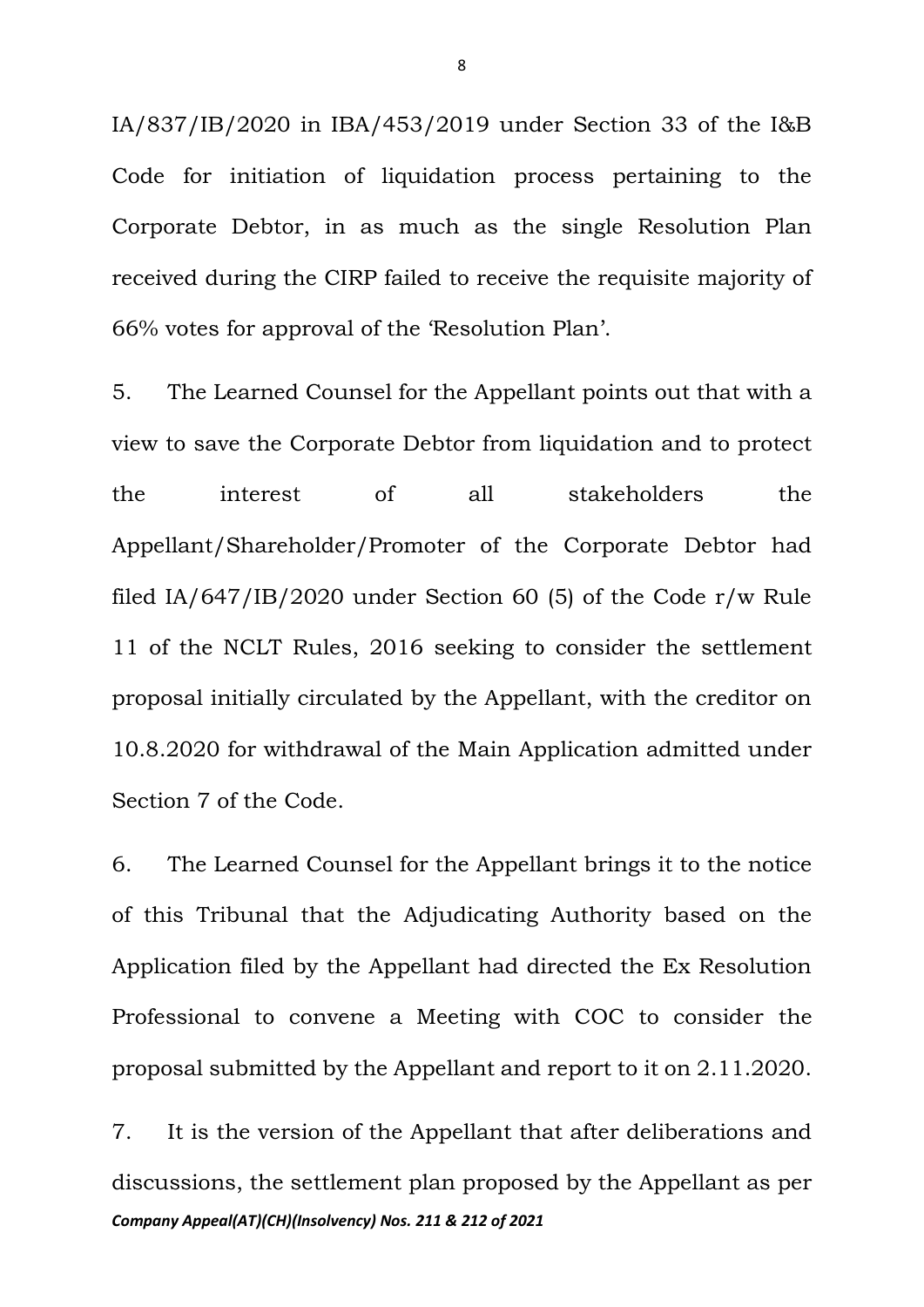Section 12 A of the I&B Code was put to vote with an agenda for withdrawal of CIRP in tune with the settlement proposal which was initially voted by 70.63% of the Committee of Creditors in favour and later IARCL/one of the Financial Creditors through letter dated 05.03.2021 had intimated the 2nd Respondent that in the light of further discussions and in the interest of reserving the account and to enable the Corporate Debtor to revive, had decided to change their vote to approve the proposal submitted by the Appellant under Section 12 A of the Code.

8. The Learned Counsel for the Appellant points out that based on the request of IARCL/Financial Creditor to approach the Adjudicating Authority to permit the withdrawal under Section 12 A of the Code, the  $2<sup>nd</sup>$  Respondent filed an application seeking directions in regard to the recasting of the vote and the Adjudicating Authority on 29.03.2021 in MA/12(CHE)/2021 had directed the 2nd Respondent to place the request of IARCL letter dated 05.03.2021 before the 'whole Committee of Creditors' for its consideration who shall record their approval or rejection specifically in the Meeting.

## **A PANORAMIC SPECTRUM OF FACTS**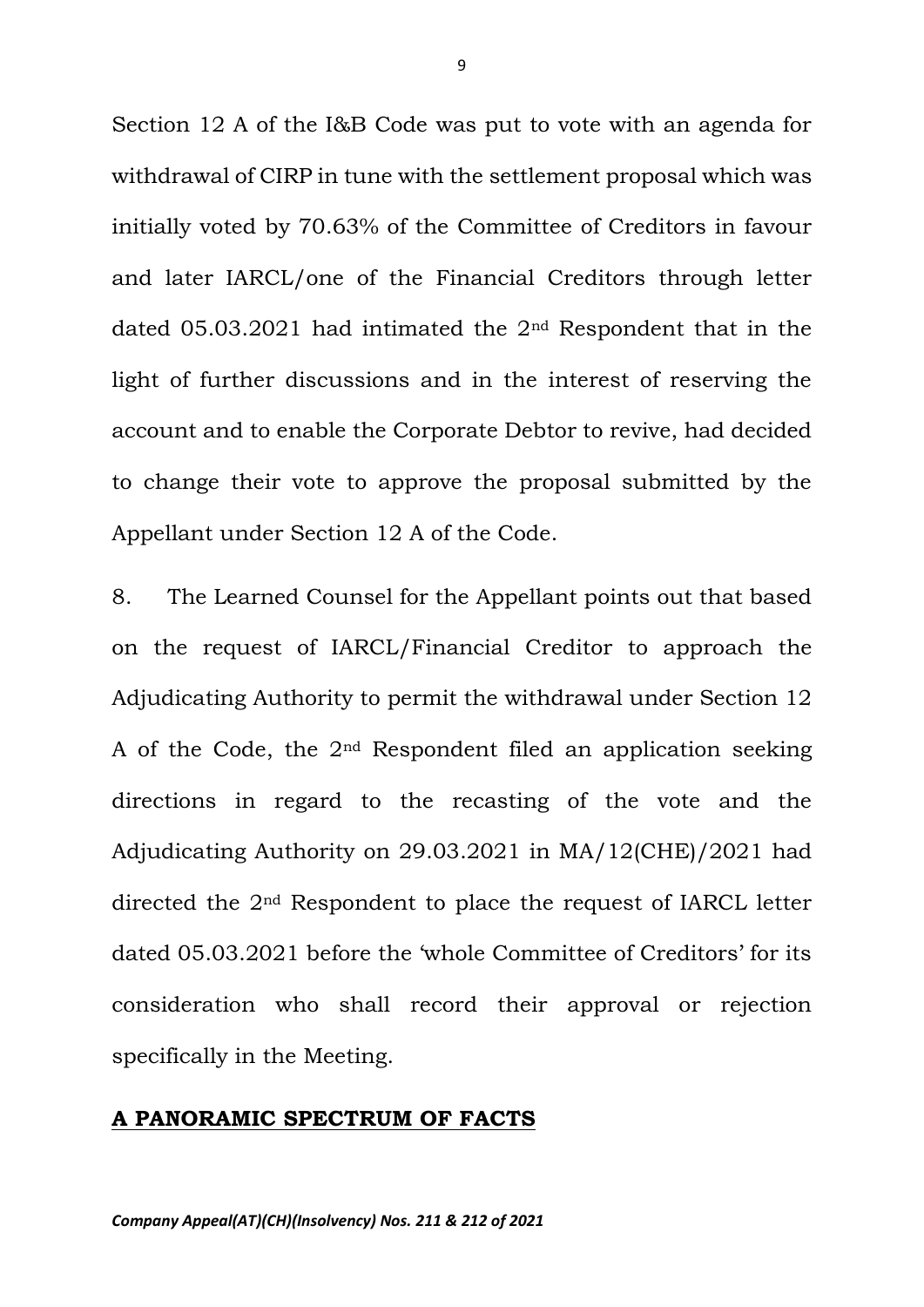9. It comes to be known that the CIRP in respect of the 'Corporate Debtor' began on 04.07.2019. As a matter of fact the 'Adjudicating Authority' admitted the application IBA/453/2019 for 'CIRP' filed by the IDBI Bank against the 1st Respondent/Corporate Debtor under Section 7 of the Code and an Interim Resolution Professional was appointed.

10. On 08.05.2020, IA/837/IB/2020 in IBA/453/2019 was filed by the Resolution Professional as per Section 33 of the I&B Code seeking liquidation of the Corporate Debtor pursuant to the rejection of the Resolution Plan submitted by Royal Partners Investments Funds Ltd in the Committee of Creditors Meeting with 60.19% votes in favour of the Resolution Plan.

11. Moreover, the Appellant (Shareholder/Promoter of Corporate Debtor) filed IA/647/IB/2020 in IBA/453/2019 before the Adjudicating Authority praying for necessary direction for consideration of 'One Time Settlement Offer'. On 05.10.2020, the 'Adjudicating Authority' had directed the Resolution Professional to convene a COC Meeting to consider the One Time Settlement filed by the Appellant. On 13.10.2020, the 13th CoC Meeting took place and that the OTS of the Appellant was taken up in the Agenda based on the order of the 'Adjudicating Authority' dated 05.10.2020. The Committee of Creditors had sought time to complete the offer and revert back to the Resolution Professional for voting.

12. A detailed Settlement Proposal was submitted on 14.12.2020 by the Appellant in respect of M/s Siva Industries and Holdings Ltd and on 05.01.2021 an 'addendum' to the Settlement Plan was filed by the Appellant to the Union Bank of India. On 08.01.2021 the15th CoC took place, where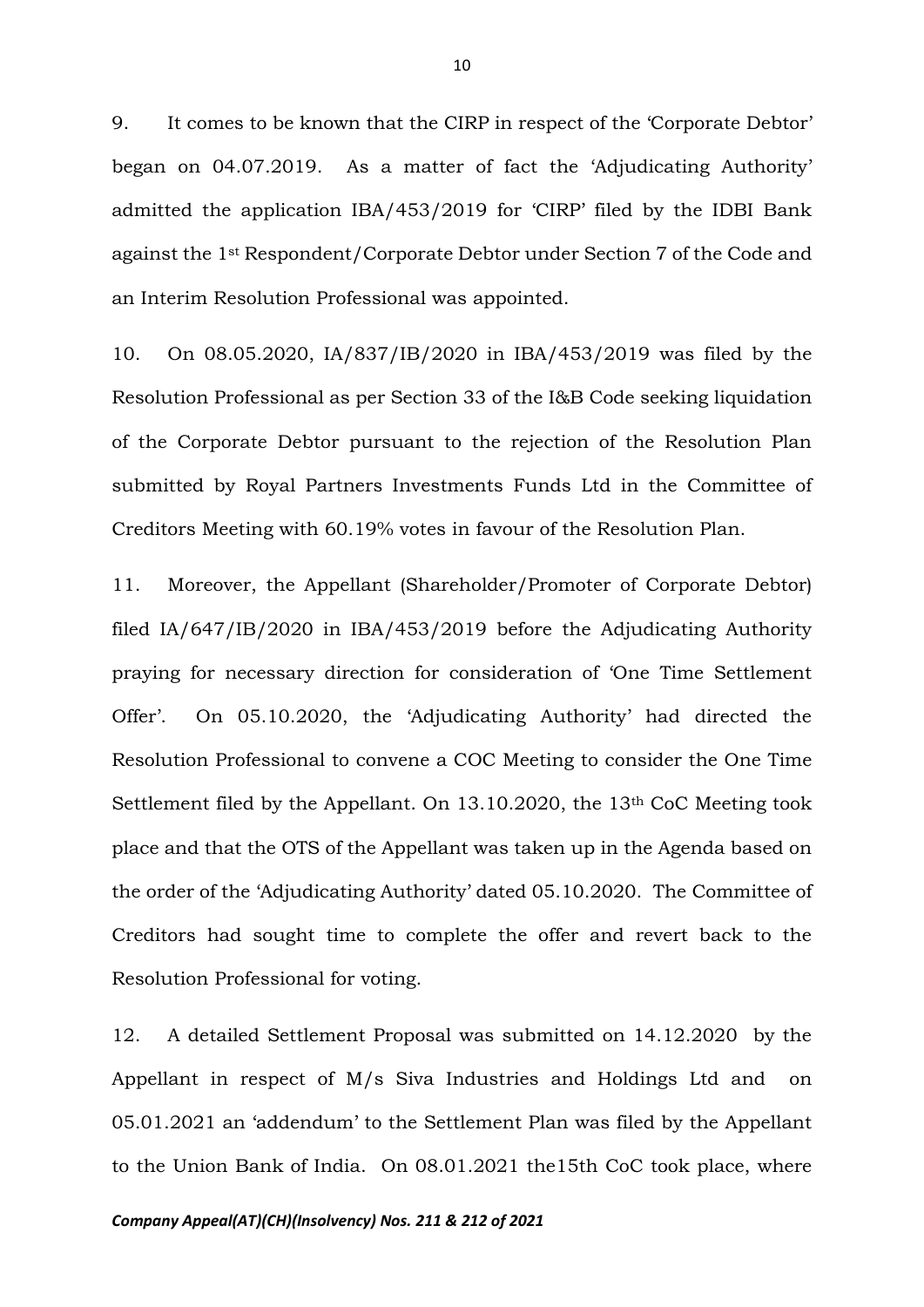the CoC had prayed for time to contemplate the offer and to get back to the Resolution Professional for voting. On 14.01.2021 an 'addendum' to the Settlement Plan was filed by the Appellant.

13. Indeed, on 18.01.2021, the 16th Committee of Creditors Meeting took place, where the Committee of Creditors was asked to vote on the praying for withdrawal of Section 7 application projected by the IDBI Bank Ltd basis the settlement proposal. On 08.02.2021 the voting results on the Settlement Proposal by the Committee of Creditors was 70.63.

14. On 08.03.2021, the financial creditor/International Assets Reconstruction Co Ltd having 23.60% voting shares wrote to the Resolution Professional stating that it had reconsidered its vote and had now approved the Resolution and accordingly requested the Resolution Professional to pray for appropriate directions from the 'Adjudicating Authority' for validation of the recasted vote or seek fresh voting on the One Time Settlement.

15 As a matter of fact, the Resolution Professional on 24.03.2021 filed MA/12(CHE)/2021 before the 'Adjudicating Authority' seeking necessary directions based on the letter and request of IARCL. On 29.03.2021 the 'Adjudicating Authority' had directed the Resolution Professional to hold a CoC Meeting and seek the vote of COC, basis the IARCL letter, within 10 working days.

16. In the 17th COC Meeting that took place on 01.04.2021 where the CoC was asked to vote on the seeking of withdrawal of the application filed by the IDBI Bank Ltd, basis the Settlement Proposal and the order of the

#### *Company Appeal(AT)(CH)(Insolvency) Nos. 211 & 212 of 2021*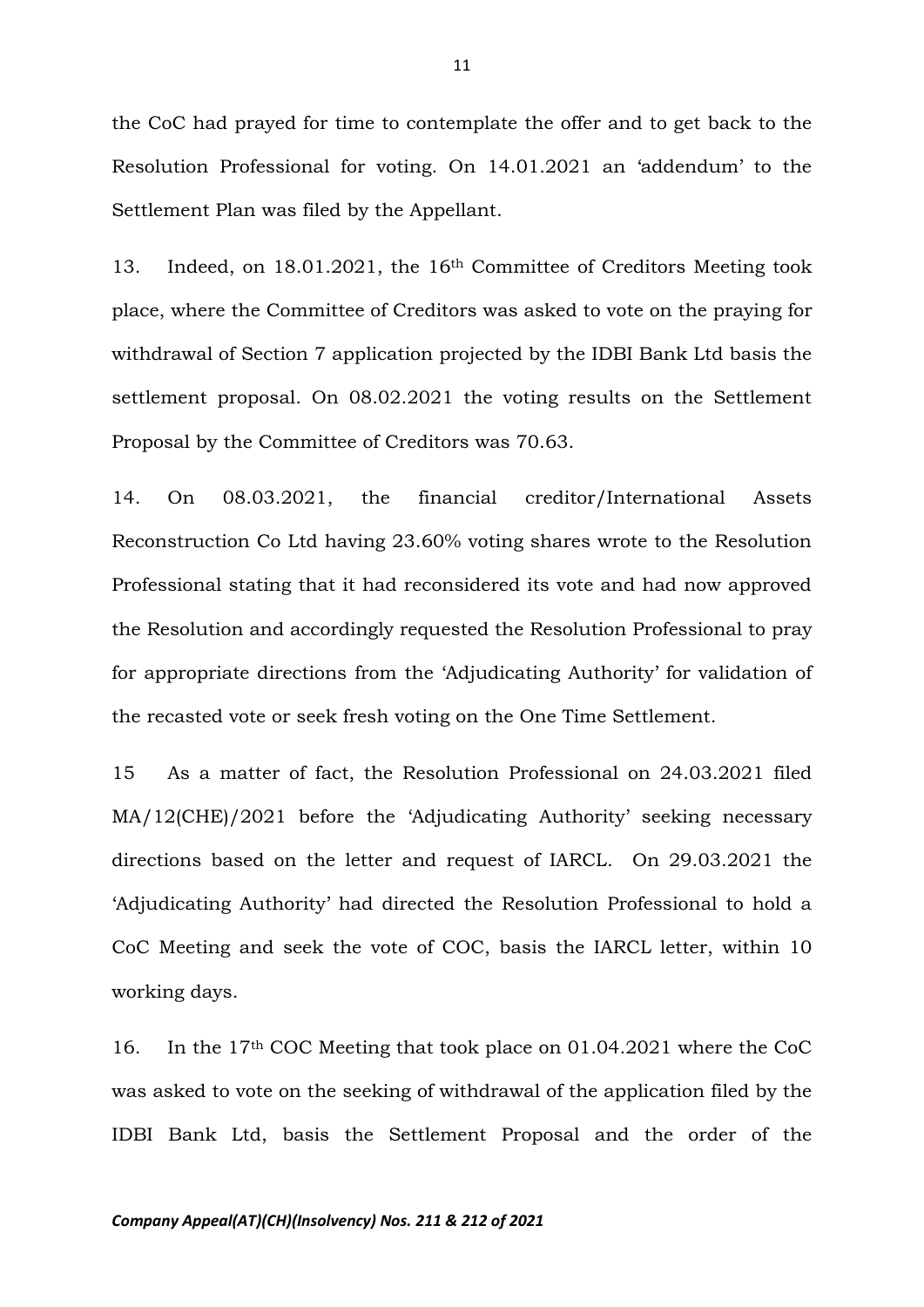Adjudicating Authority dated 29.03.2021. On 06.04.2021 the voting results on the One Time Proposal was passed by the COC with 94.23%.

17. On 08.04.2021 the Resolution Professional preferred the withdrawal application under Section 12A of the Code r/w Regulation 30A of the IRPCP Regulations for withdrawal of IBA/453/2019 admitted as per Section 7 of the Code. During the pendency of the application filed for withdrawal of 'CIRP' pertaining to the 'Corporate Debtor', the sole dissenting creditor of the proposed Settlement Plan filed by the Applicant/State Bank of India with voting share of 5.77% filed IA/586/CHE/2021 in IA/647/IB/2020 praying for a direction to declare that the mortgage rights of the State Bank of India over the immovable property offered by the Corporate Debtor will not get diluted upon withdrawal of the 'CIRP' by the Original Applicant/IDBI Bank Ltd under Section 12A of the I&B code.

18. on 12.08.2021, the 'Adjudicating Authority' had dismissed the withdrawal application filed by the Resolution Professional under Section 12A of the Code r/w Regulation 30A of the IRPCP Regulation through a common order in MA/43/CHE/2021 and IA/647/IB/2020 and IA/586/CHE/2021 in IBA/453/2019 and in continuation of the same passed an order of liquidation of the Corporate Debtor in IA/837/2020 in IBA/453/2019.

## **APPELLANT'S SUBMISSIONS**

19. The Learned Counsel for the Appellant contends that the dismissal of withdrawal application filed by the 2nd Respondent as per Section 12A of the Code read with Section 30A of Insolvency &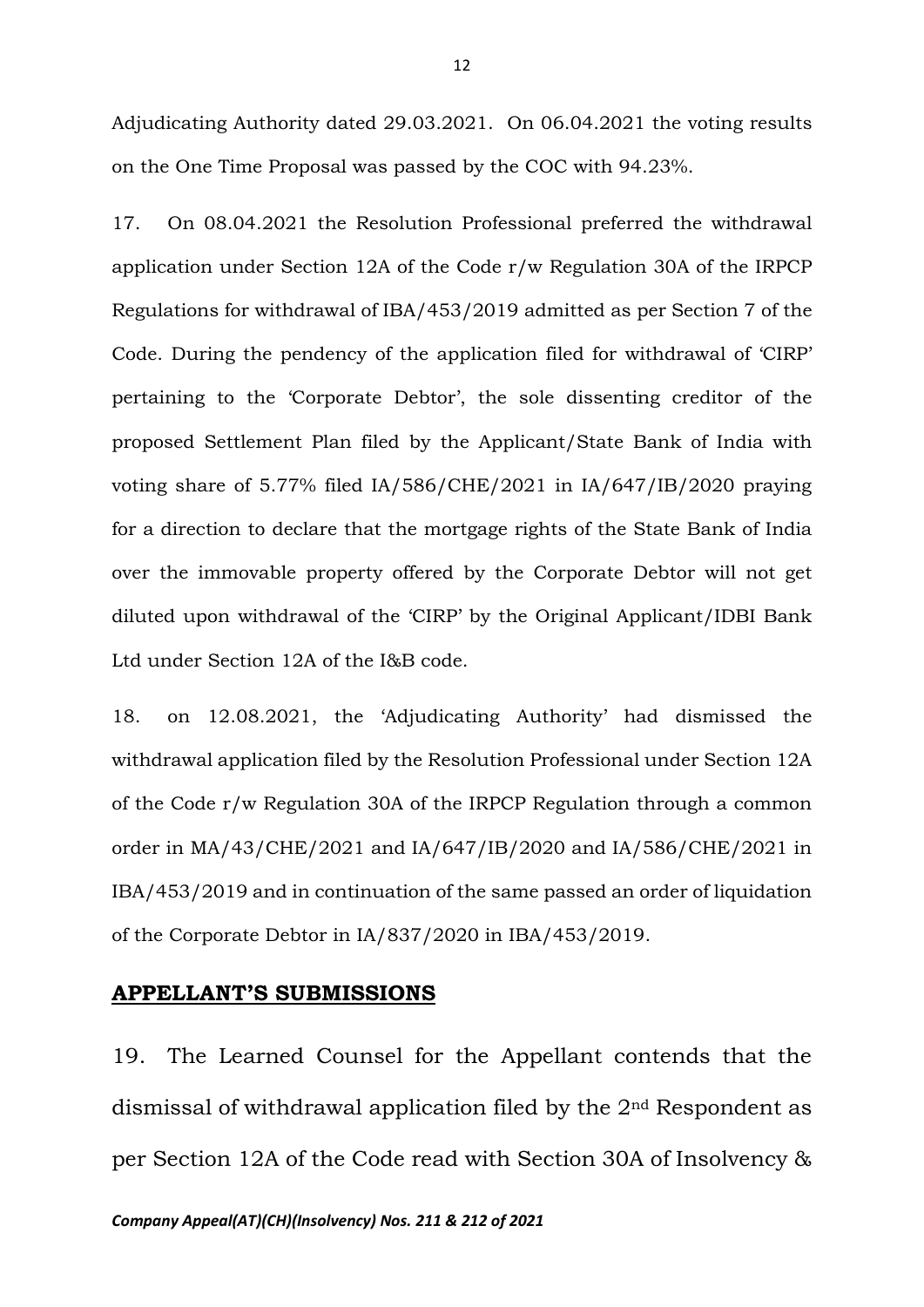Bankruptcy Board of India (Insolvency Resolution Process for Corporate Persons) Regulations, 2016 by the 'Adjudicating Authority based on the grounds that the 'Proposed Settlement Plan' is not a 'Settlement Simpliciter' but a business restructuring plan and final order was not made by the Promoter is not a tenable one in the Eye of Law.

20. The Learned Senior Counsel for the Appellant comes out with a plea that Section 12 A of the I&B Code does not speak of 'Settlement Plan' and only mandates the approval of the majority of the Committee of Creditors Members to withdraw the Application admitted under Section 7 or Section 9 or Section 10 by the Original Applicant with an objective that once an Application projected by the Original Applicant is admitted and Committee is formed the proceedings become 'action in rem' rather than 'action in personam'.

21. The Learned Counsel for the Appellant submits that the 'Settlement Plan' was irrelevant to the determination of the withdrawal application filed under Section 12A of the Code and inspite of the fact that no arguments were advanced regarding the terms itself and no querries were raised before the 'Adjudicating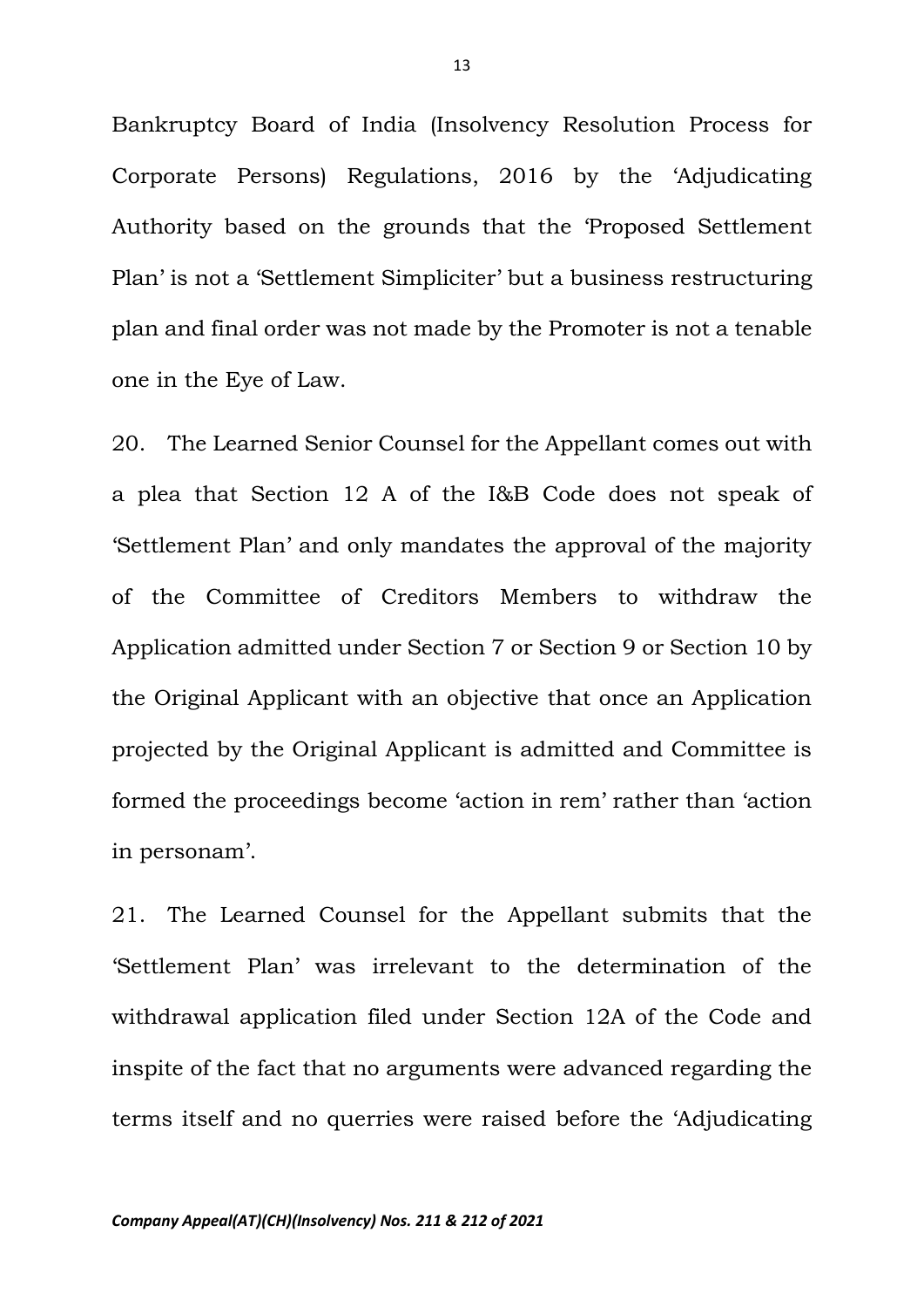Authority' and yet the said Authority had passed the impugned order on a mistaken premises.

22. The Learned Counsel for the Appellant urges that the 'Adjudicating Authority' had omitted to advert to Clause 4 of Chapter VIII of the Code under the Caption Binding Effect which takes that the 'Settlement Plan' is binding on the company and such Members of the Committee of Creditors who had approved the withdrawal application on the basis of the 'Settlement Plan' upon the approval of 90% voting shares of the Committee of Creditors and upon the receipt of the Adjudicating Authority's approval order.

23. The Learned Counsel for the Appellant urges this 'Tribunal' that the Adjudicating Authority fell into an error in sitting in judgement over the Committee of Creditors reasons for entering into a Contract of Settlement which is neither within its ambit nor power especially under Section 12A of the Code.

24. The Learned Counsel for the Appellant contends that the intent and object of Section 12A of the Code will be defeated if the 'Settlement Proposal' is rejected on a supposition of nonimplementation and instead 'Liquidation' is preferred over 'Revival'.

*Company Appeal(AT)(CH)(Insolvency) Nos. 211 & 212 of 2021*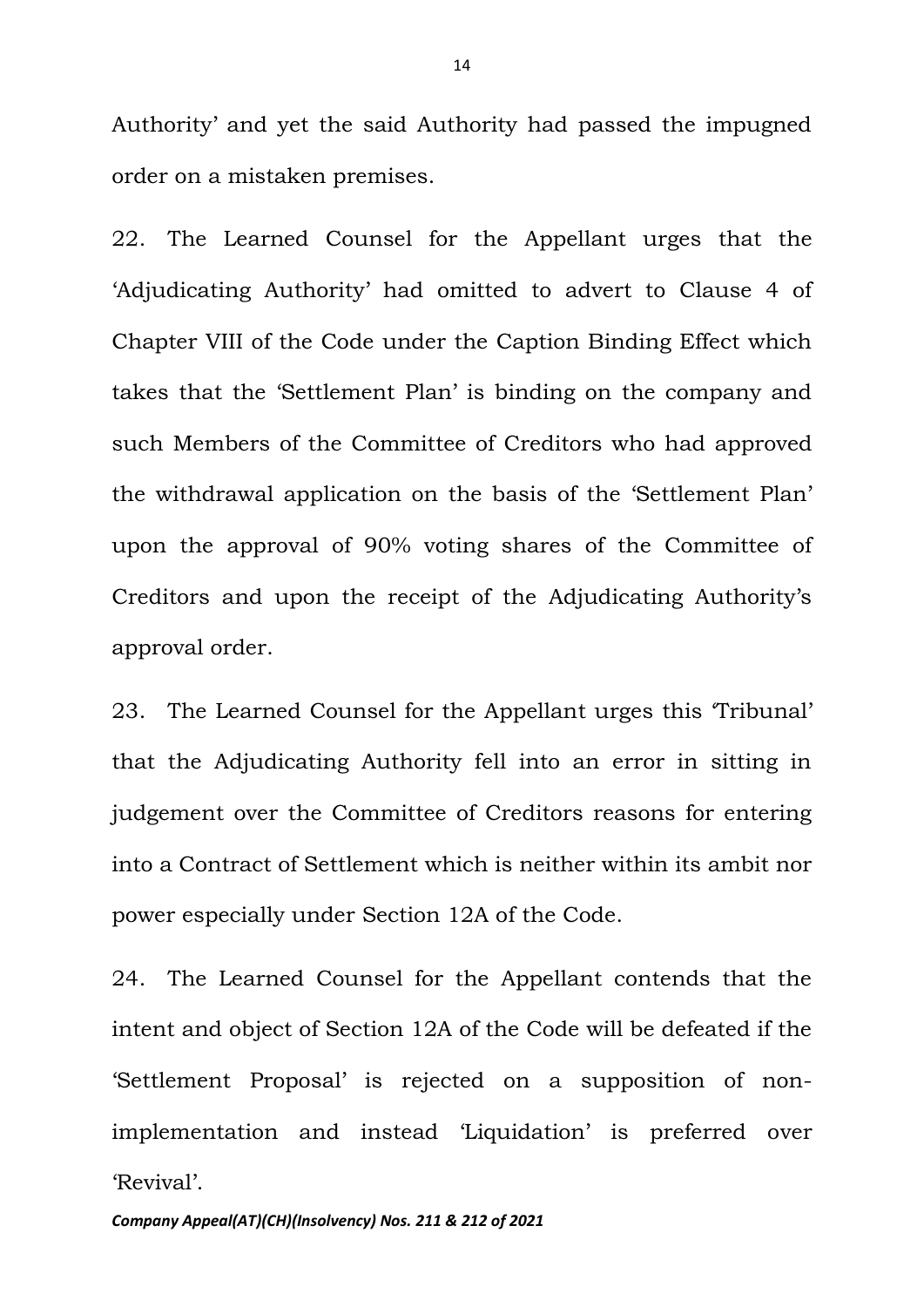25. The Learned Counsel for the Appellant comes out with an argument that the 'Adjudicating Authority' had committed an error in dismissing the 'withdrawal application' despite the same being filed in adherence to Section 12A of the Code and the Regulations made therein and with the receipt of the mandated approval of 90% of voting shares of the Committee of Creditors Members and in consonance with Regulation30A of the IRPCP Regulations.

26. The Learned Counsel for the Appellant prays for setting aside the impugned order because of the fact that the same suffers from an arbitrary, excessive and non-application of mind.

## **APPELLANT'S DECISIONS**

27. The Learned Counsel for the Appellant relies on the decision of the Hon'ble Supreme Court in Swiss Ribbons Pvt Ltd and Another V. Union of India and others dated 25.01.2019 (vide Writ Petition (Civil) No.99 of 2018) whereby and whereunder at paragraph 51 to 53 it is observed as follows:-

> *"51. Before this Section was inserted, this Court, under Article 142, was passing orders allowing withdrawal of applications after creditors' applications had been admitted by the NCLT or the NCLAT. Regulation 30A of the CIRP Regulations states as under:-*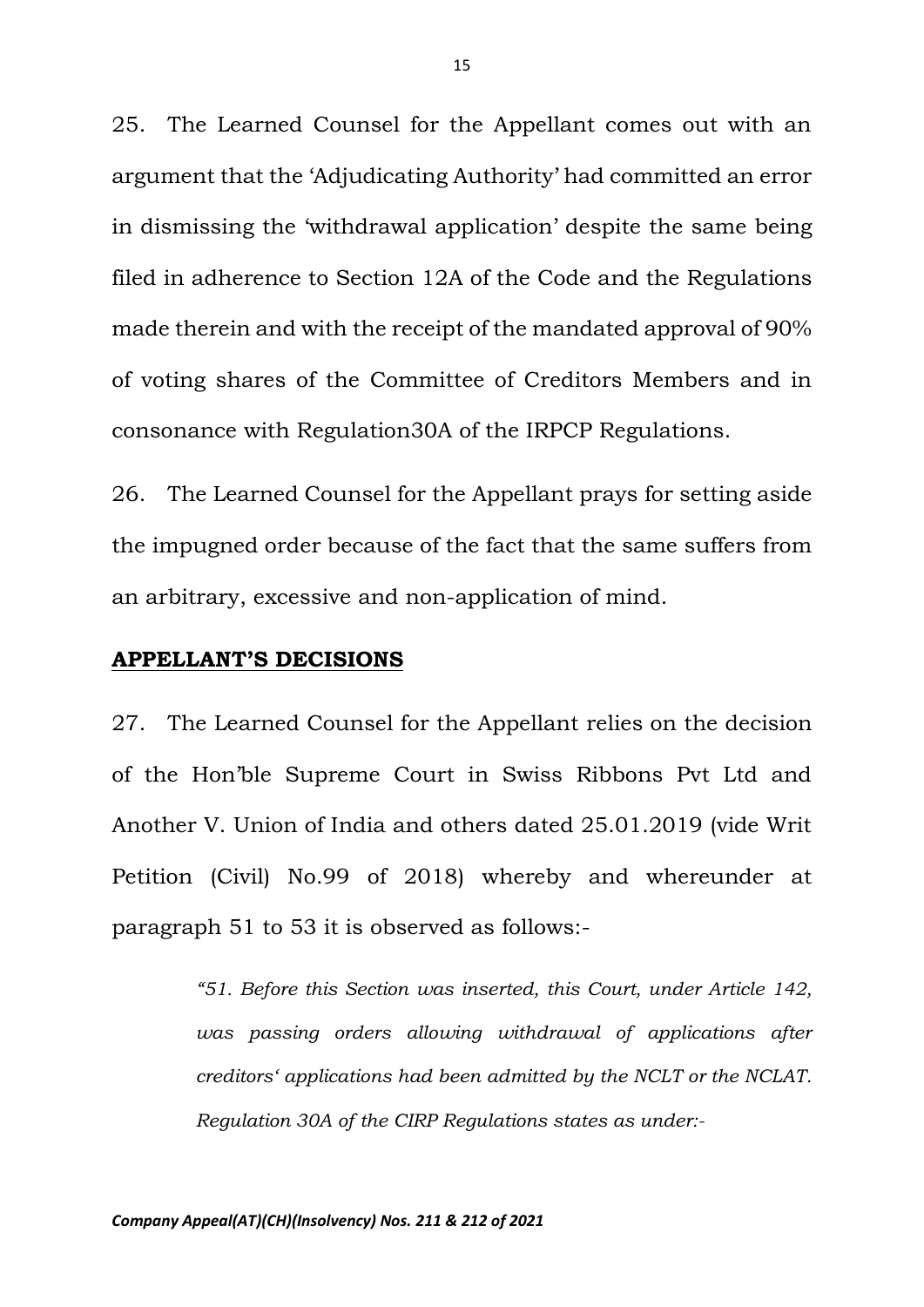*30A. Withdrawal of application.—(1) An application for withdrawal under Section 12-A shall be submitted to the interim resolution professional or the resolution professional, as the case may be, in Form FA of the Schedule before issue of invitation for expression of interest under Regulation 36A.* 

*(2) The application in sub-regulation (1) shall be accompanied by a bank guarantee towards estimated cost incurred for purposes of clauses (c) and (d) of Regulation 31 till the date of application.* 

*(3) The committee shall consider the application made under sub-regulation (1) within seven days of its constitution or seven days of receipt of the application, whichever is later.* 

*(4) Where the application is approved by the committee with ninety percent voting share, the resolution professional shall submit the application under sub-regulation (1) to the Adjudicating Authority on behalf of the applicant, within three days of such approval.* 

*(5) The Adjudicating Authority may, by order, approve the application submitted under sub-regulation (4).*

*This Court, by its order dated 14.12.2018 in Brilliant Alloys Pvt. Ltd. v. Mr. S. Rajagopal & Ors., SLP (Civil) No. 31557/2018, has stated that Regulation 30A(1) is not mandatory but is directory for the simple reason that on the facts of a given case, an application for withdrawal may be*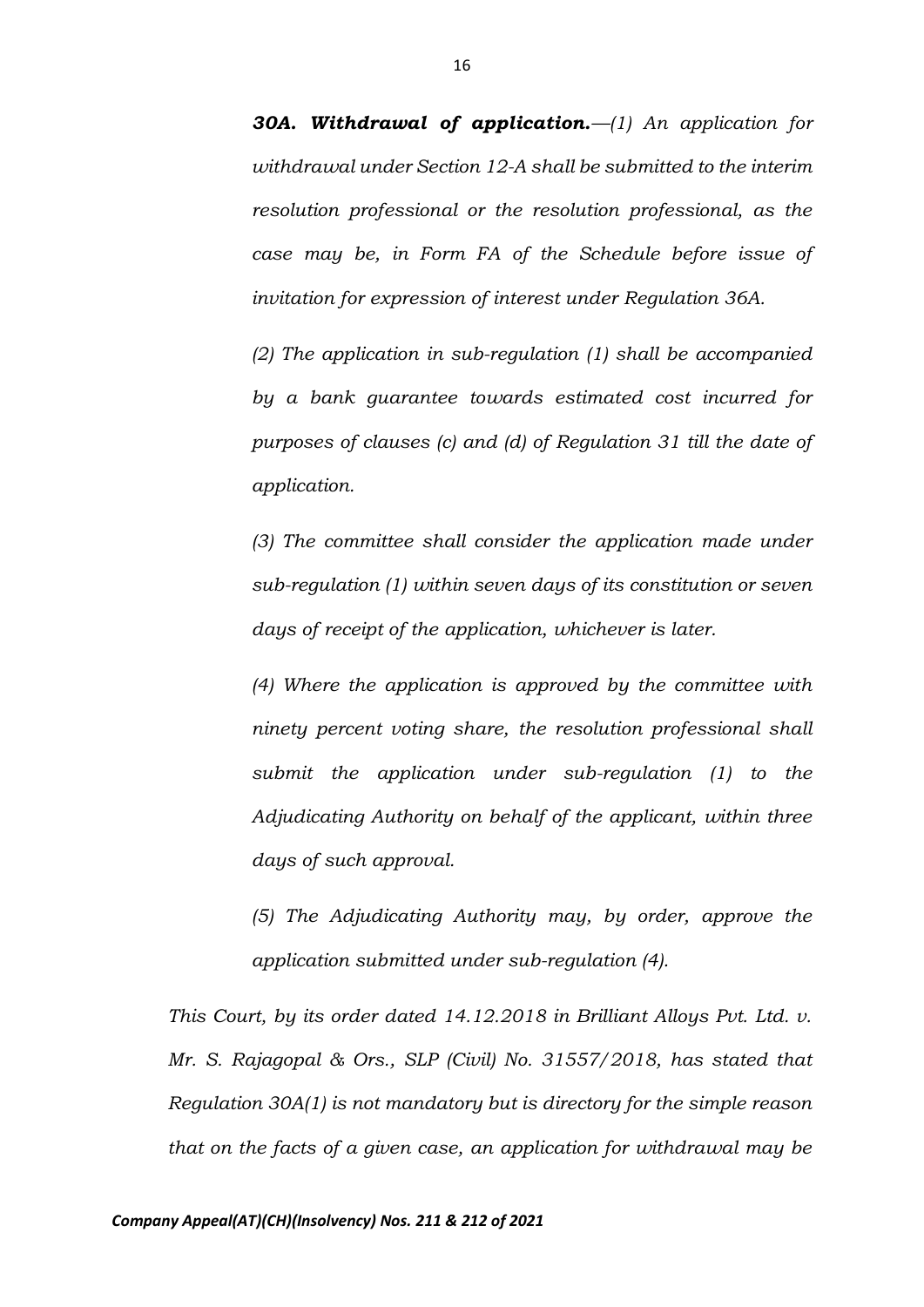*allowed in exceptional cases even after issue of invitation for expression of interest under Regulation 36A.* 

*52. It is clear that once the Code gets triggered by admission of a creditor's petition under Sections 7 to 9, the proceeding that is before the Adjudicating Authority, being a collective proceeding, is a proceeding in rem. Being a proceeding in rem, it is necessary that the body which is to oversee the resolution process must be consulted before any individual corporate debtor is allowed to settle its claim. A question arises as to what is to happen before a committee of creditors is constituted (as per the timelines that are specified, a committee of creditors can be appointed at any time within 30 days from the date of appointment of the interim resolution professional). We make it clear that at any stage where the committee of creditors is not yet constituted, a party can approach the NCLT directly, which Tribunal may, in exercise of its inherent powers under Rule 11 of the NCLT Rules, 2016, allow or disallow an application for withdrawal or settlement. This will be decided after hearing all the concerned parties and considering all relevant factors on the facts of each case.* 

*53. The main thrust against the provision of Section 12A is the fact that ninety per cent of the committee of creditors has to allow withdrawal. This high threshold has been explained in the ILC Report as all financial creditors have to put their heads together to allow such withdrawal as, ordinarily, an omnibus settlement involving all creditors ought, ideally, to be entered into. This explains why ninety per cent, which is substantially*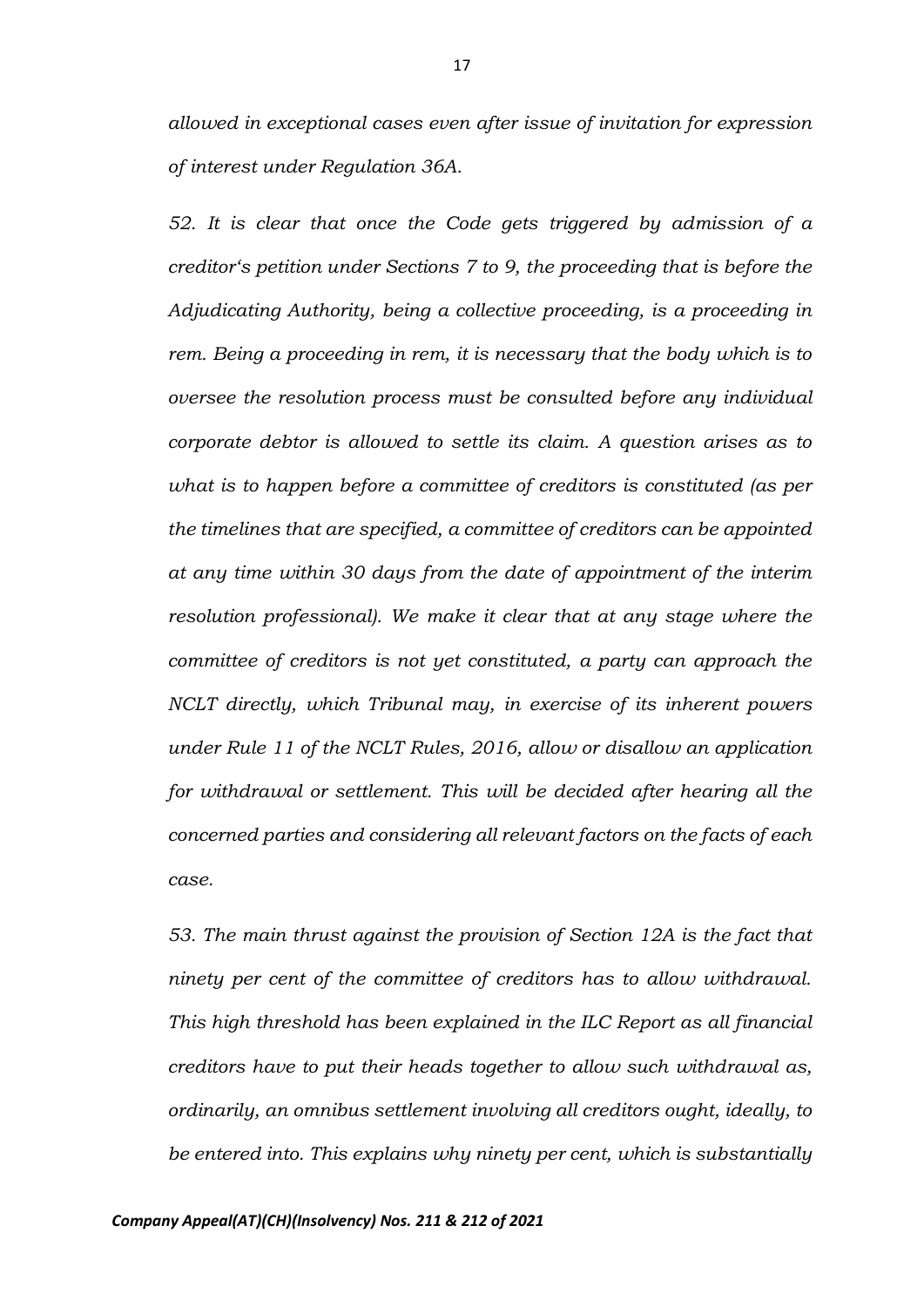*all the financial creditors, have to grant their approval to an individual withdrawal or settlement. In any case, the figure of ninety per cent, in the absence of anything further to show that it is arbitrary, must pertain to the domain of legislative policy, which has been explained by the Report (supra). Also, it is clear, that under Section 60 of the Code, the committee of creditors do not have the last word on the subject. If the committee of creditors arbitrarily rejects a just settlement and/or withdrawal claim, the NCLT, and thereafter, the NCLAT can always set aside such decision under Section 60 of the Code. For all these reasons, we are of the view that Section 12A also passes constitutional muster."*

28. The Learned Counsel for the Appellant refers to the Judgement of the Hon'ble Supreme Court dated 15.3.2021 in the case of Arun Kumar Jagatramka V. Jindal Steel and Power (Civil Appeal No.9664 of 2019) wherein at paragraph 72 to 75 it is observed as under:-

### *"Withdrawal of application*

*72. Section 12A of the IBC was inserted with effect from 6 June 2018 by Amending Act 26 of 2018. Under Section 12A, the Adjudicating Authority may allow the withdrawal of an application which is admitted under Sections 7, 9 and 10, on an application made by the applicant with the approval of a 90 per cent voting share of the CoC in such manner as may be specified. Rule 8 of the Insolvency and Bankruptcy (Application to Adjudicating Authority)*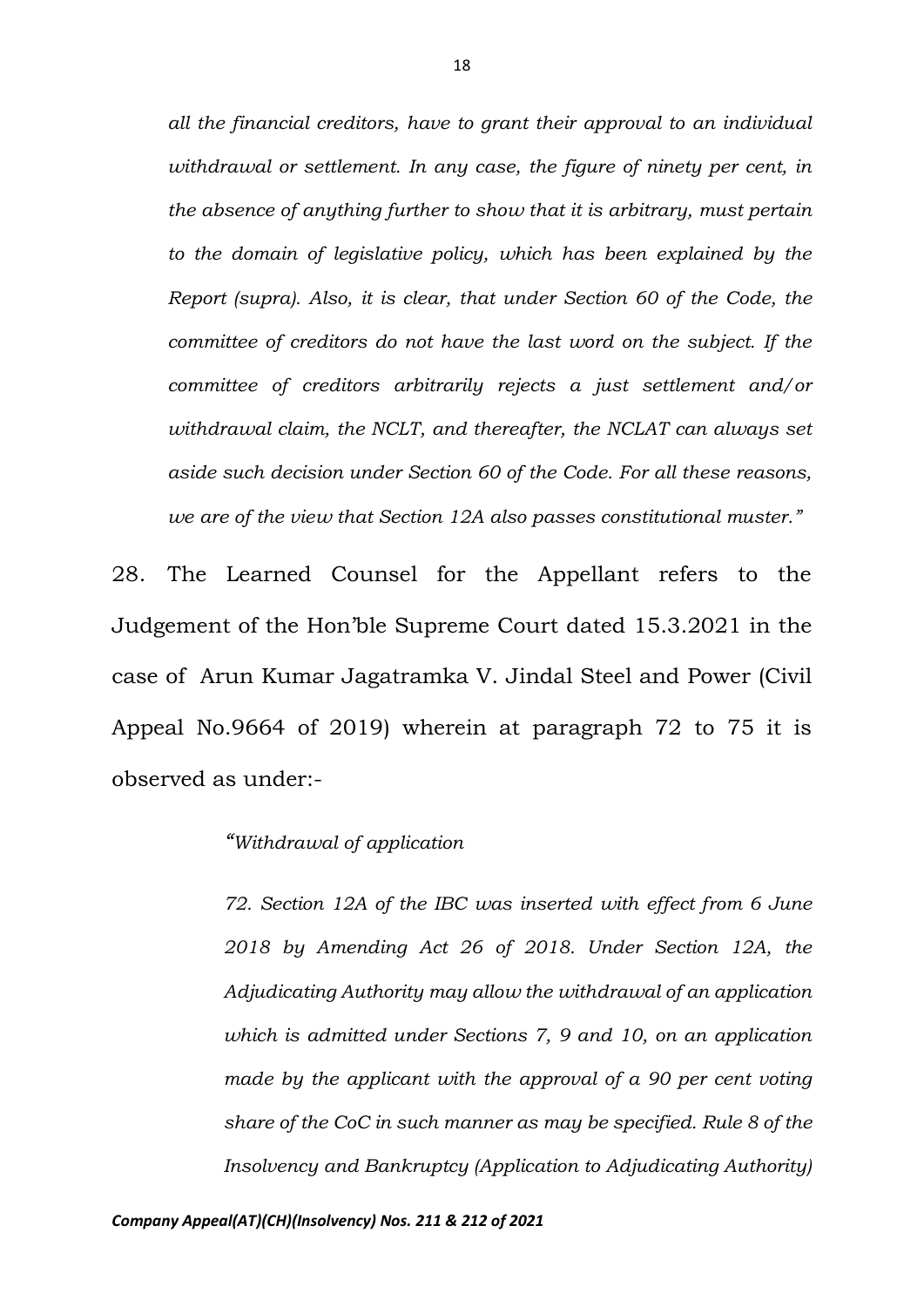*Rules, 2016, on the other hand, contemplates that the NCLT, functioning as the Adjudicating Authority, may permit a withdrawal of an application made under Rule 4 (by the financial creditor), Rule 6 (by the operational creditor) or Rule 7 (by the corporate applicant) on the request made by the applicant before its admission. Regulation 30-A of the Insolvency and Bankruptcy Board of India (Insolvency Resolution Process for Corporate Persons) Regulations, 2016 contains provisions for the withdrawal of an application. Under Regulation 30-A, as it originally stood, an application for withdrawal under Section 12-A was required to be submitted before the issuance of an invitation for the expression of interest under Regulation 36-A. In the decision of this Court in Swiss Ribbons (supra), which was rendered on 25 January 2019, it was contemplated that an application for withdrawal may be presented between the period commencing from the admission of the application and the date of the constitution of the CoC. This led to the substitution of the Regulation 30-A on 25 July 2019. As substituted, Regulation 30-A stipulates that an application for withdrawal under Section 12-A may be made to the adjudicating authority: (a) before the constitution of the CoC, by the applicant through the IRP; and* 

*(b) after the constitution of the CoC, by the applicant through the IRP or the RP as the case may be.*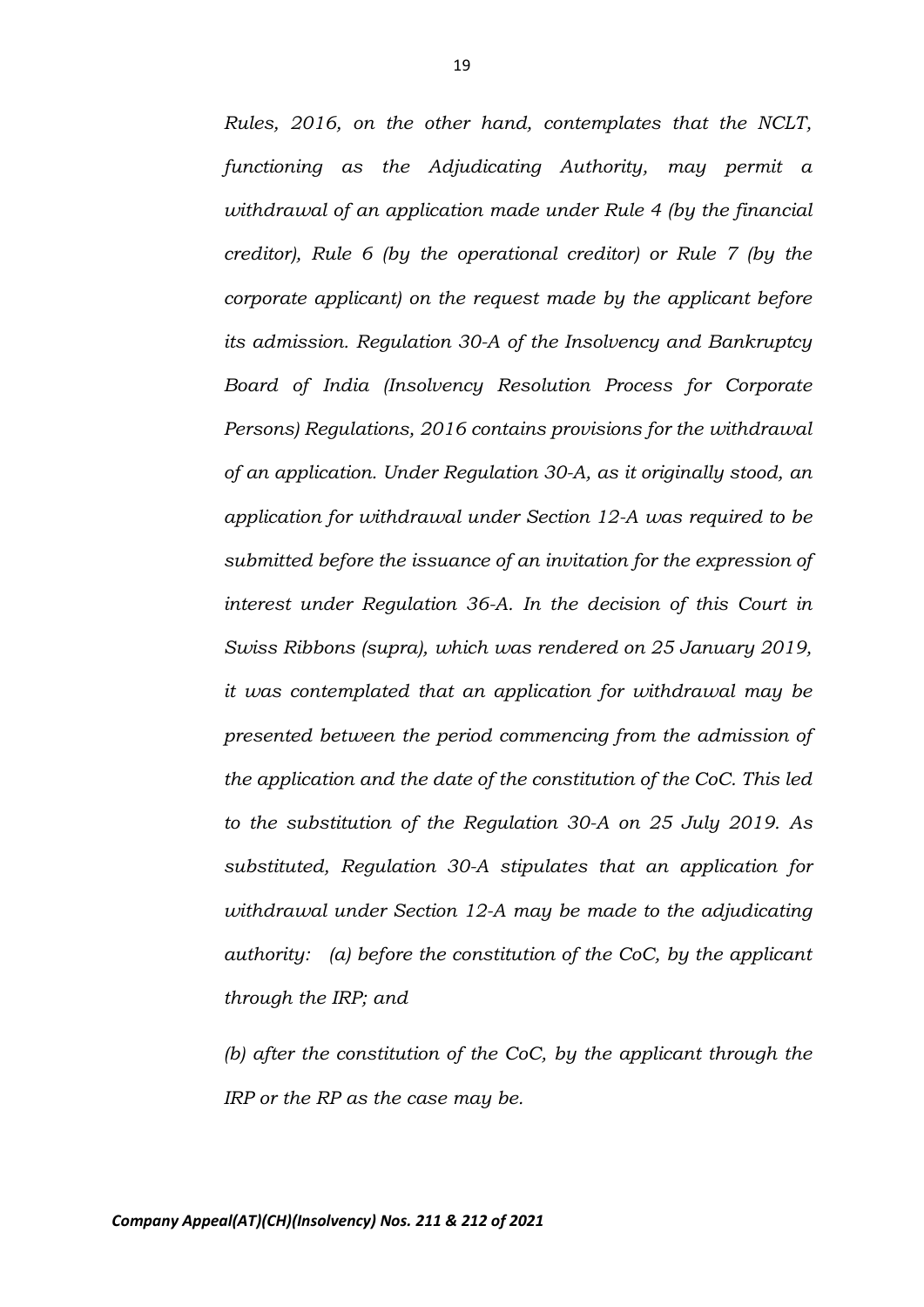*However, where the application under clause (b) is made after the issuance of the invitation for expression of interest, the applicant has to state the reasons justifying withdrawal after the issuance of the invitation. In the decision of this Court in Brilliant Alloys (supra), it has been held that a withdrawal may be contemplated even after the issuance of invitation of expression of interest. In Swiss Ribbons (supra), the provisions of Section 12-A were upheld against the challenge that they violated Article 14 of the Constitution. Justice Rohinton F Nariman, while adverting to the decision in Brilliant Alloys (supra), noted that Regulation 30-A(1) has been held not to be mandatory but directory because in a given case an application for withdrawal may be allowed for exceptional reasons even after issuance of an invitation for expression of interest under Section 36-A. Dealing with the provisions of Section 12-A, this Court observed:*

*"82. It is clear that once the Code gets triggered by admission of a creditor's petition under Sections 7 to 9, the proceeding that is before the adjudicating authority, being a collective proceeding, is a proceeding in rem. Being a proceeding in rem, it is necessary that the body which is to oversee the resolution process must be consulted before any individual corporate debtor is allowed to settle its claim.· A question arises as to what is to happen before a Committee of Creditors is constituted (as per the timelines that are specified, a Committee of Creditors can be appointed at any time* 

*Company Appeal(AT)(CH)(Insolvency) Nos. 211 & 212 of 2021*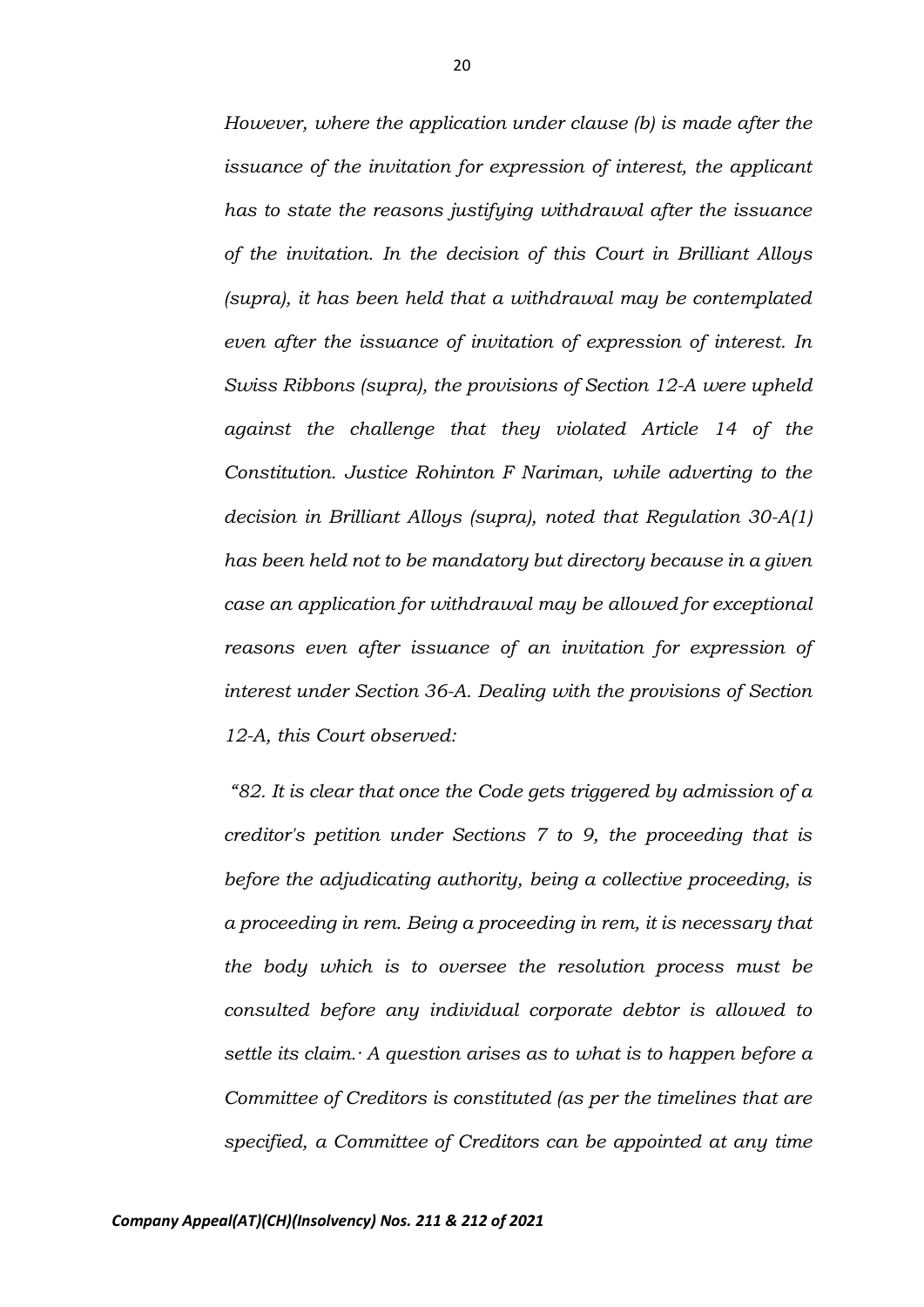*within 30 days from the date of appointment of the interim resolution professional). We make it clear that at any stage where the Committee of Creditors is not yet constituted, a party can approach NCLT directly, which Tribunal may, in exercise of its inherent powers under Rule 11 of NCLT Rules, 2016, allow or disallow an application for withdrawal or settlement. This will be decided after hearing all the parties concerned and considering all relevant factors on the facts of each case.* 

*83. The main thrust against the provision of Section 12-A is the fact that ninety per cent of the Committee of Creditors has to allow withdrawal. This high threshold has been explained in the ILC Report as all financial creditors have to put their heads together to allow such withdrawal as, ordinarily, an omnibus settlement involving all creditors ought, ideally, to be entered into. This explains why ninety per cent, which is substantially all the financial creditors, have to grant their approval to an individual withdrawal or settlement. In any case, the figure of ninety per cent, in the absence of anything further to show that it is arbitrary, must pertain to the domain of legislative policy, which has been explained by the Report (supra). Also, it is clear, that under Section 60 of the Code, the Committee of Creditors do not have the last word on the subject. If the Committee of Creditors arbitrarily rejects a just settlement and/or withdrawal claim, NCLT, and thereafter, NCLAT can always set aside such decision under Section 60 of the*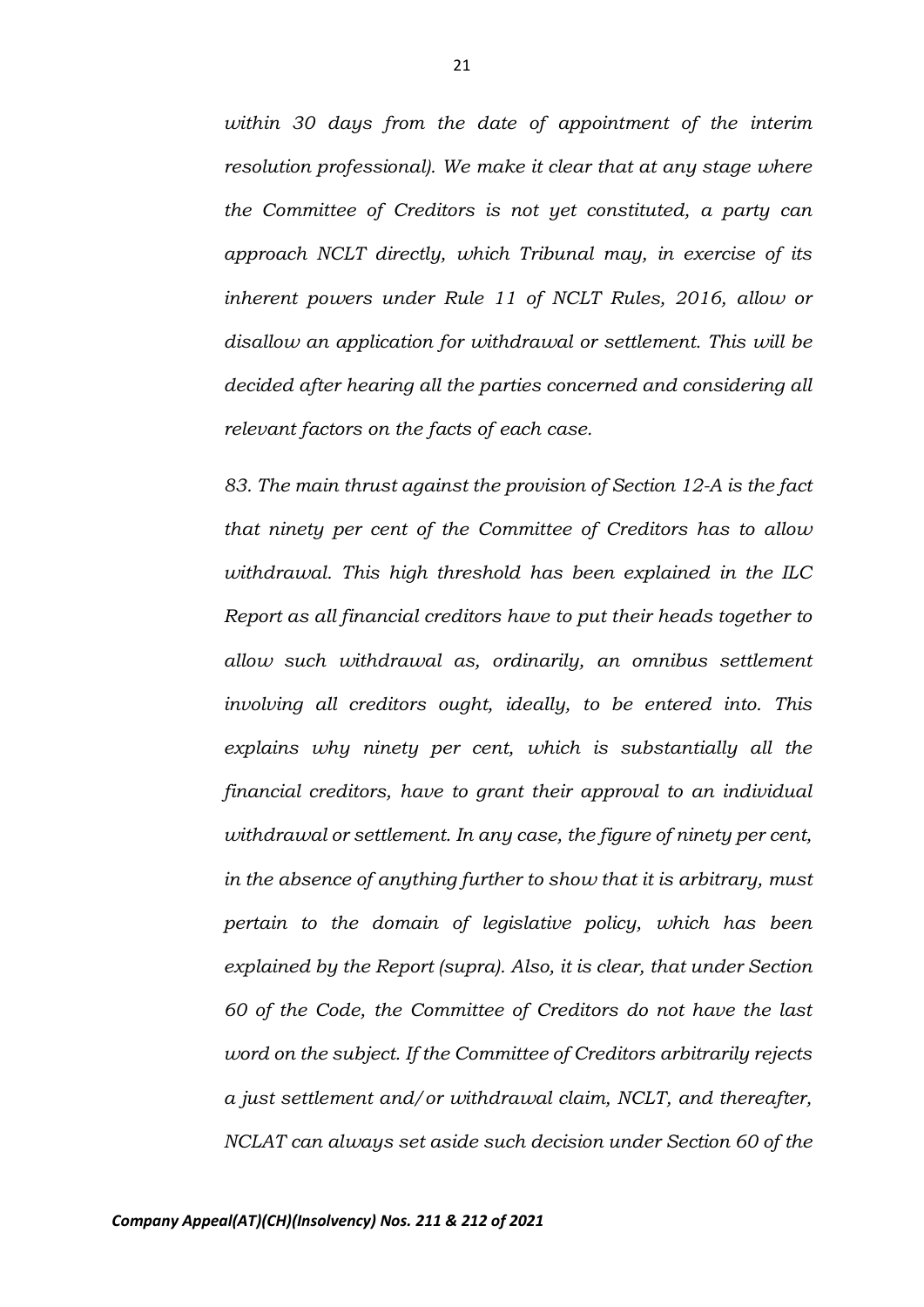*Code. For all these reasons, we are of the view that Section 12-A also passes constitutional muster."*

# *Distinction between a withdrawal simpliciter and scheme of arrangement*

*73. The submission is that on the withdrawal of the application under Sections 7, 9 and 10, as the case may be, the company goes back to the same promoter in spite of such a promoter being ineligible under Section 29A for submitting a resolution plan. As such, it was urged that there is no reason or justification then to preclude a promoter from presenting a scheme of compromise or arrangement under Section 230.* 

*74 There is a fundamental fallacy in the submission. An application for withdrawal under Section 12-A is not intended to be a culmination of the resolution process. This, as the statutory scheme would indicate, is at the inception of the process. Rule 8 of the Adjudicating Authority Rules, as we have seen earlier, contemplates a withdrawal before admission. Section 12-A subjects a withdrawal of an application, which has been admitted under Sections 7, 9 and 10, to the requirement of an approval of ninety per cent voting shares of the CoC. The decision of this Court in Swiss Ribbons (para 82 extracted above) stipulates that where the CoC has not yet been constituted, the NCLT, functioning as the Adjudicating Authority, may be moved directly for withdrawal which, in the exercise of its inherent powers under Rule 11 of the*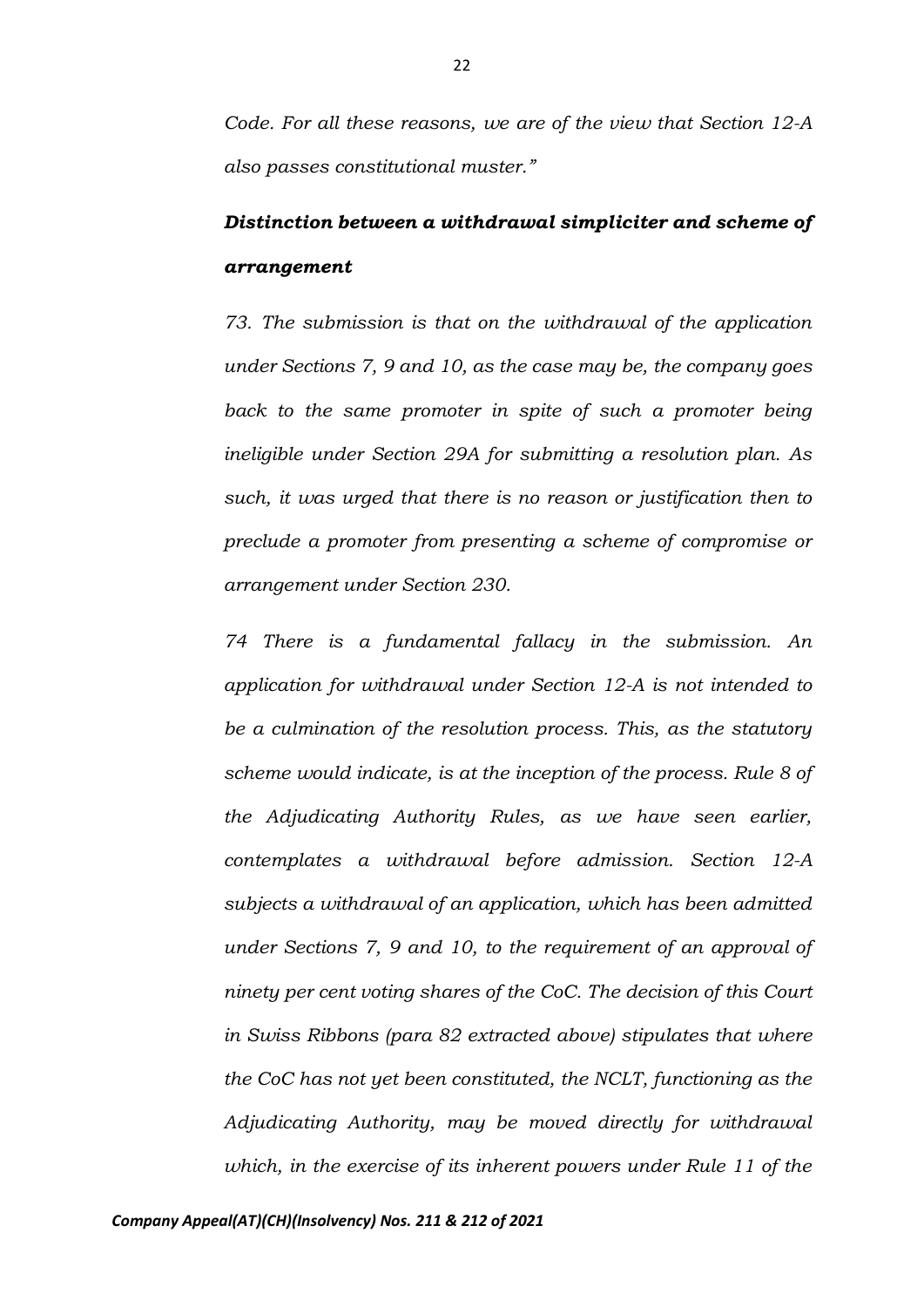*Adjudicating Authority Rules, may allow or disallow the application for withdrawal or settlement after hearing the parties and considering the relevant factors on the facts of each case. A withdrawal in other words is by the applicant. The withdrawal leads to a status quo ante in respect of the liabilities of the corporate debtor. A withdrawal under Section 12-A is in the nature of settlement, which has to be distinguished both from a resolution plan which is approved under Section 31 and a scheme which is sanctioned under Section 230 of the Act of 2013. A resolution plan upon approval under Section 31(1) of the IBC is binding on the corporate debtor, its employees, members, creditors (including the central and state governments), local authorities, guarantors and other stakeholders. The approval of a resolution plan under Section 31 results in a "clean slate," as held in the judgment of this Court in Committee of Creditors of Essar Steel India Limited v. Satish Kumar Gupta. Justice Rohinton F Nariman, speaking for the three judge Bench of this Court, observed:* 

*"105. Section 31(1) of the Code makes it clear that once a resolution plan is approved by the Committee of Creditors it shall be binding on all stakeholders, including guarantors. This is for the reason that this provision ensures that the successful resolution applicant starts running the business of the corporate debtor on a fresh slate as it were. In SBI v. V. Ramakrishnan [SBI v. V. Ramakrishnan, (2018) 17 SCC*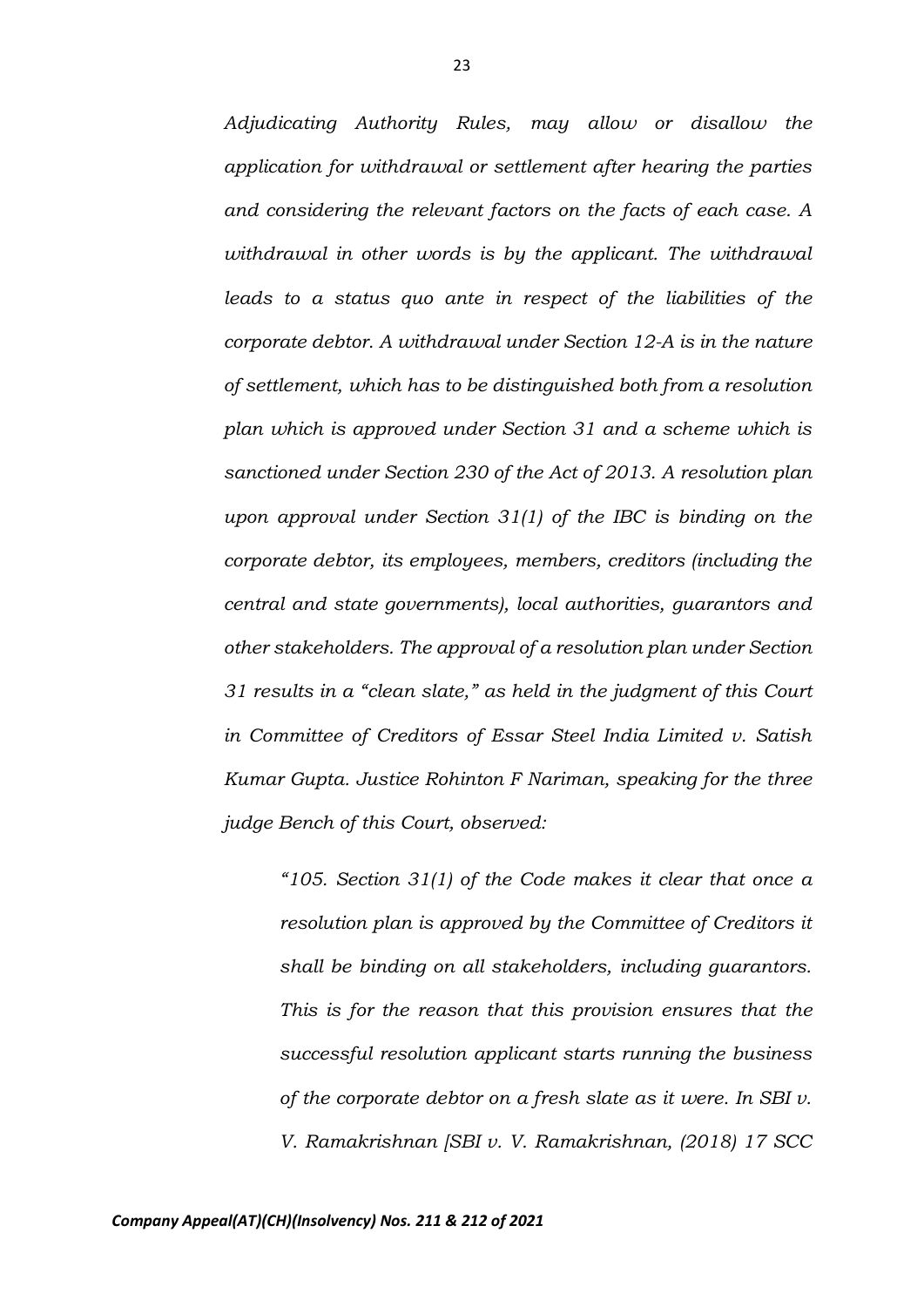*394 : (2019) 2 SCC (Civ) 458] , this Court relying upon Section 31 of the Code has held: (SCC p. 411, para 25)* 

*"25. Section 31 of the Act was also strongly relied upon by the respondents. This section only states that once a resolution plan, as approved by the Committee of Creditors, takes effect, it shall be binding on the corporate debtor as well as the guarantor. This is for the reason that otherwise, under Section 133 of the Contract Act, 1872, any change made to the debt owed by the corporate debtor, without the surety's consent, would relieve the guarantor from payment. Section 31(1), in fact, makes it clear that the guarantor cannot escape payment as the resolution plan, which has been approved, may well include provisions as to payments to be made by such guarantor. This is perhaps the reason that Annexure VI(e) to Form 6 contained in the Rules and Regulation 36(2) referred to above, require information as to personal guarantees that have been given in relation to the debts of the corporate debtor. Far from supporting the stand of the respondents, it is clear that in point of fact, Section 31 is one more factor in favour of a personal guarantor having to pay for debts due without any moratorium applying to save him.""* 

*In the same vein, the Court observed:*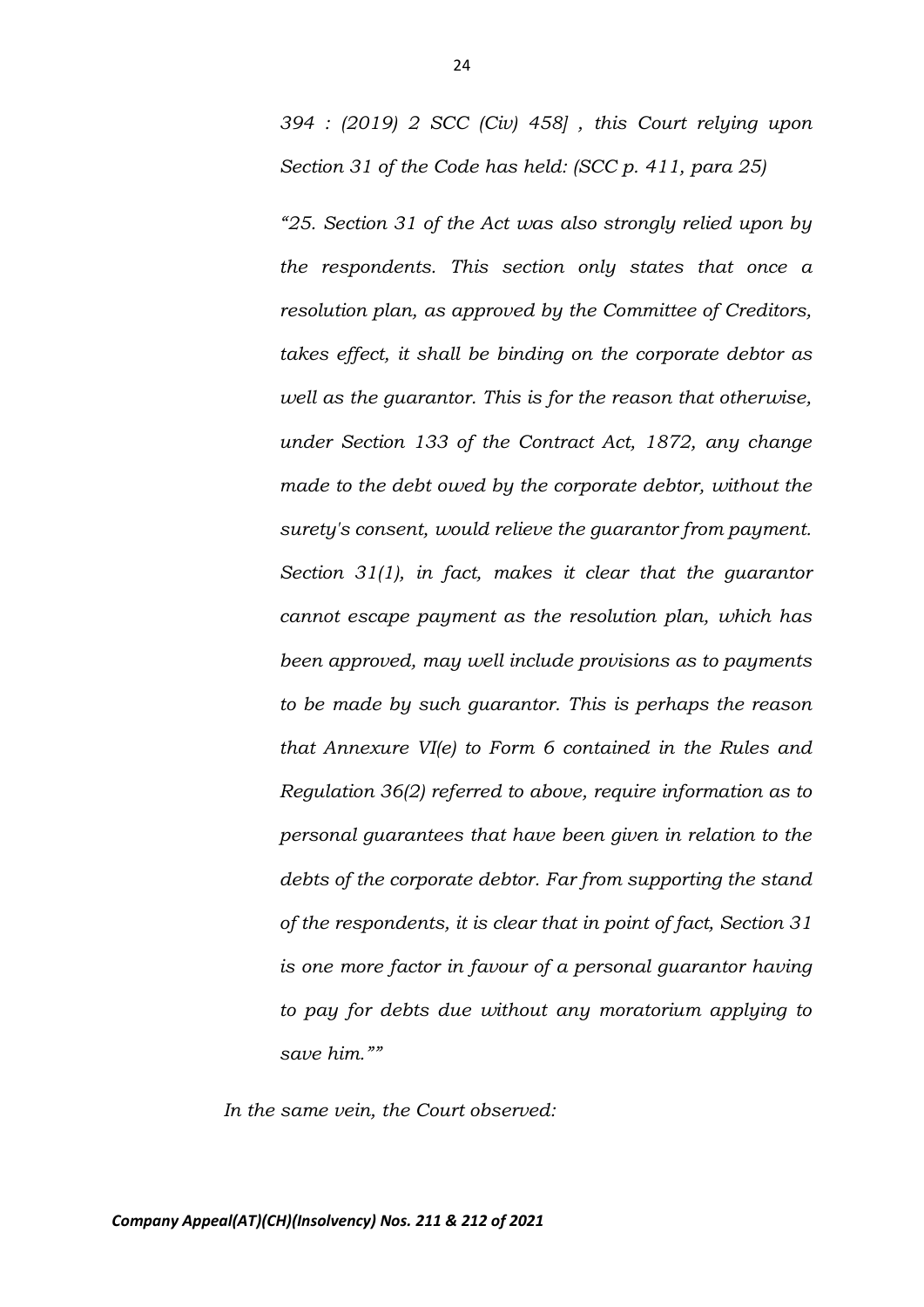*"107. For the same reason, the impugned NCLAT judgment [Standard Chartered Bank v. Satish Kumar Gupta, 2019 SCC OnLine NCLAT 388] in holding that claims that may exist apart from those decided on merits by the resolution professional and by the Adjudicating Authority/Appellate Tribunal can now be decided by an appropriate forum in terms of Section 60(6) of the Code, also militates against the rationale of Section 31 of the Code. A successful resolution applicant cannot suddenly be faced with "undecided" claims after the resolution plan submitted by him has been accepted as this would amount to a hydra head popping up which would throw into uncertainty amounts payable by a prospective resolution applicant who would successfully take over the business of the corporate debtor. All claims must be submitted to and decided by the resolution professional so that a prospective resolution applicant knows exactly what has to be paid in order that it may then take over and run the business of the corporate debtor. This the successful resolution applicant does on a fresh slate, as has been pointed out by us hereinabove. For these reasons, NCLAT judgment must also be set aside on this count."*

*75 The benefit under Section 31, following upon the approval of the resolution plan, is that the successful resolution applicant starts running the business of the corporate debtor on "a fresh slate". The*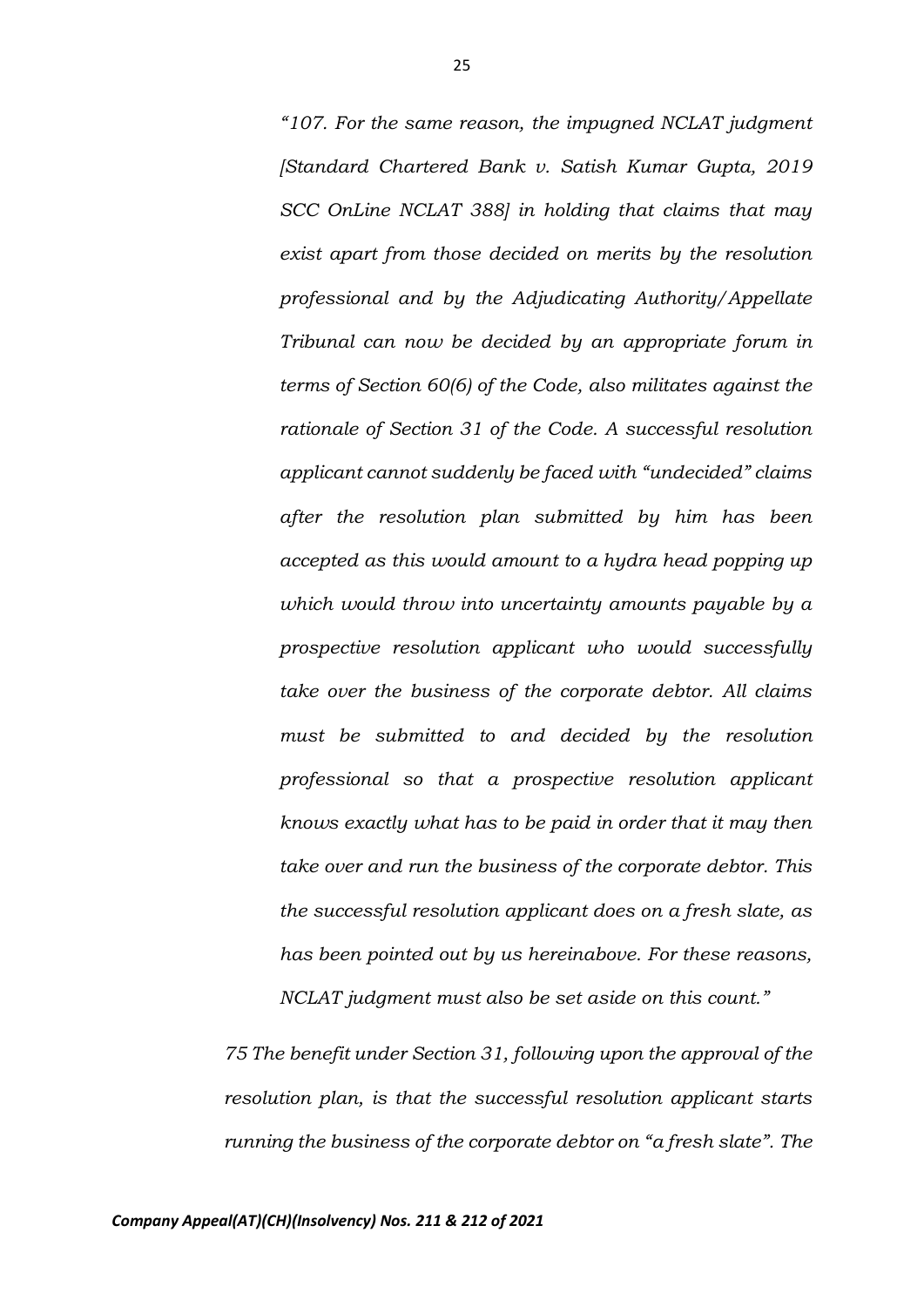*scheme of compromise or arrangement under Section 230 of the Act of 2013 cannot certainly be equated with a withdrawal simpliciter of an application, as is contemplated under Section 12-A of the IBC. A scheme of compromise or arrangement, upon receiving sanction under Sub-section (6) of Section 230, binds the company, its creditors and members or a class of persons or creditors as the case may be as well as the liquidator (appointed under the Act of 2013 or the IBC). Both, the resolution plan upon being approved under Section 31 of the IBC and a scheme of compromise or arrangement upon being sanctioned under Sub-section (6) of Section 230, represent the culmination of the process. This must be distinguished from a mere withdrawal of an application under Section 12-A. There is a clear distinction between these processes, in terms of statutory context and its consequences and the latter cannot be equated with the former."* 

29. The Learned Counsel for the Appellant adverts to the Judgement of this Tribunal in Vipul Dilip Shah & Others V. Parinee Developers Pvt Ltd through 'Resolution Professional' Subhash Chadra Modi & Ors (vide Company Appeal (AT)(Ins) No.451 and 442 of 2021 wherein at paragraph 12 and 13 it is held as under:-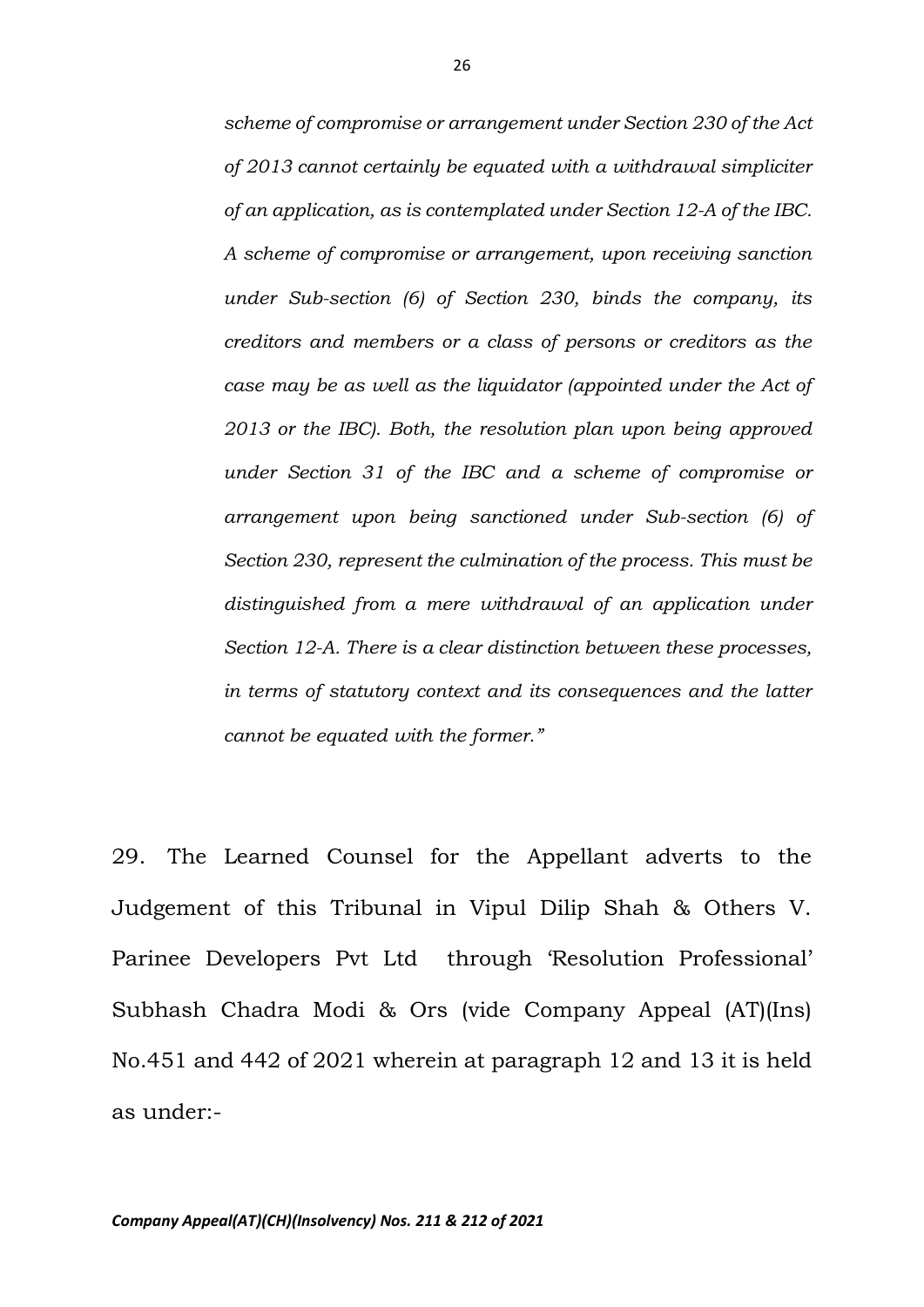*"12. We have considered the ground for dismissal of the Application. We are of the considered view that the legislation has provided a procedure for withdrawal of Application under Section 7, 9 or 10 of the IBC. In this case, the CoC has been constituted, therefore, the Application for withdrawal approved by the 99.9% voting shares of the CoC and the Application has been filed through the RP as provided under Regulation 30A of the IBBI (Insolvency Resolution Process for Corporate Persons) Regulations, 2016 (Regulations).* 

*13. We have gone through the settlement deed. There is a provision in the settlement deed that in case the settlement fails, the lenders may file Application for revival of CIRP or may file Application for initiation of contempt proceedings against the promoters of the Company. None of the conditions of settlement is against the provisions of IBC and Regulation and CoC has taken a commercial decision by voting shares of 99.9%. In such a situation, it is not appropriate to dismiss the Application on the ground that the CoC has not taken steps in time bound manner as provided in IBC and Regulations.* 

30. The Learned Counsel for the Appellant cites the Judgement of this Tribunal dated 28.08.2019 in Swetha Vishwanath Shirke V. Committee of Creditors, (Company Appeal (AT)(Ins) No.601 of 2019 etc) whereby and whereunder at paragraph 10 and 12 it is observed as under:-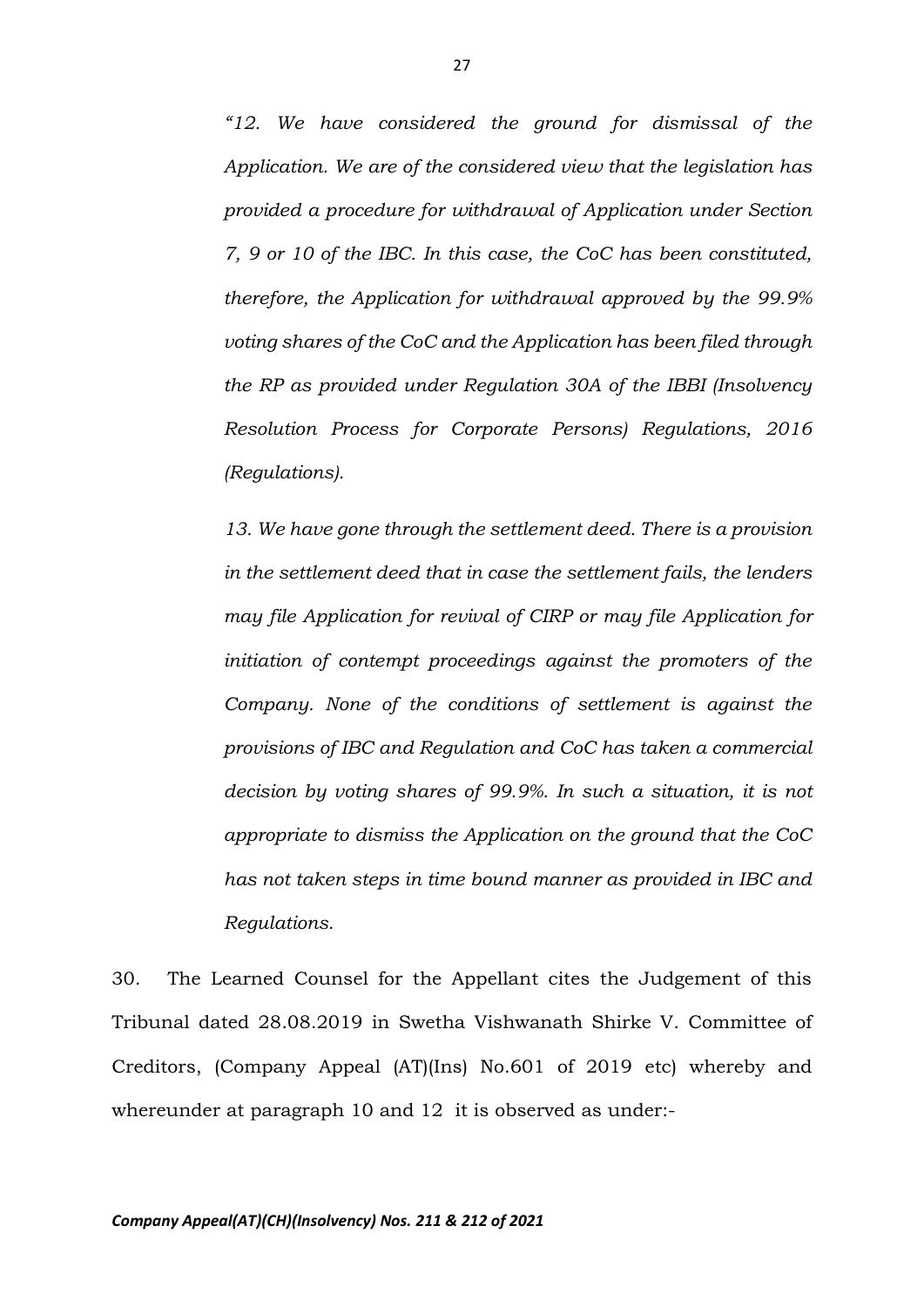*"10. In so far Section 12A is concerned, it relates to withdrawal of the Application filed by an "applicant' under Section 7 or Section 9 of the I&B Code, if the 'Committee of Creditors' with more than 90% voting share approves the proposal as is apparent from Section 12A and reads as follows:* 

*"12A. Withdrawal of application admitted under Section 7, 9 or 10.-*

*The Adjudicating Authority may allow the withdrawal of application admitted under Section or Section 9 or Section 10, on an application made by the applicant with the approval of ninety per cent voting share of the committee of creditors, in such manner as may be specified.*

*12. From Section 12A and the decision of the Hon'ble Supreme Court in Swiss Ribbons Pvt Ltd & Anr (Supra), it is clear that the promoters/shareholders are entitled to settle the matter in terms of Section 12A and in such case, it is always open to an applicant to withdraw the application under Section 9 of the 'I&B Code' on the basis of which the 'Corporate Insolvency Resolution Process' was initiated."*

31. The Learned Counsel for the Appellant relies on the Judgement of this Tribunal dated 4.07.2019 in Comp App (AT)(Ins) No.203 of 2019 wherein at paragraph 20 it is observed as under:-

*"20. The Committee of Creditors' is to consider the feasibility, viability and such other requirements as has been specified by the Board. If it proposes maximisation of the assets and is found to be feasible, viable*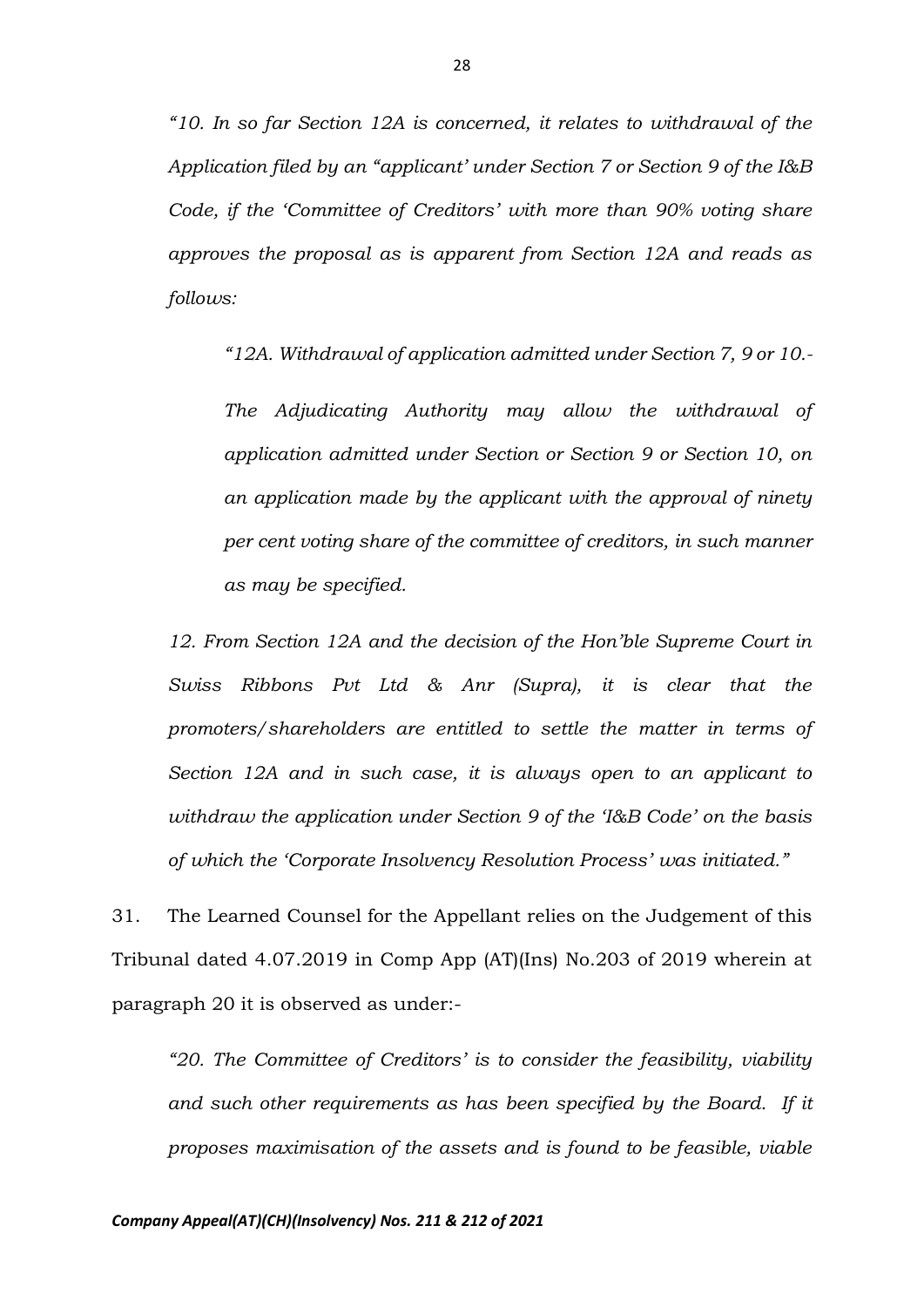*and fulfil all other requirements as specified by the Board, the company being MSME, it is not necessary for the 'Committee of Creditors' to follow all the procedures under the 'Corporate Insolvency Resolution Process'. For example, if case is settled before the constitution of the 'Committee of Creditors' or in terms of Section 12A on the basis of offer given by Promoter, in such case, all other procedure for calling of application of 'Resolution Applicant' etc are not followed. If the Promoter satisfy all the creditors and is in a position to keep the 'Corporate Debtor' as a going concern, it is always open to 'Committee of Creditors' to accept the terms of settlement and approve it by 90% of the voting shares. The same principle can be followed in the case of MSME."*

32. The Learned Counsel for the Appellant adverts to the Judgement dated 29.08.2019 of this 'Tribunal' in Bhaskar Biswas V. M/s Devi Trading and Holding Pvt Ltd & another (vide Comp App (AT)(INS) No.823/2019) wherein at paragraph 4 & 5 it is observed as under:-

*4. "Normally, before the constitution of 'Committee of Creditors' if on behalf of the 'Corporate Debtor' a shareholder or Director settles the claim of the Applicant who files an application u/s 7 or 9 of the 'I&B' Code, the Adjudicating Authority in normal course can exercise its inherent power under Rule 11 of the NCLT Rules, 2016. However, it is seen that when allowing an application under Rule 11 of the NCLT Rules, 2016 may result into triggering a large number of cases as a number of creditors, including the 'Financial Creditors' (allottees) are also in the queue to trigger the process against the 'Corporate Debtor', it is open to the Adjudicating Authority to refuse to exercise its inherent power under Rule 11 of the NCLT Rules, 2016 otherwise it may result into triggering number of cases.*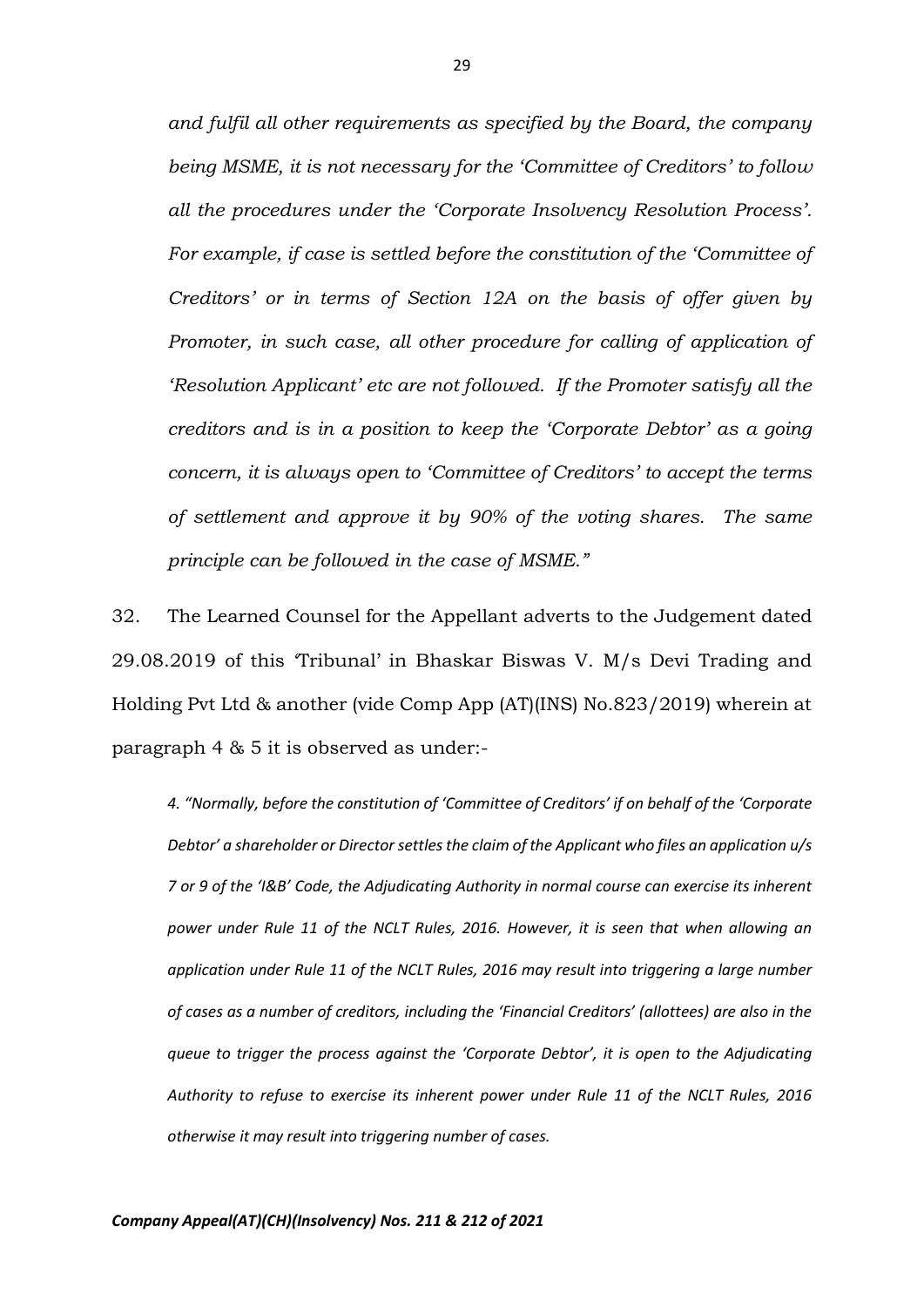*5. For the reasons aforesaid, we are not inclined to interfere with the impugned order dated 5th July, 2019, however we allow the Appellant or shareholders on behalf of the 'Corporate Debtor' to move an application u/s 12A for settling the claim of all the Creditors particularly the allottees stating how they will take care of the allottees and other lenders and in such cases the 'Committee of Creditors' uninfluenced by the order passed by the Adjudicating Authority and this Appellate Tribunal may consider the same and if it is feasible and viable may approve 90% of its voting shares u/s 12A to enable the Applicant - Devi Trading & Holding Pvt. Ltd.' to withdraw the application u/s 7 of the 'I&B' Code through the 'Resolution Professional'."*

33. The Learned Counsel for the Appellant refers to the Judgement of this 'Tribunal' dated 27.02.2019 in Krishna Kumar Mintri V. Kamlesh Kumar Sighania & Anr wherein at paragraph 7 it is observed as under:-

*"From the aforesaid decion of the Hon'ble Supreme Court in 'Brilliant Alloys Private Ltd Vs Mr. S. Rajagopal & Ors', it is clear that Regulation 30A cannot override the substantive provision of Section 12A. The Regulation has to be read alongwith the provision in Section 12A, which contains no such stipulation. No discrimination can be made for withdrawal of an application under Section 7 or Section 9 on the ground that the application was filed before a cutoff date or filed after a cutoff date. Such cutoff date has no nexus with the objective which is to be achieved. The Adjudicating Authority having failed to notice the aforesaid provisions issued long order discussing regulations and provisions of the Code. The Adjudicating Authority should have allowed application of withdrawal filed by the Applicant-Punjab National Bank, the Committee of Creditors having approved the Settlement with 100% voting share."*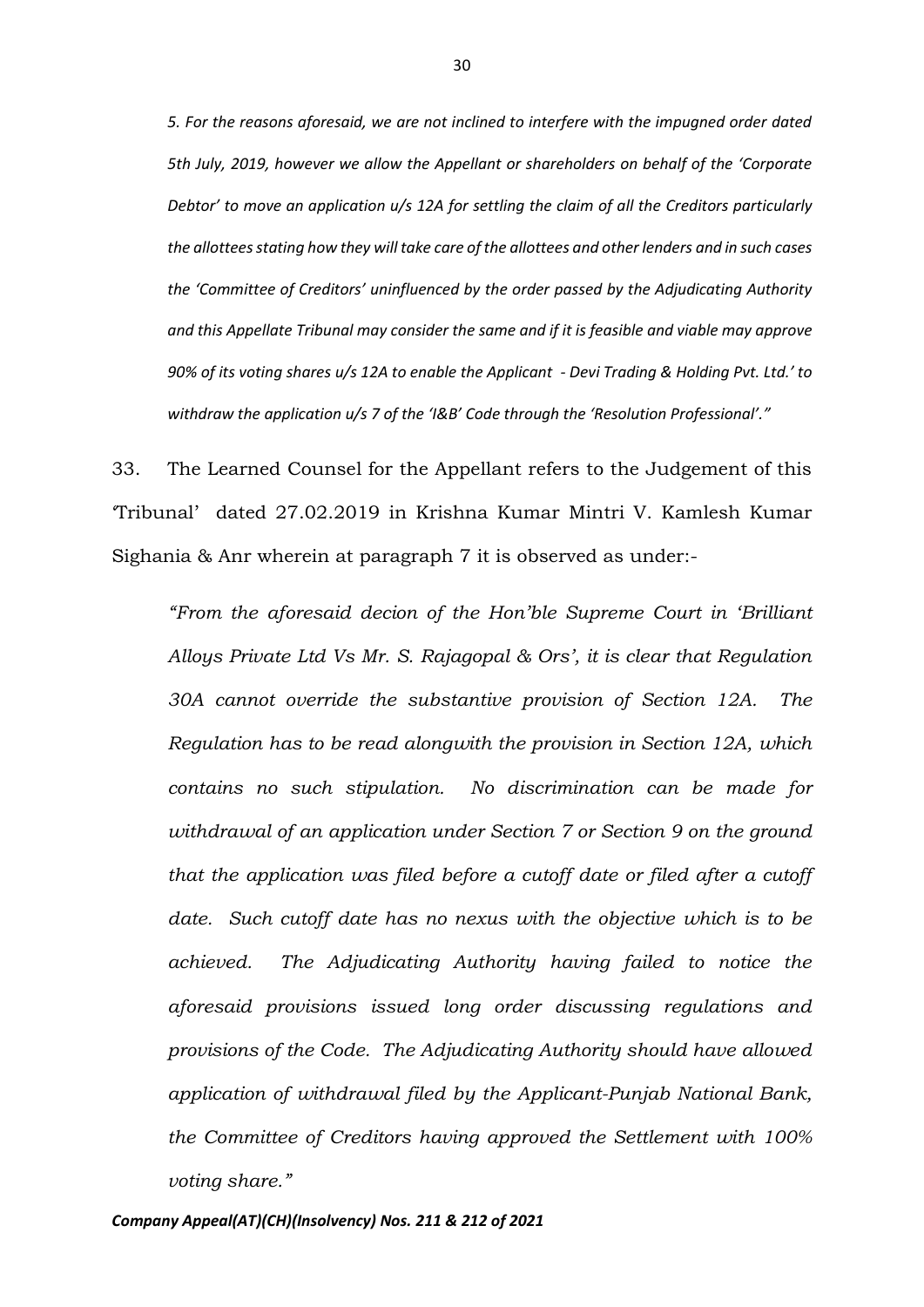34. The Learned Counsel for the Appellant points out the Judgement of this Tribunal dated 06.09.2019 in Shaji Purushothaman V. Union Bank of India & Ors (vide Comp App (AT)(Ins) No.921/2019) wherein at paragraph 8 and 9 it is observed as under:-

8. *"In the circumstances, while we are not inclined to issue any specific direction, give liberty to the Appellant to move an application u/s 12A for settling the claims of all the Creditors including the guarantors.* 

9. *If an application u/s 12A is filed by the Appellant, the 'Committee of Creditors' may decide as to whether the proposal given by the Appellant for settlement in terms of Section 12A is better than the 'Resolution Plan' as approved by it, and may pass appropriate order. However, as such decision is required to be taken by the 'Committee of Creditors', we are not expressing any opinion on the same."*

#### **ASSESSMENT**

35. It comes to be known that the CIRP of the 'Corporate Debtor' started on 04.07.2019. Pursuant to the public announcement, the Interim Resolution Professional among other things had invited all the creditors of the 'Corporate Debtor' to submit their claims by 22.07.2019. The 'Committee of Creditors' was constituted by the Interim Resolution Professional in respect of the 'Corporate Debtor' and on 29.07.2019 a 'Report' was filed by the 'Adjudicating Authority' about the constitution of the 'Committee of Creditors', in terms of Section 21 of the I&B Code and Regulation 17 of CIRP Regulations.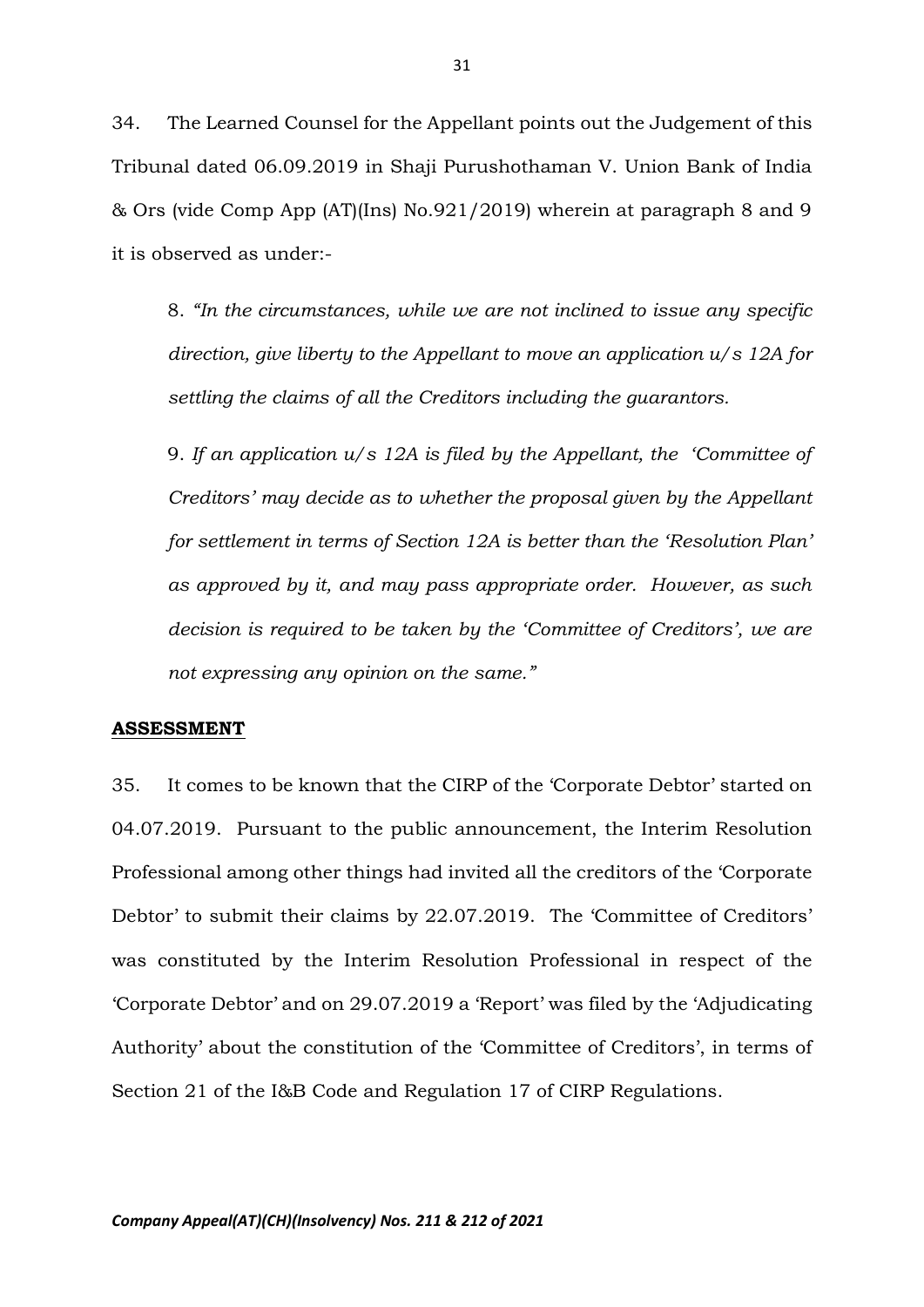36. It comes to be known that as on the date of MA/43/CHE/2021, the verified and admitted financial debt of the Corporate Debtor was INR 4863.87 crores. The Resolution Professional had received claims for INR 471.71 crore from the 'Operational Creditors' of the 'Corporate Debtor' and an amount of INR 461.02 crore was admitted. The Resolution Professional had received claims amounting to INR 917.90 crore from other creditors of the Corporate Debtor and an amount of INR 40.55 crore was admitted. The 'Resolution Professional' had verified the list of all the creditors of the 'Corporate Debtor'.

37. It transpires that the RPIFL have submitted its Expression of Interest to the Resolution Professional on 07.12.2019. The last date for submission of Resolution Plan was on 25.11.2019 extended upto 16.12.2019. On the last date of submission of 'Resolution Plan', RPIFL was the only Resolution Applicant which submitted its Resolution Plan.

38. An Application was filed before the 'Adjudicating Authority' on 23.12.2019 seeking an extension of CIRP period by two months (more than the 180 days period). The Application was allowed by the 'Adjudicating Authority' and the CIRP period was extended for a period of 60 days, from 31.12.2019.

39. It is represented on behalf of the Appellant that the 'Committee of Creditors' had not functioned for 35 days till the application under Section 12(2) of the Code was heard and allowed by the 'adjudicating authority'. After the application being allowed, the Committee of Creditors had convened its operations and conducted the 9th COC Meeting on 07.02.2020. Subsequently, the Committee of Creditors in their Meeting dated 25.02.2020 and postpone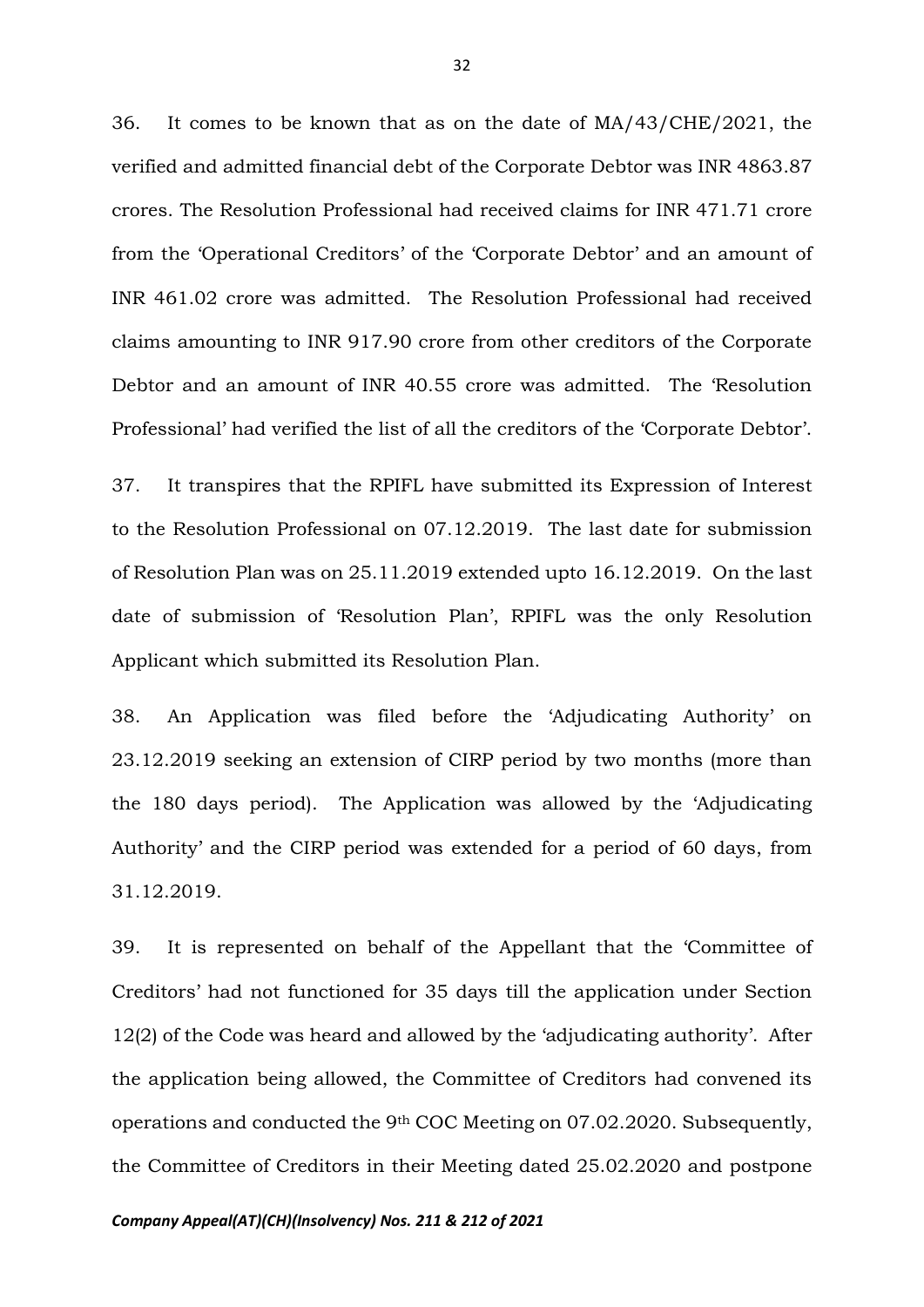to 26.02.2020 with 98.32% votes had authorised the 'Resolution Professional' to prefer an application before the 'Adjudicating Authority' for an exclusion of a period of 30 days in CIRP.

40. Based on the application which was filed on 28.02.2020 the 'Adjudicating Authority' on 13.03.2020 has passed an order excluding a period of 30 days from the CIRP time frame of the Corporate Debtor.

41. Added further, the Appellate Authority, on 30.03.2020 had passed in suo moto Company Appeal (AT) No.1/2020 an order stating that *"the period of lockdown as ordered by the Central Government and the State Government shall be excluded for the purpose of counting the period for 'Resolution Process under Section 12 of the Insolvency and Bankruptcy Code, 2016 in all cases where Corporate Insolvency Resolution Process' has been initiated and pending before any Bench of the National Company Law Tribunal or in Appeal before this Appellate Tribunal"* and in the teeth of said order etc., the CIRP was extended till five days from the removal of the lock down.

42. According to the Appellant, the first version of the Resolution Plan was given by RPIFL on 16.12.2019 and RPIFL had not submitted an earnest money deposit of INR 5 crores as required under the provisions of 'RFRP' and had instead requested for the earnest money deposited to be reduced to INR 50 lakhs and the Performance Security as per 'RFRP' to be reduced to INR 3 crores. Further, on receipt of the Resolution Plan, while the compliance of the Resolution Plan with a requirement of the Code was being undertaken by the 'Resolution Professional', in the interest of time, the COC constituted a Committee with the Members to undertake negotiations with RPIFL and the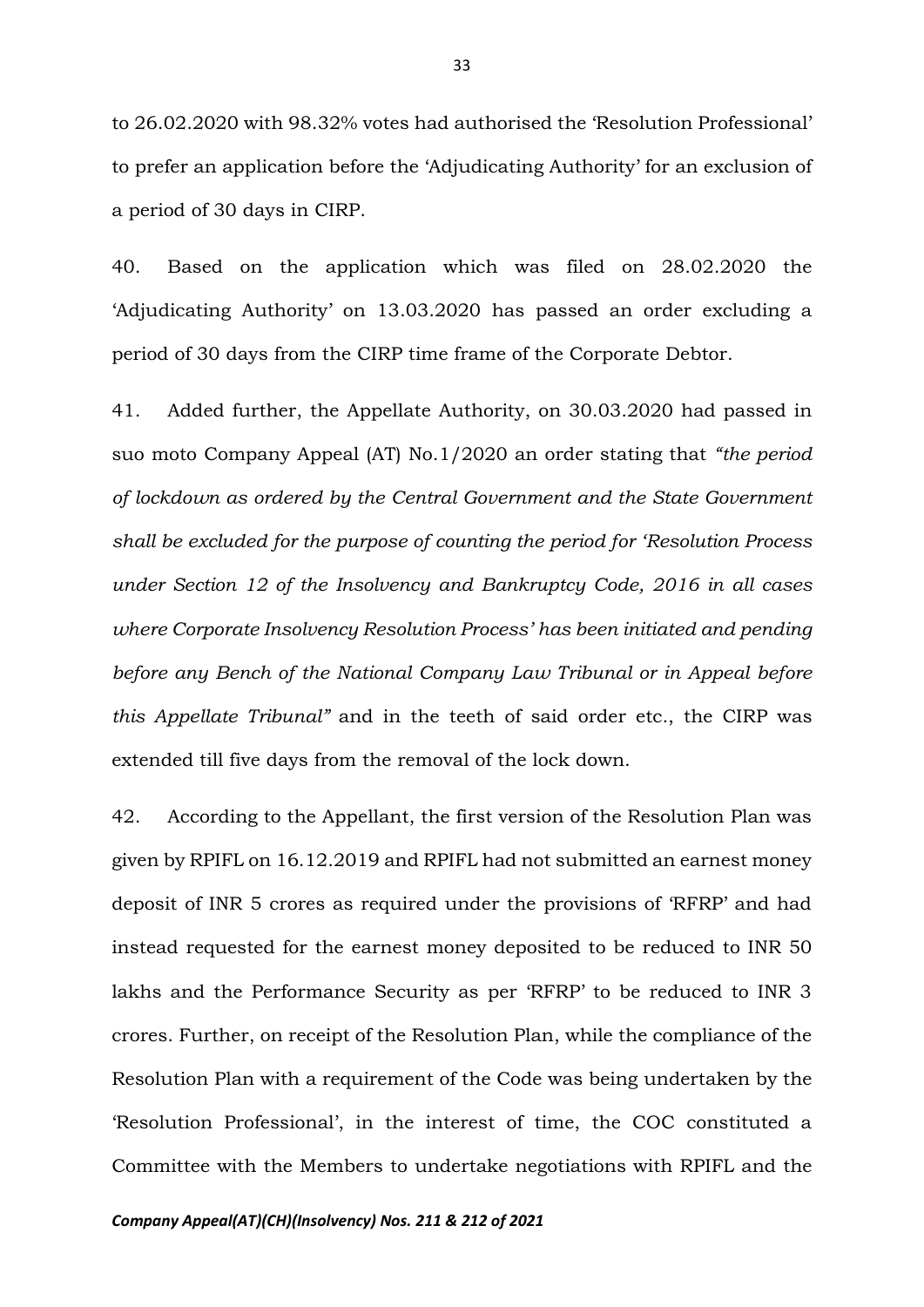negotiations were undertaken by the said Committee and RPIFL on 24.12.2019 and 04.01.2020 with a view to improve the commercial proposal.

43. It is evident that the revised Resolution Plan post negotiations was undertaken with a Committee constituted by the Committee of Creditors was received from RPIFL on 14.01.2020 and because of the request from RPIFL to reduce the money required by the Committee of Creditors as per 'RFRP' as earnest money deposit and performance security, the Resolution Professional had conveyed a Committee of Creditors on 07.02.2020 to secure an approval of the Committee of Creditors for acceding to the said request. The Committee of Creditors through e-voting had accepted the same and 'RFRP' was amended on 13.02.2020 to allow for 'RPIFL' to submit its Resolution Plan with EMD with INR 50 lakhs and later provided performance security of INR 3 crores.

44. The Resolution Professional subsequently convened a Meeting of Committee of Creditors on 12.02.2020. The Resolution Professional invited the representative of RPIFL to the Meeting of the Committee of Creditors to present the revised Resolution Plan and that the Committee of Creditors therein had negotiated the commercial terms of the Resolution Plan with RPIFL. The Resolution Professional had convened a Meeting on the CoC on 25.02.2020 wherein the Resolution Plan of RPIFL was confirmed as being satisfied with the requirements of the Code and tabled for consideration by the 'Committee of Creditors'. However, the Committee of Creditors was dissatisfied with certain terms of the Resolution Plan and further negotiated the terms of the Resolution Plan with RPIFL.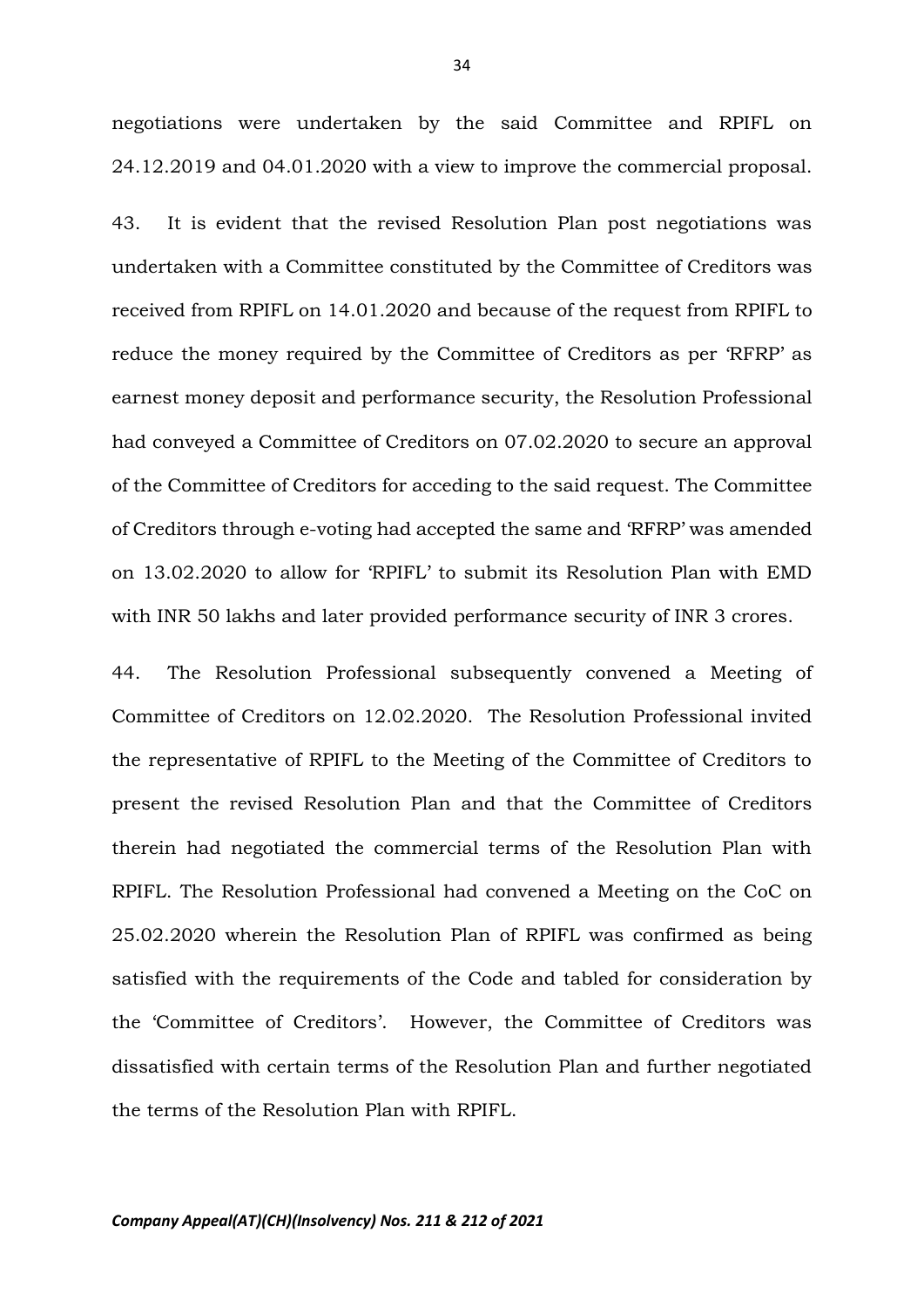45. Considering the fact that the COC was in the last stage of finalising the Resolution Plan of RPIFL, the Committee of Creditors opined that unless the CIRP period was extended (the same would come to an end on 29.02.2020) and that they might not provide them an opportunity to consider and vote on the Resolution Plan of RPIFL. Hence the Committee of Creditors, in its Meeting dated 25.02.2020 adjourned to 26.02.2020, with 98.32% vote had authorised the Resolution Professional to file an Application before the Tribunal seeking exclusion of a period of 30 days in CIRP and that the application was filed on 28.02.2020. The Tribunal through an exclusion order dated 1303.2020 but delivered on 16.03.2020 had excluded a period of 30 days from CIRP time frame of the Corporate Debtor.

46. The Resolution Professional convened the 12th Meeting of the Committee of Creditors on 16.03.2020 and inter alia presented the compliant Resolution Plan before the CoC for its approval and post discussions at the Meeting, the Plan was put up for e-voting and the results were declared on 04.03.2020 and the Resolution Plan of 'RPIFL' failed to receive requisite majority of 66% of the voting share of the Members of the Committee of Creditors and was rejected by Committee of Creditors on account of the receipt of 60.90% vote, in favour of the Resolution Plan which does not cross the minimum threshold as required under Section 30(4) of the Code.

47. After the expiry of the Corporate Insolvency Resolution Process of the Corporate Debtor, an application was filed by the Resolution Professional before the 'Adjudicating Authority' under Section 33(1)(a) of the I&B Code, 2016 for initiation of the liquidation process of the Corporate Debtor.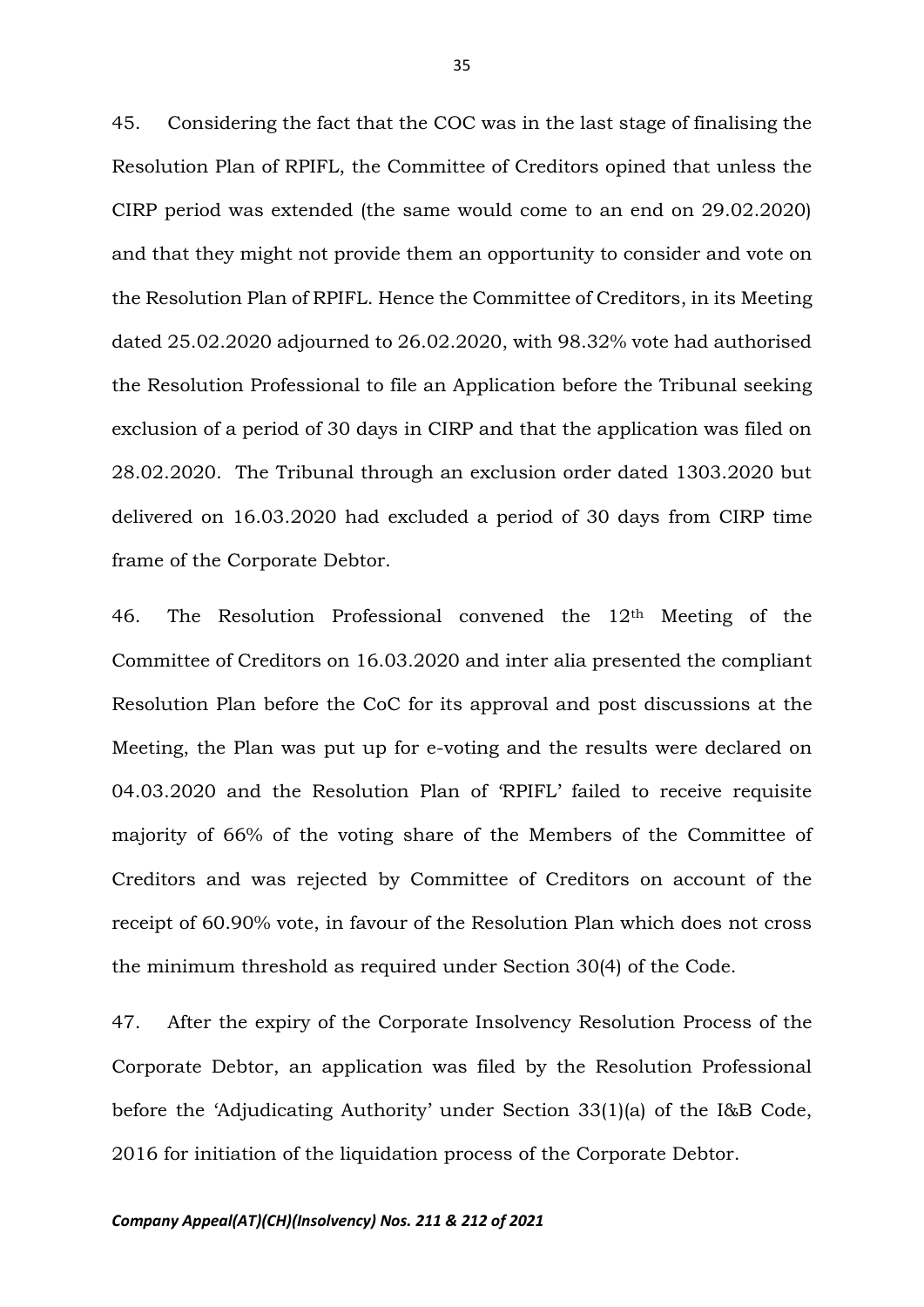48. On behalf of the Appellant it is brought to the notice of this 'Tribunal' that the shareholder of the 'Corporate Debtor' submitted a detailed settlement plan before the entire Committee of Creditors and further that the shareholder of the 'Corporate Debtor' on 05.01.2021 and 14.01.2021 had submitted an 'addendum' to the Settlement Plan to Union Bank of India and the Resolution Professional and that 16th COC Meeting took place on 18.01.2021.

49. It comes to light that the Resolution Professional had opened the voting lines for the Committee of Creditors to vote on the following agenda:-

*"To approve the application for withdrawal of Section 7 application*  admitted for CIRP of the Corporate Debtor in terms of Section 12A of of *the IBC and authorise the 'Resolution Professional' to file the application for withdrawal with the NCLT on behalf of IDBI Bank in terms of Regulation 30A(5) upon receipt of bank guarantee in terms of Regulation 30A(2)(b) with leave to the creditors to seek liquidation of the Corporate Debtor in case of default in compliance with the terms of the settlement proposed dated 14 December 2020 and addendums dated 5 January 2021 and 14 January 2021 submitted by Mr. Vallal RCK and placed before the COC on the basis of which withdrawal of the application admitting the CIRP of the Corporate Debtor is being approved by the COC."* 

50. It is the version of the Appellant that the voting result on the aforesaid agenda to authorise the Resolution Professional to seek 'Withdrawal of Section 7 Application' on behalf IDBI Bank Ltd on the basis of the 'Settlement Plan' were disclosed on 08.02.2021 whereby with a voting share of 70.63%, the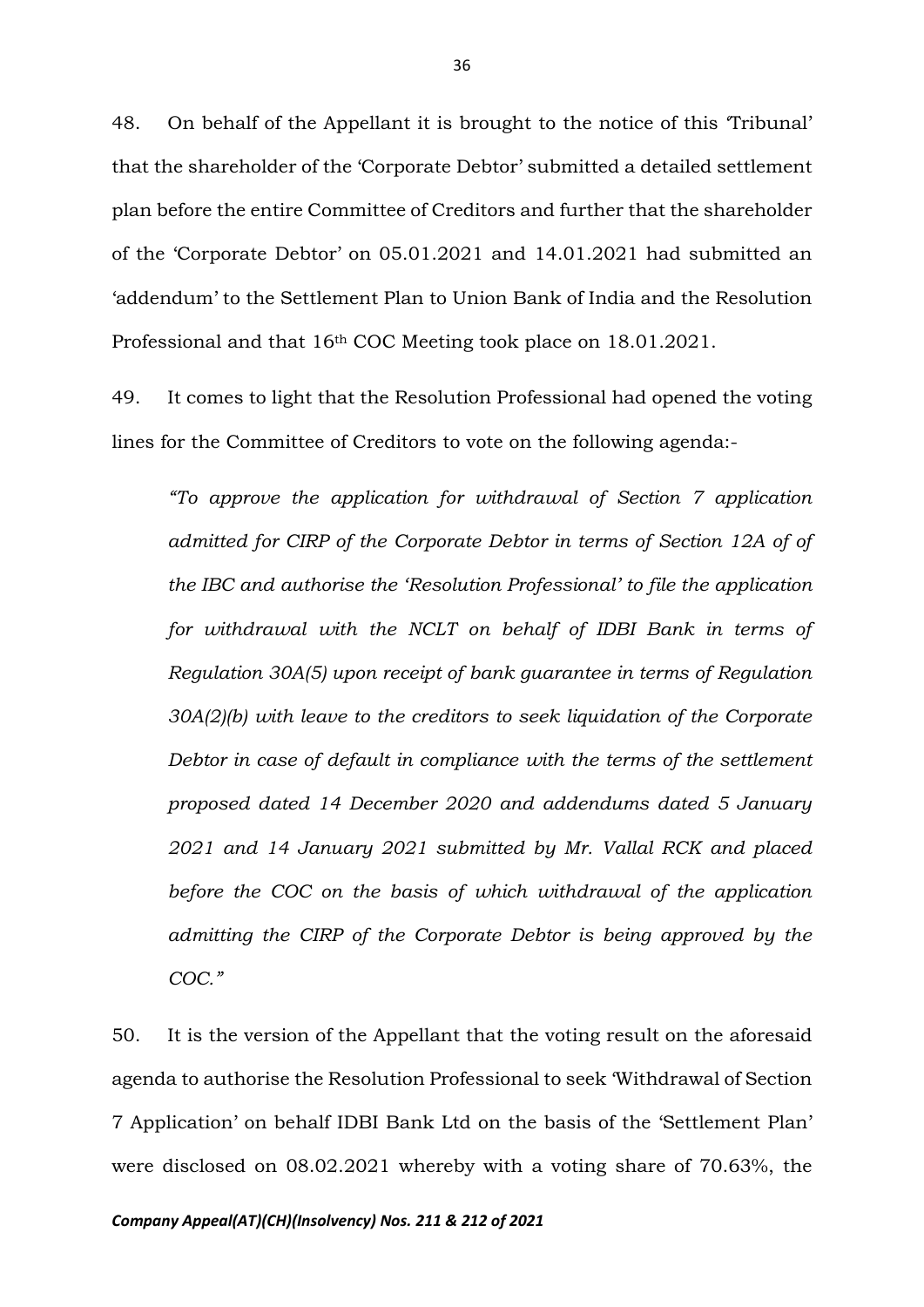threshold for approval 90% was not secured and that the results were announced on 31.01.2021.

51. The Learned Counsel for the Appellant points out that the 'Resolution Professional' through a letter dated 05.03.2021 from IARCL, received an email dated 08.03.2021 stating that it had decided to change its vote as casted 'against' the OTS Resolution, now to 'approve' the Resolution. It was mentioned that the said vote now if allowed to be considered by the Hon'ble Adjudicating Authority after necessary directions/orders would reach the requisite 90% of voting threshold. The Resolution Professional intimated the 'Committee of Creditors' of the said letter and the request stated therein through email dated 09.03.2021.

52. The 'Resolution Professional' (based on the letter of IARCL) had filed an application on 24.03.2021 before the 'Adjudicating Authority' and by an order dated 29.03.2021 the Resolution Professional was directed to convene a Committee of Creditors and seek approval of the COC within 10 working days from the date of the order.

53. The Resolution Professional had convened the 17th COC Meeting on 01.04.2021 and the voting lines for the Committee of Creditors to vote on the following agenda was opened up:-

*Company Appeal(AT)(CH)(Insolvency) Nos. 211 & 212 of 2021 "To take approval of the Committee of Creditors for the voting agenda item voted upon in the sixteenth meeting of the committee of creditors.: To approve the application for withdrawal of Section 7 application admitted for CIRP of the Corporate Debtor in terms of Section 12A of the IBC and authorise the 'Resolution Professional' to file the application for*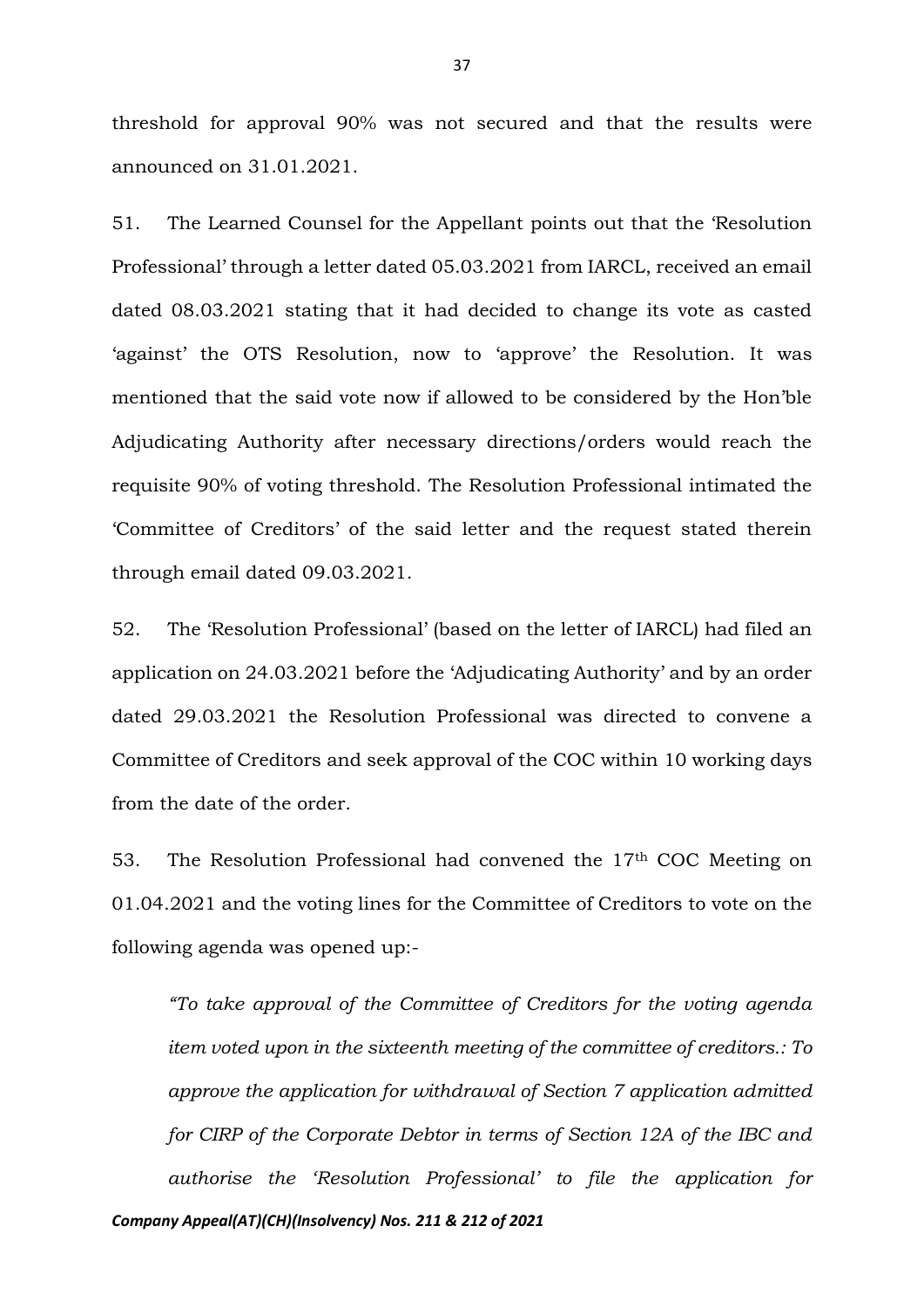*withdrawal with the NCLT on behalf of IDBI Bank in terms of Regulation 30A(5) upon receipt of bank guarantee in terms of Regulation 30A(2)(b) with leave to the creditors to seek liquidation of the Corporate Debtor in case of default in compliance with the terms of the settlement proposal dated 14 December 2020 and addendums dated 5 January 2021 and 14 January 2021 submitted by Mr. Vallal RCK and placed before the COC on the basis of which withdrawal of the application admitting the CIRP of the Corporate Debtor is being approved by the COC."* 

54. The Learned Counsel for the Appellant comes out with a plea that with a voting share of 94.23%, the requisite threshold for approval i.e. 90% was attained and the results were made on 06.04.2021. As such, the Resolution Professional was authorised by the IDBI Bank Ltd to file the present Application i.e. MA/43/CHE/2021 before the 'Adjudicating Authority' as per Section 12A r/w Regulation 30A of CIRP Regulations.

#### **LIQUIDATOR'S STATUS REPORT**

55. The liquidation of the 1st Respondent/Corporate Debtor was ordered by the 'Adjudicating Authority' on 12.8.2021. The public announcement was made in 'Financial Express' (English Paper)' and 'Dinamani' (Tamil Paper) on 18.8.2021, in regard to the liquidation of the Corporate Debtor and claims were invited etc.

*Company Appeal(AT)(CH)(Insolvency) Nos. 211 & 212 of 2021* 56. The Liquidator received the claims for Rs.8085.56 crores, out of which Rs.6515.31 crores claims were admitted. Based on the receipt and admission of the claims, the liquidator formed the Stakeholders Consultation Committee(SCC) on 10.10.2021 and a facilitation meeting took place on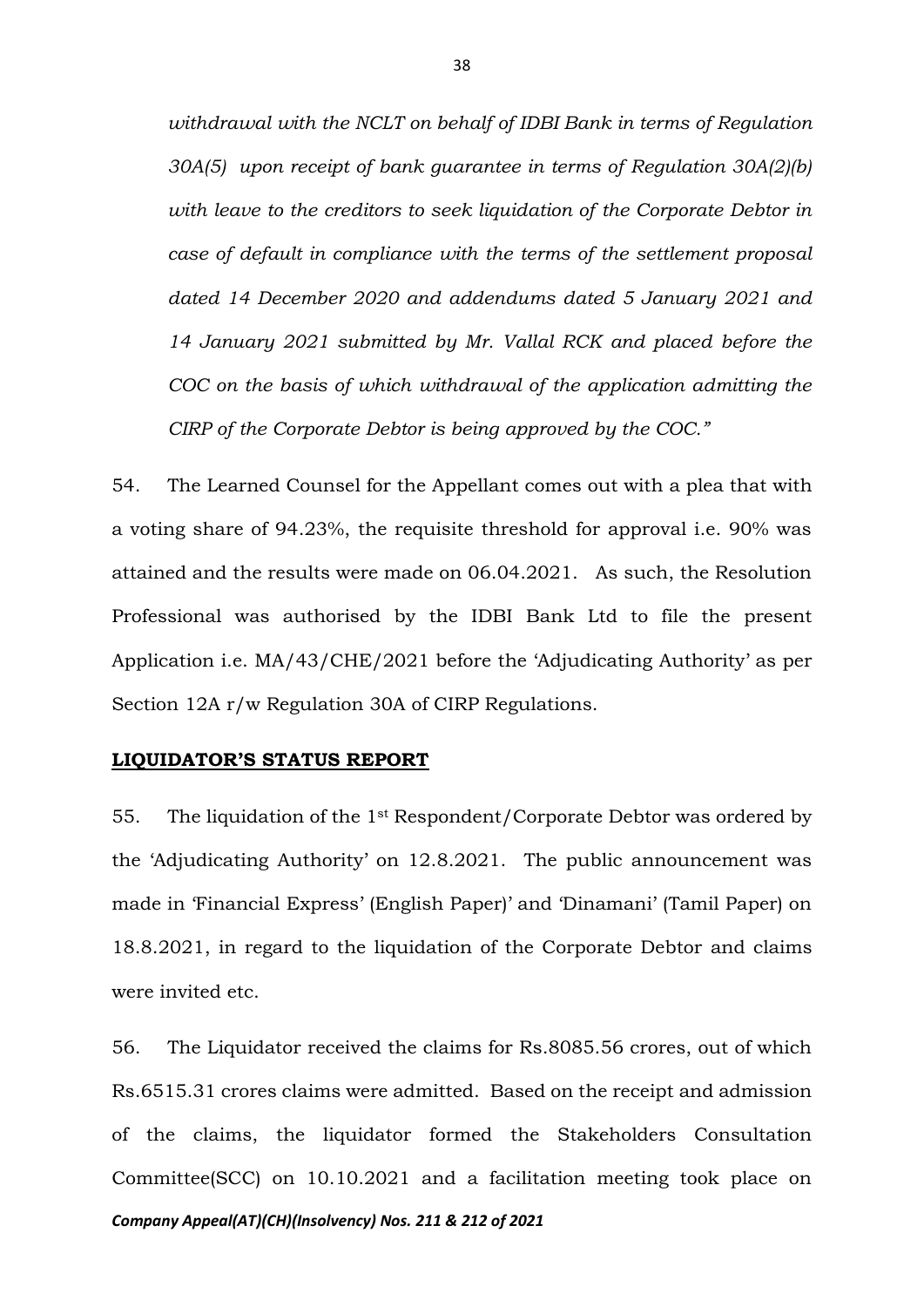22.10.2021 amongst the unsecured creditors to select the representatives and two representatives were nominated in respect of the unsecured creditors.

57. The Registered Valuers were appointed to value the land and buildings and vehicles of the Corporate Debtor and the said valuers for land and building and vehicles had furnished their report. However, the two securities and financial assets valuers, appointed by the liquidator had not submitted their valuation report. On 15.10.2021, the 1st quarterly progress report in respect of the Corporate Debtor was filed before the 'Adjudicating Authority'. The asset memorandum, SCC Constitution and Preliminary Report with the 'Adjudicating Authority' was filed by the Liquidator on 26.10.2021.

58. The 1st Stakeholder Consultation Committee Meeting was conducted on 14.12.2021 to update the stakeholders on the progress so far made in the liquidation process of the Corporate Debtor, appointment of valuers and other professionals to assist the liquidator and to arrive at a strategy to be adopted for the sale of the assets of the Corporate Debtor.

## **APPLICABILITY OF SECTION 12A**

59. To be noted that, Section 12A of the I&B Code applies to an application for Insolvency Resolution which was admitted by the 'Adjudicating Authority' and all the more, when there is no challenge to the admission of the petition/application.

### **WITHDRAWAL OF APPLICATION**

60. It is to be remembered that as per Rule 8 of the Insolvency & Bankruptcy (Application to Adjudicating Authority) Rules, 2016, the

#### *Company Appeal(AT)(CH)(Insolvency) Nos. 211 & 212 of 2021*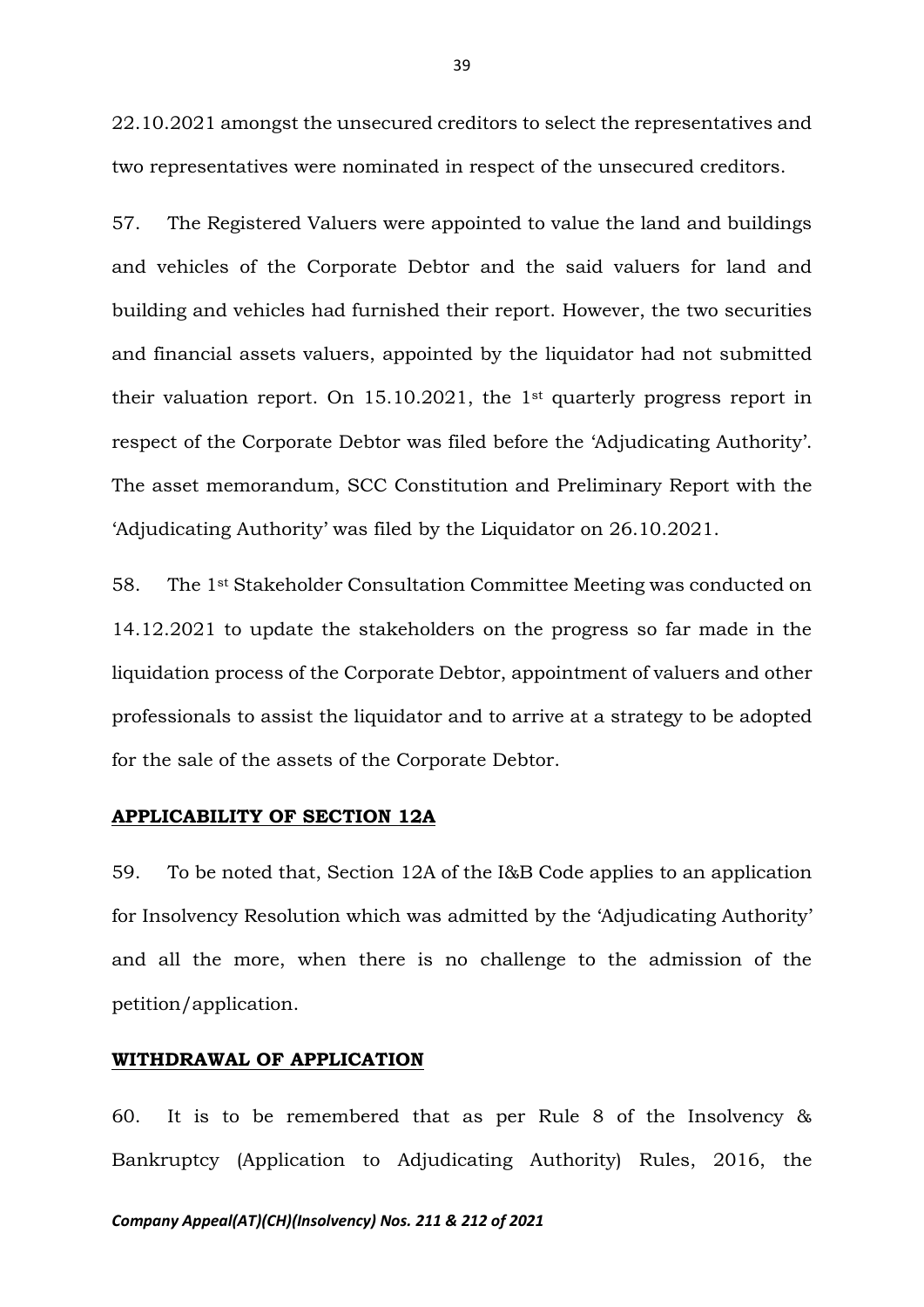'Adjudicating Authority' may allow withdrawal an application based on the applicant's request. By virtue of the 2nd amendment to the I&B Code, 2016 (during the year 2018) an 'Adjudicating Authority' may permit the withdrawal of an application under Section 7, 9 and 10 of the Code, even after admission, on an application made by an applicant with the approval of 90% voting share of the COC.

61. It cannot be ignored that if the 'CIRP' is initiated by admitting the application under Section 7 or 9 or 10, it cannot be set aside or withdrawn except for any illegality, to be exhibited or if it is without jurisdiction or for some other justiciable ground just because a promoter desires to pay all dues including the default amount cannot be a ground to set aside the CIRP.

62. Section 12A of the Code came into effect on 06.06.2018. Rule 8 of the Insolvency & Bankruptcy (Application to Adjudicating Authority) Rules, 2016 is quite relevant for withdrawal of an application under Section 12A of the Code. Besides this, Regulation 30A of the Insolvency & Bankruptcy Board of India (Insolvency Resolution Process for Corporate Persons) Regulations, 2016 is also relevant for withdrawal of application under Section 12A of the Code. An application for withdrawal ought to be submitted to the Interim Resolution Professional or the Resolution Professional, of course, in Form FA of the Schedule prior to the issuance of invitation for Expression of Interest under Regulation 36A.

63. The 'Withdrawal Application' is to go alongwith the Bank Guarantee in respect of the estimated cost meant for the purposes of Clauses (c) and (d) of Regulation 31 till the date of application. In reality, the Committee of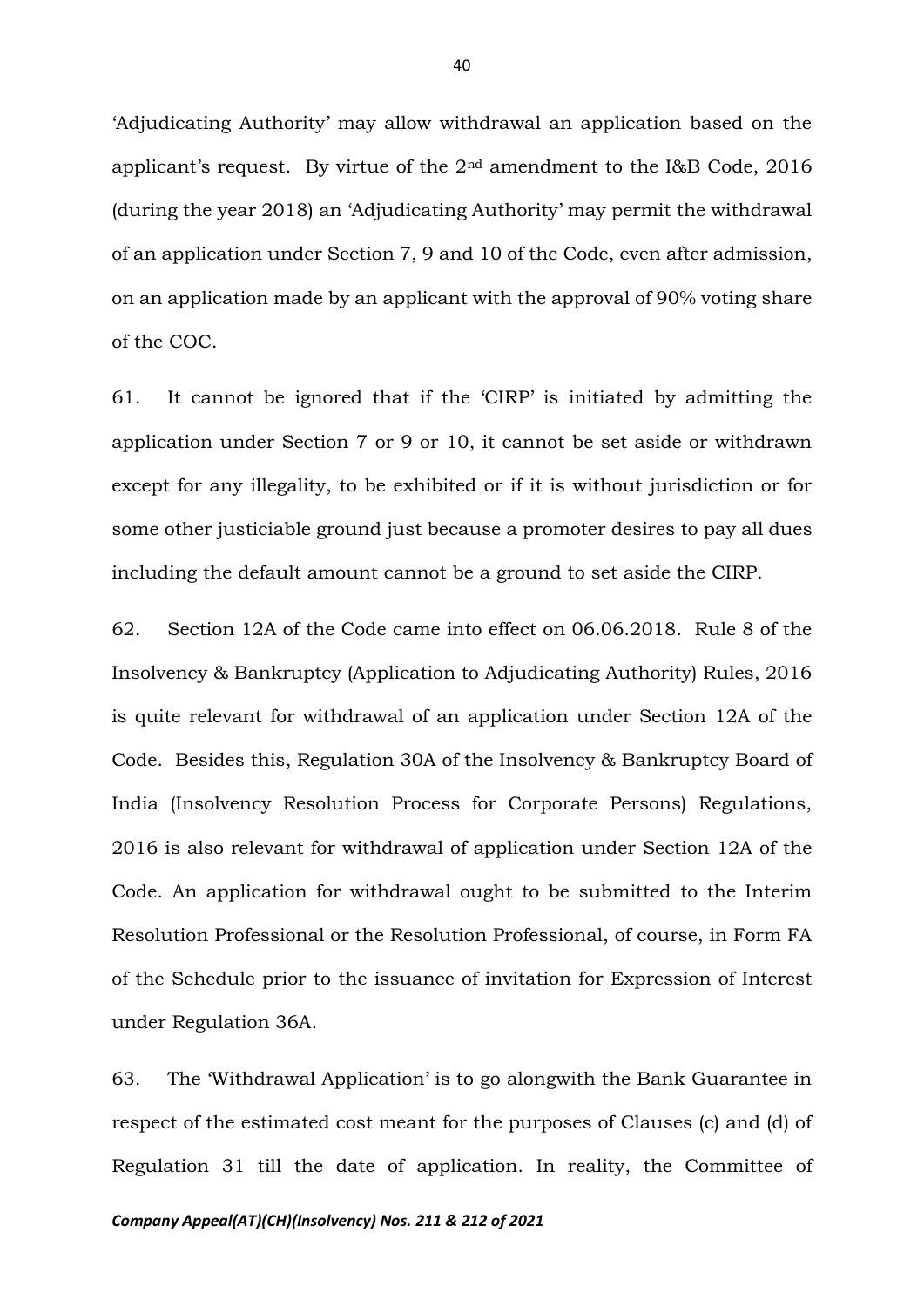Creditors, will consider the Application within 7 days of receipt of the Application and if approved it with 90% voting share, the Resolution Professional will project the application to the 'Adjudicating Authority' for and on behalf of the Applicant, within three days of such approval. An 'Adjudicating Authority' may approve the application on merits by passing an appropriate order, in accordance with law.

64. A perusal of the Settlement Proposal/Plan under the caption 1. 'Claims admitted' as per the Code' reads as under:

|                | <b>Total</b>                                                   | 5,666.06 | 4,863.87                 | 802.20    |
|----------------|----------------------------------------------------------------|----------|--------------------------|-----------|
| 12             | Renewable<br>Indian<br><b>Energy Development</b><br>Agency Ltd | 88.73    |                          | 88.73     |
| 11             | Capital<br>Tata<br>Financial<br><b>Services</b><br>Ltd         | 446.95   | $\overline{\phantom{a}}$ | 446.95    |
| 10             | Masdar Energy Ltd<br><b>UAE</b>                                | 920.43   | 776.88                   | 143.55    |
| 9              | Bank of India                                                  | 74.42    | 74.42                    |           |
| 8              | National<br>Punjab<br>Bank                                     | 305.83   | 305.83                   |           |
| $\overline{7}$ | <b>IDBI</b> Bank Ltd                                           | 876.07   | 876.07                   | 0.01      |
| 6              | International Asset<br>Reconstruction<br>Co<br>Pvt Ltd         | 1,147.70 | 1,147.69                 | 0.01      |
| $\overline{4}$ | Union Bank of India                                            | 645.17   | 645.17                   |           |
| 3              | State Bank of India                                            | 395.97   | 280.50                   | 115.47    |
| $\overline{2}$ | Life Insurance Corp<br>of India                                | 354.36   | 354.36                   |           |
| $\mathbf{1}$   | of <sub>1</sub><br>Bank<br>Central<br>India                    | 410.43   | 402.95                   | 7.48      |
|                | Creditor                                                       | claimed  | verified/admitted        | rejected. |
| S.No           | Name of Financial                                              | Amount   | Amount                   | Amount    |

(Amount in INR Cr)

65. The Clause 1.3 of the Settlement Proposal/Plan reads as under: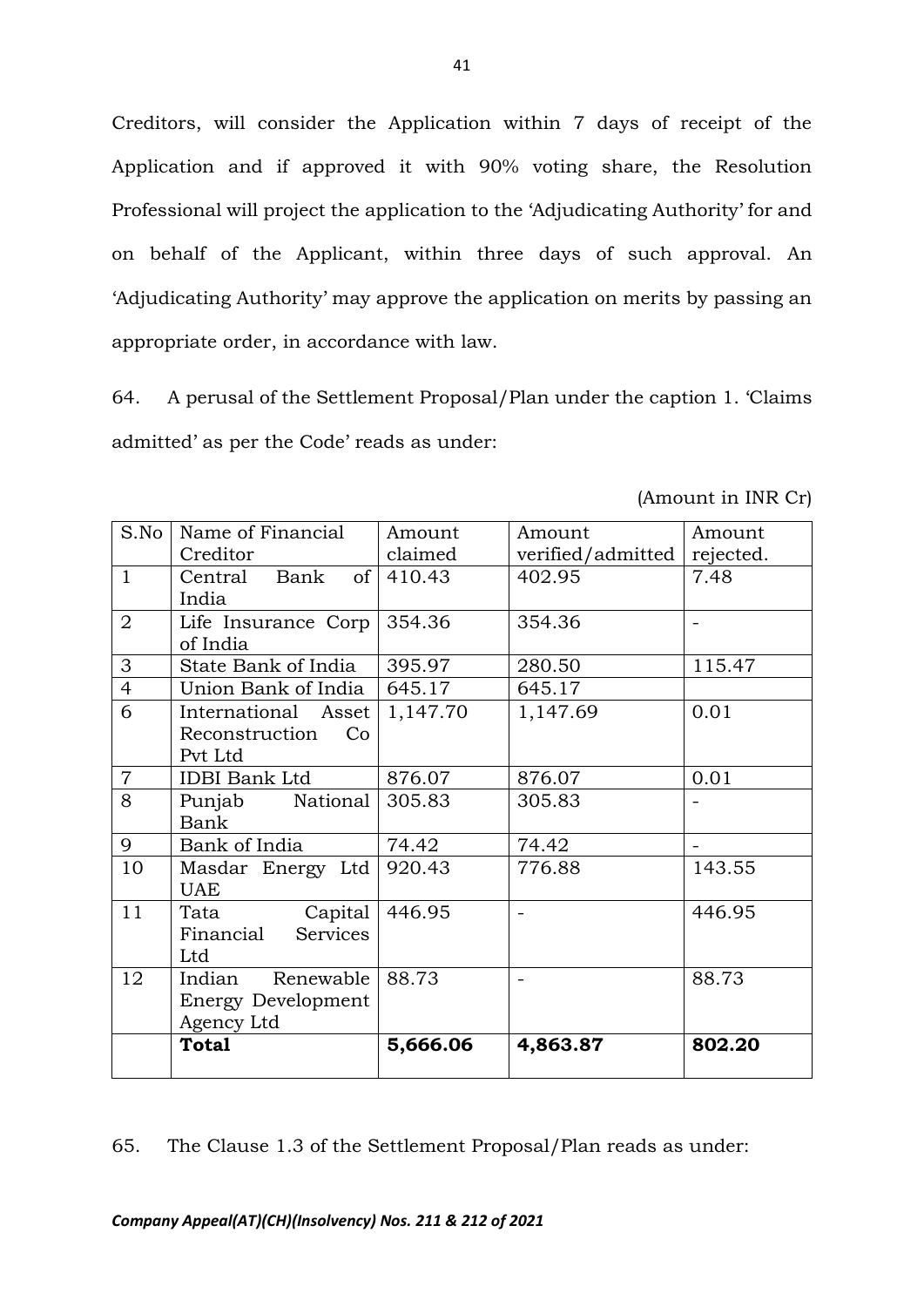| S.No.          | <b>Operational Creditors</b>             | Admitted       |  |
|----------------|------------------------------------------|----------------|--|
|                |                                          | Amount (INR in |  |
|                |                                          | Crores)        |  |
|                | Vendors (9Nos)                           | 5.14           |  |
| $\overline{2}$ | Related Parties (1 Nos)                  | 48.89          |  |
| 3              | <b>Statutory Authorities (Income Tax</b> | 406.89         |  |
| $\overline{4}$ | Other Creditors )Maxis Communications    | 40.55          |  |
|                | Berhad)                                  |                |  |
|                | <b>Total</b>                             | 501.57         |  |

66. Under Clause 3.2 detailed lenderwise Settlement Proposal it is mentioned as follows:

(Amount in INR Cr)

| S.No           | Financial<br><b>Creditor Name</b>                      | Admitted<br>amount | <b>Trance-I</b><br>Payment | Trance-<br>П<br>Payment | <b>Settlement</b><br>Amount |
|----------------|--------------------------------------------------------|--------------------|----------------------------|-------------------------|-----------------------------|
| $\mathbf{1}$   | Central Bank of<br>India                               | 402.95             | 4.77                       | 40.23                   | 45.00                       |
| $\overline{2}$ | Life Insurance<br>Corpn of India                       | 354.36             | 22.50                      | 137.50                  | 160.00                      |
| 3              | State Bank of<br>India                                 | 280.50             | 2.50                       | 22.50                   | 25.00                       |
| $\overline{4}$ | Union Bank of<br>India                                 | 645.17             | 3.00                       | 27.00                   | 30.00                       |
| $5^{\circ}$    | International<br>Asset<br>Reconstruction<br>Co Pvt Ltd | 1,147.69           | 2.33                       | 13.22                   | 15.55                       |
| 6              | <b>IDBI Bank Ltd</b>                                   | 876.07             | 5.00                       | 32.00                   | 37.00                       |
| $\overline{7}$ | Punjab National<br>Bank                                | 305.83             | 0.62                       | 3.52                    | 4.14                        |
| 8              | Bank of India                                          | 74.42              | 0.15                       | 0.85                    | 1.00                        |
| 9              | Masdar Energy<br>Ltd, UAE                              | 776.88             | 1.58                       | 8.94                    | 10.52                       |
|                | Total                                                  | 4,863.88           | 42.45                      | 285.76                  | 328.21                      |

67. From the above Settlement Proposal, it is latently and patently quite clear that the said proposal was taken into account and considered by the Committee of Creditors and that the nine financial creditors pertaining to the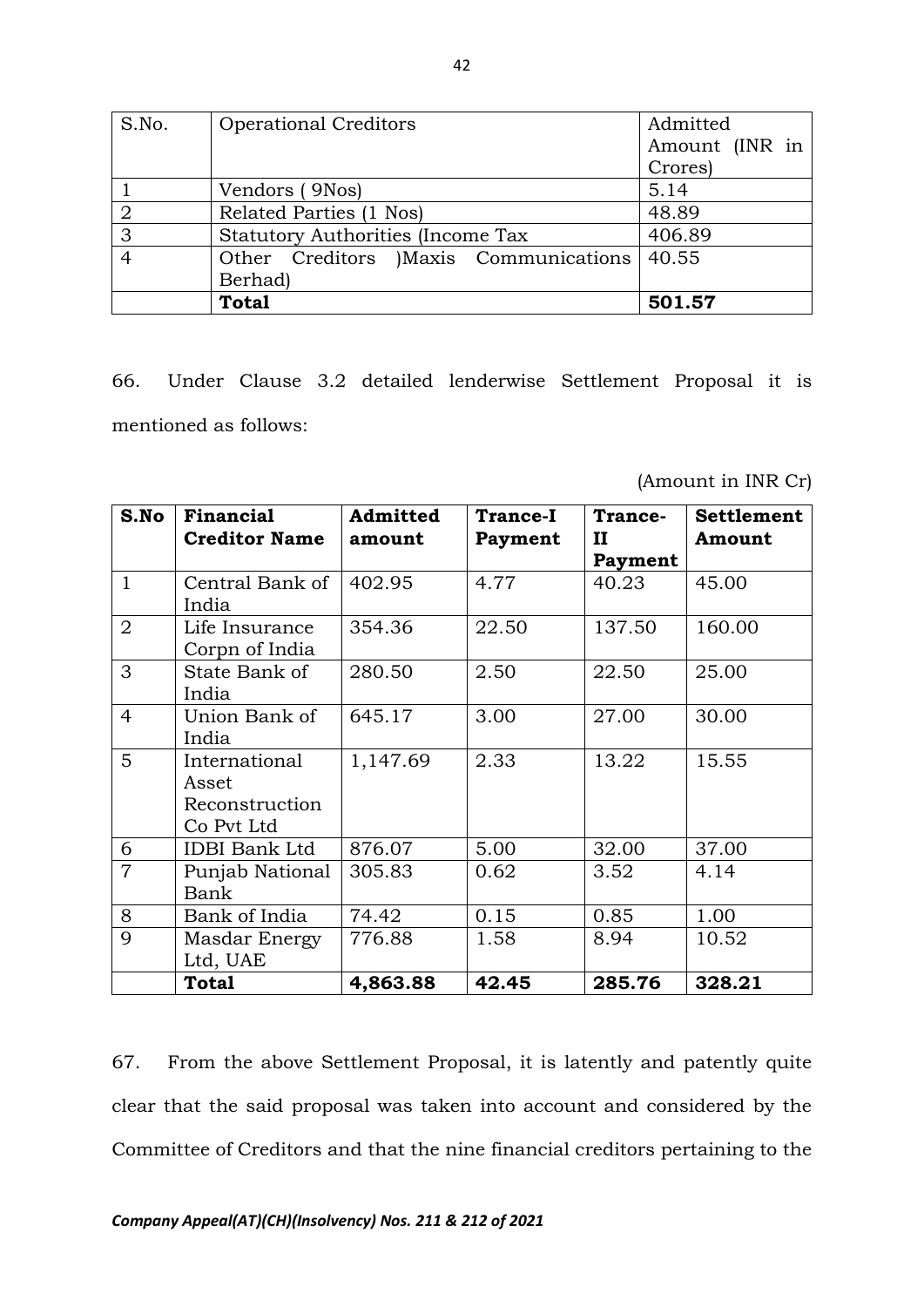Corporate Debtor had agreed to receive an amount of Rs.328.21 crores towards the settlement sum, as against the total admitted claim of Rs.4,863.88 crores.

68. In the Settlement proposal under 3. Financial Proposal, 3.1 overview, it mentioned as under:-

| S.No           | <b>Particulars</b> | Amount         | Period                               |
|----------------|--------------------|----------------|--------------------------------------|
|                |                    | (Rs.in crores) |                                      |
|                | Upfront            | 5.00           | Within 2 days from the date of COC's |
|                | Amount             |                | approval of this Settlement Plan.    |
| $\overline{2}$ | Tranche-1          | 42.45          | Within 30 working days from the      |
|                |                    |                | <b>NCLT</b> Approval Date            |
| 3              | Trance II          | 285.75         | Within 180 working days from the     |
|                |                    |                | NCLT Approval date.                  |
|                | <b>Total</b>       | 333.21         |                                      |

69. In this connection, it is not out of place to make a relevant mention that under Chapter VII-Miscellaneous in Sr. No.2 "Effective Date and Failure of Approved Settlement Plan, it is mentioned as under:

*"The Obligation of the Promoters to take any step towards implementation of the Settlement Plan proposed by it, shall only arise after Effective Date. Till such time the Settlement Plan is made effective on the Effective Date, no past, present or future action, course of conduct or failure to act in relation to the proposed investment in SIHL will give rise to or serve as the basis for any obligation or other liability on the part of the Promoters.*

*This document constitutes a binding proposal of the Promoters in respect of Settlement of dues of the Company. However, the proposal of the Promoters is subject to negotiation with the Committee of Creditors.*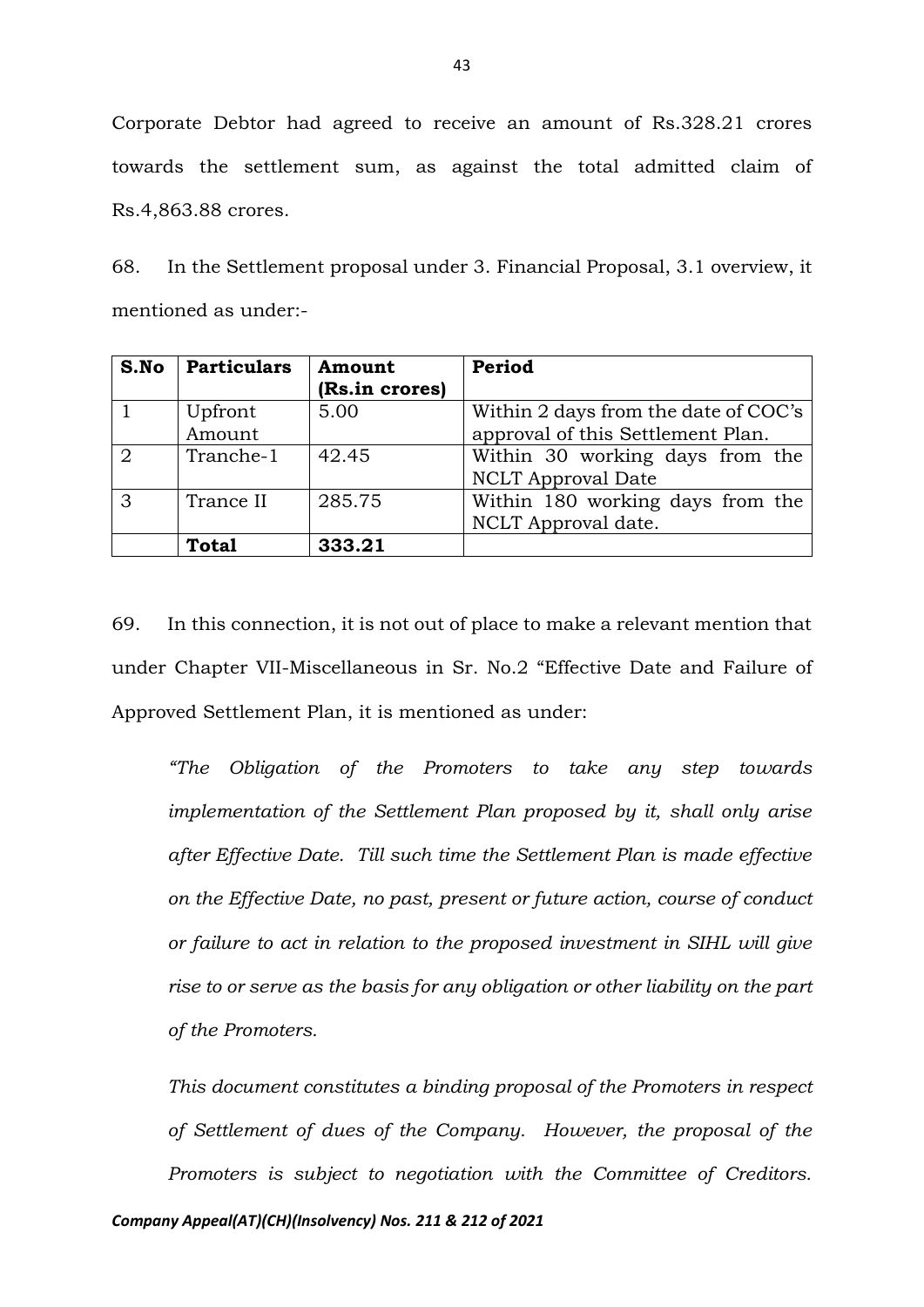*Therefore, the terms of the Approved Settlement Plan may be different from the terms proposed herein.*

*The Promoters shall be entitled to withdraw the Approved Settlement Plan (without any liability) in case the Adjudicating Authority directs any material amendment to the Approved Settlement Plan, which results in an adverse effect or increased financial liability for the Promoters.* 

70. In view of the above covenant, it is crystalline clear that despite the proposal being approved, the promoter of the Corporate Debtor can vary the clauses of the proposal Settlement Plan. Apart from that, a mere glance of the terms of the implementation, it unerringly, in the considered opinion of this Tribunal, points out that it is more like that of a contemplated/Resolution Plan, proposed in terms of the ingredients of Section 30 of the Code and in short, it cannot be characterised as a 'Settlement' in a stricto sense of the one, envisaged as per Section 12A of Code.

*Company Appeal(AT)(CH)(Insolvency) Nos. 211 & 212 of 2021* 71. It is well settled that a Resolution Plan is not an 'Auction/Sale/Recovery/Liquidation'. A Resolution Applicant as per Section 30 of the Code is to scrutinise the Resolution Plan and to find out whether it fulfils the requirements of Section 30(2) of the Code. If the Plan satisfies the requirements of Law, then the same is to be placed before the Committee of Creditors for its approval as per Section 30(3) of the Code and this can be approved by the Committee of Creditors as per requirement of Section 30(4) of the Code. If the Plan is approved by the Committee of Creditors, the Resolution Plan is to be placed before the 'Adjudicating Authority' as per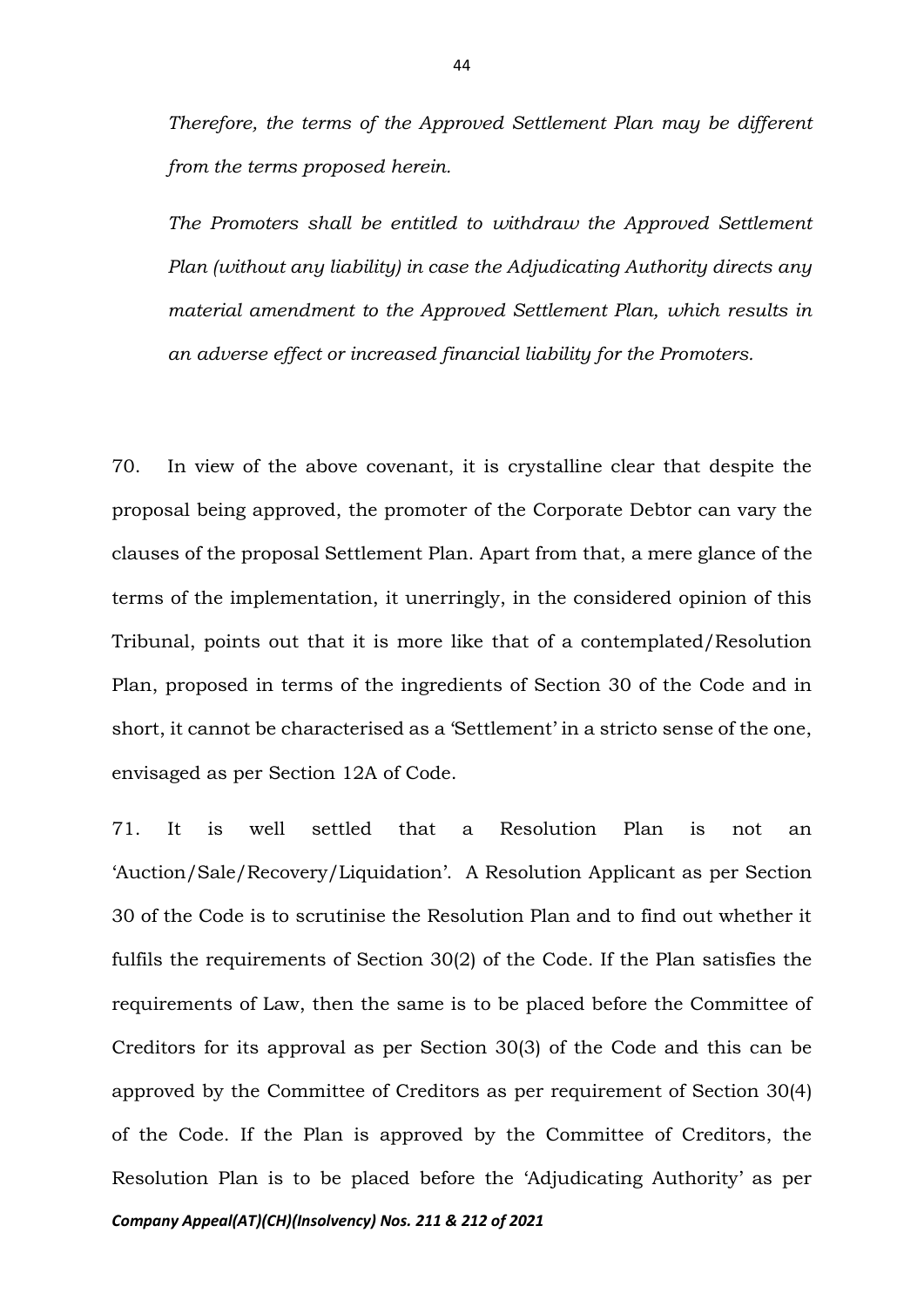Section 31 of the Code and the said Authority is to apply his thinking judicial mind to the Resolution Plan so furnished, and on being satisfied with the Plan that it fulfils the ingredients or does not meet the ingredients or Section 30 of the Code may either accord approval to the Plan or negative the same.

72. In the instant case on hand, the Committee of Creditors had voted under Section 12A of the Code without even getting a single sum from the promoter of the Corporate Debtor, in respect of the withdrawal of the CIRP pertaining to the Corporate Debtor. As a matter of fact, the Adjudicating Authority had in the impugned order had categorically observed that the 'Settlement Proposal' is not a Settlement Simpliciter but it is a business restructuring plan.

73. The well settled legal principle is that the Committee of Creditors ought not to approve the Resolution Plan where the Resolution Applicant is ineligible under Section 29A of the Code. In this connection this Tribunal pertinently points out that in the instant case on hand, the promoter of the Corporate Debtor being ineligible to project a Resolution Plan by virtue of Section 29A of the Code had embarked upon the aspect of furnishing a settlement proposal 'which is akin to Resolution Plan'. To put it differently the promoter of the Corporate Debtor had ventured in endeavouring to restructure the loan sanctioned by the Financial Creditors based on the premise of a Settlement Proposal to be filed under Section 12A of the Code.

74. More importantly, the Committee of Creditors should have voted for the Settlement Proposal only in the event of receipt of money in entirety in terms of the Settlement Proposal of the Promoter of the Corporate Debtor in which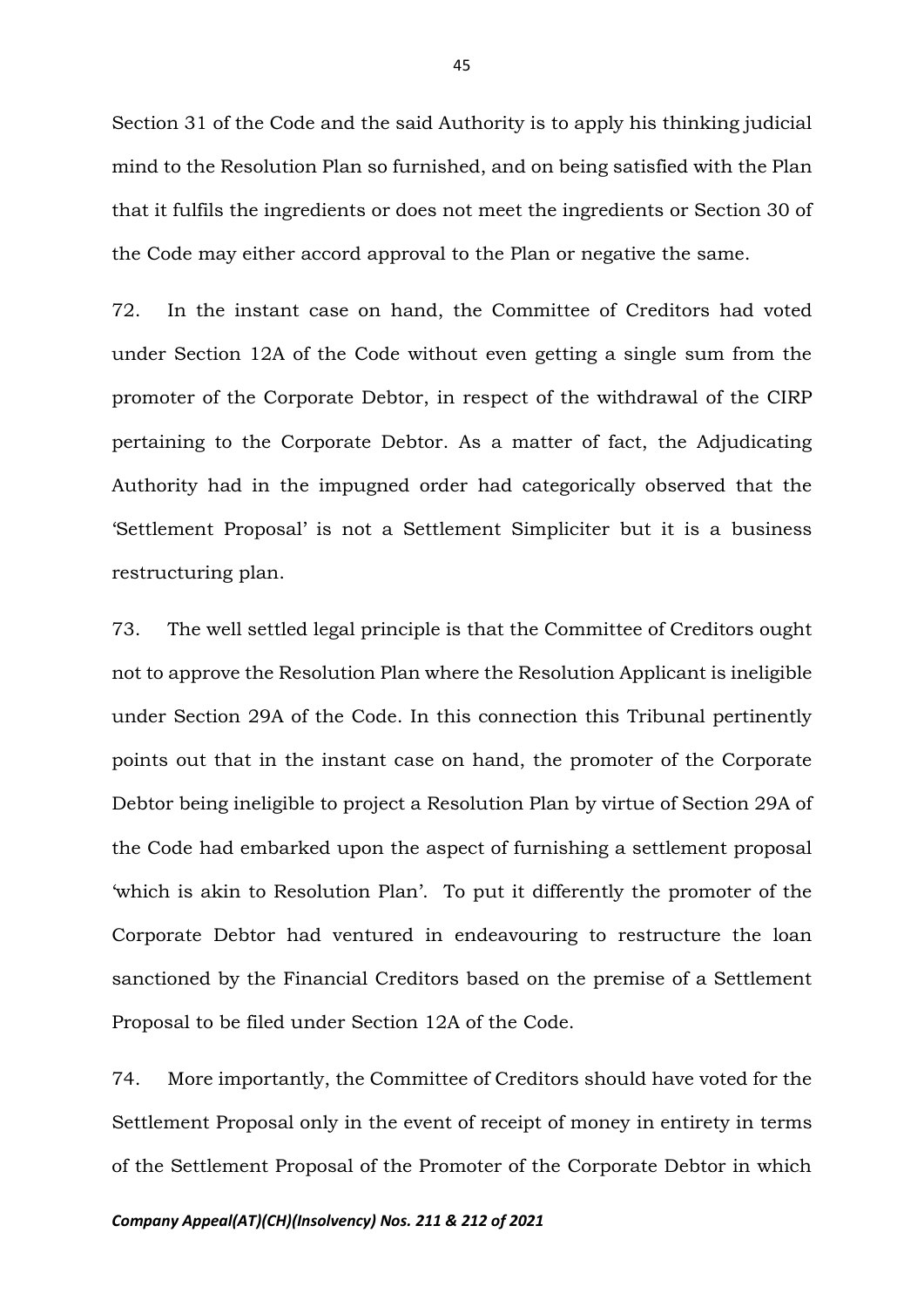event there was no scope of contemplating a default of the promoter of the Corporate Debtor and ultimately the Adjudicating Authority would have approved the Settlement Proposal.

75. This Tribunal taking note of the primordial fact that no amount was paid to the Financial Creditors of the Corporate Debtor, then in case of default committed on the part of the promoters of the Corporate Debtor, then there will be no clarity in regard to the manner in which one is to proceed further, especially in the teeth of Corporate Debtor being out of the CIRP.

76. In view of the foregoing detailed qualitative and quantitative discussions, this Tribunal comes to the consequent conclusion that the Settlement Proposal, as projected by the Corporate Debtor and the approval of the withdrawal of the CIRP pertaining to the Corporate Debtor by the Committee of Creditors in its 17th Meeting dated 01.04.2021 was not quite in tune with the relevant provisions of the I&B Code, 2016 and to put it precisely, it is out of bounds of the Insolvency & Bankruptcy Code, 2016. Looking at from any angle, the observations and the conclusion arrived at by the 'Adjudicating Authority' to the effect that the projected settlement proposal plan of the promotor of the Corporate Debtor is not a settlement simpliciter as envisaged under Section 12-A of the Code, 2016 rather it is a 'business restructuring plan' and further that no finality was reached between the Promotor of the Corporate Debtor and Committee of Creditors as per Clause –2 of Chapter VIII of the Settlement proposal and hence, based on ambiguity of the terms of the settlement it cannot order for withdrawal of CIRP are free from legal infirmities. Consequently, the Appeal fails.

#### *Company Appeal(AT)(CH)(Insolvency) Nos. 211 & 212 of 2021*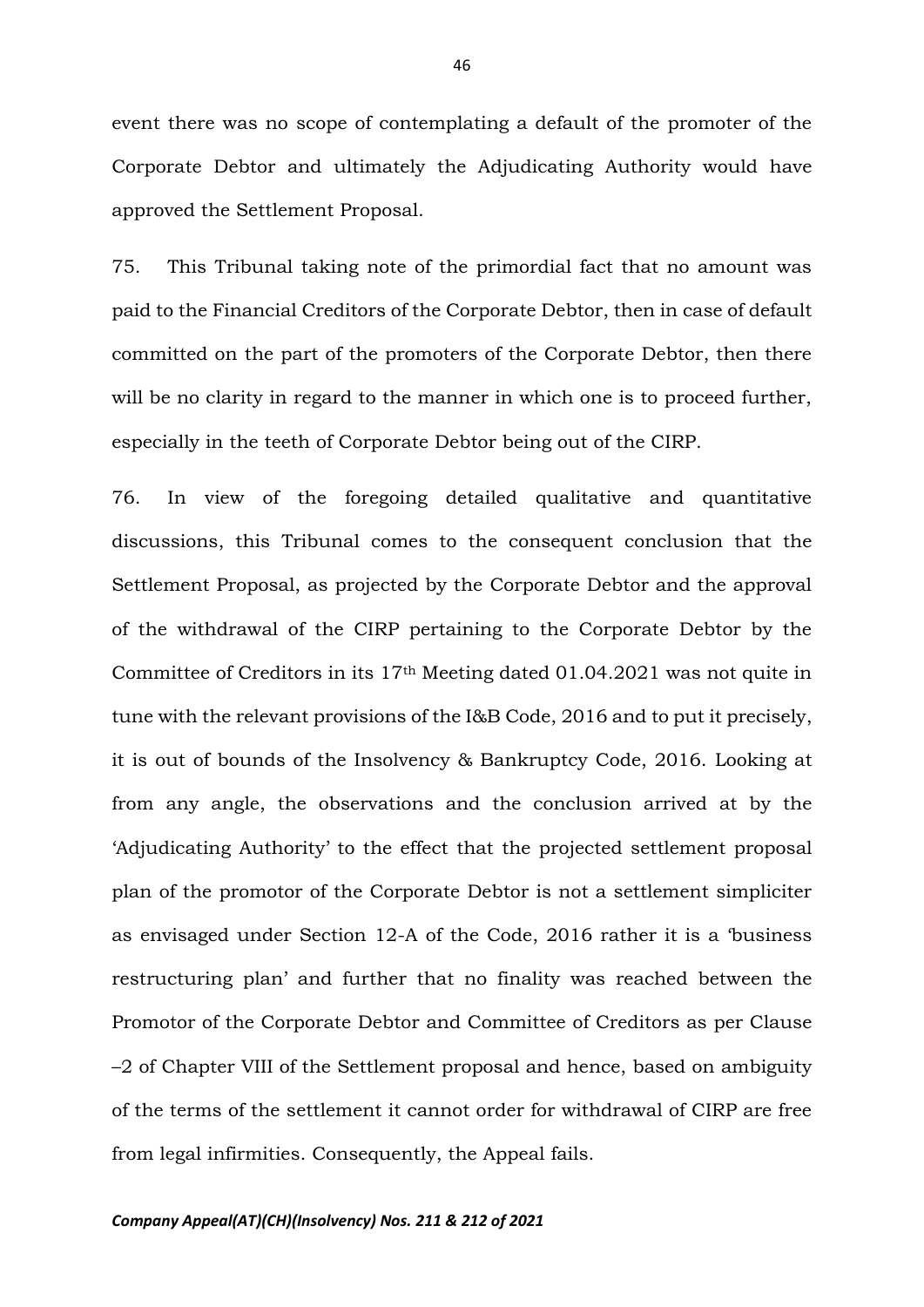## **COMPANY APPEAL (AT)(CH)(INSOLVENCY) NO.212/2021**

#### **PREAMBLE**:

77. The Appellant has filed the present Company Appeal (AT)(CH)(Ins) No. 212/2021 questioning the impugned order dated 12.08.2021 in I.A./837/IB/2020 in IBA/453 OF 2019 ordering liquidation of the 'Corporate Debtor' in continuation of the dismissal order passed through a common order 12.08.2021 passed by the 'Adjudicating Authority' in MA/43/CHE/2021 and IA/647/IB/2020 and I.A./586/CHE/2021 in IBA/453/19 wherein MA/43/CHE/2021 was filed by the 2nd Respondent with the approval of 94.23% voting share of the 'Committee of Creditors' of the 'Corporate Debtor' for withdrawal main Insolvency and Bankruptcy Application No. IBA/453/2019, pursuant to Section 12A of the I&B Code read with Regulation 30A of the IRPCP Regulations.

#### APPELANT'S CONTENTIONS:

78. The Learned Counsel for the Appellant contends that the impugned order passed by the 'Adjudicating Authority' on 21.08.2021 in ordering the liquidation pertaining to the 'Corporate Debtor' is an invalid one and in fact, the Settlement Plan proposed by the Appellant under Section 12A of I & B Code was burst aside by the 'Adjudicating Authority'.

79. The Learned Counsel for the Appellant submits that the observation of the 'Adjudicating Authority' in the impugned order that the 'Settlement Plan' is not a 'Settlement Simpliciter' as per Section 12A of the Code, but it is a 'Business Restructuring Plan' is an incorrect one because of the fact that the

*Company Appeal(AT)(CH)(Insolvency) Nos. 211 & 212 of 2021*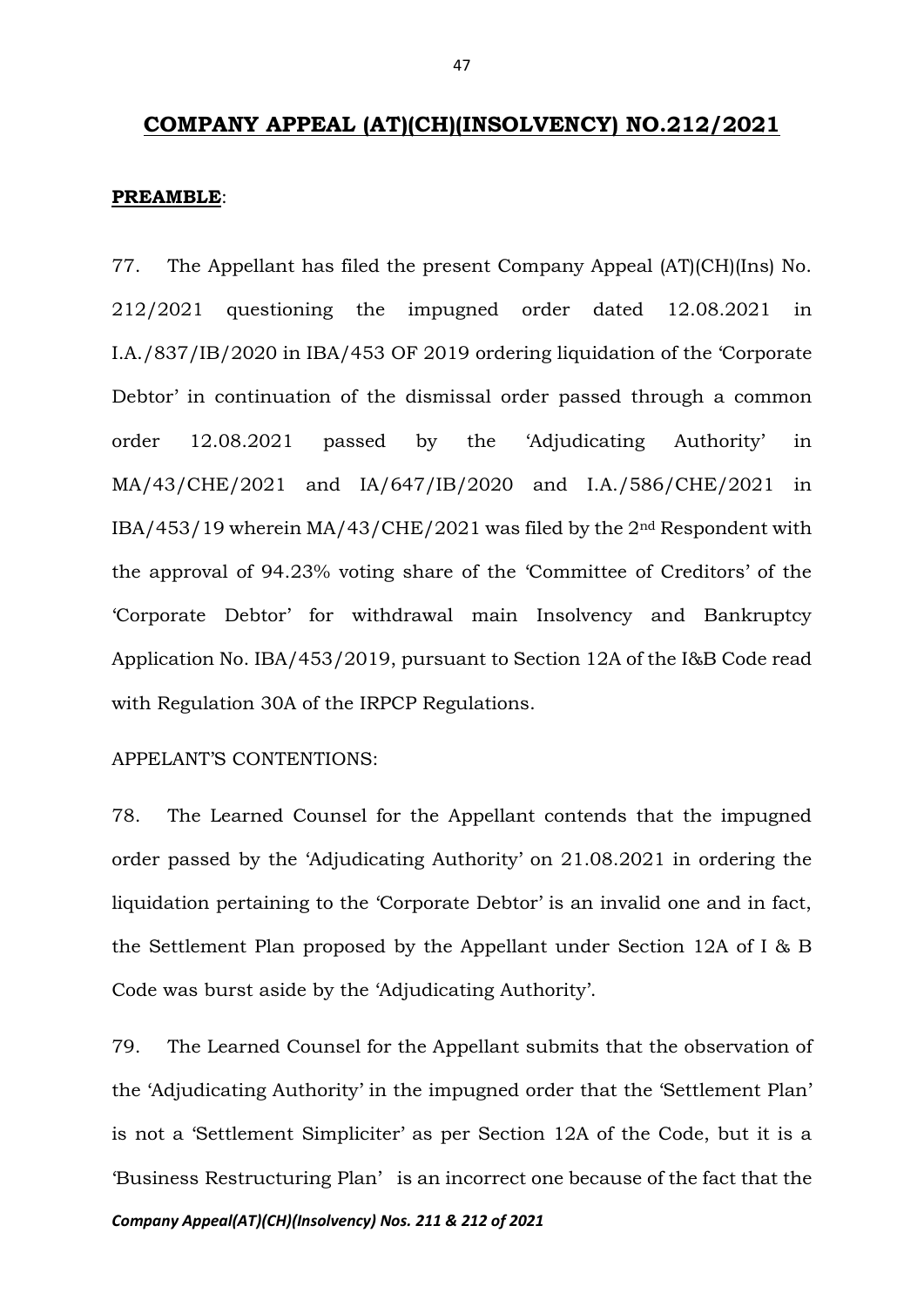Section 12A of the Code never speaks of 'Settlement Plan' and only mandates the approval of the majority of the Committee of Creditors members to withdraw the Application admitted under Section 7 or Section 9 or Section 10 by the original Applicant with an objective that once an Application file by the original Applicant is admitted and Committee is formed, the proceeding become 'action in rem' rather 'action in personam'.

80. The Learned Counsel for the Appellant takes a stand that the intent of the Legislation behind introducing Section 12A of the Code was to permit settlement before approval of a Resolution Plan for which the Legislature had mandated the approval of the 'Committee of Creditors' of a higher threshold of 90% as opposed to the requirement of 66% CoC approval for acceptance of a Resolution Plan.

81. Advancing his argument the Learned Counsel for the Appellant comes out with a plea that the 'Settlement Plan' merely provides the basis for the approval by the 'Committee of Creditors' which was accepted in entirety by them based on the terms mention therein. In fact, the 'Adjudicating Authority' had committed an error in sitting over the Judgment of the Committee of Creditors reasons for entering into a contract of settlement, which is neither its scope nor power under the Code, especially under Section 12A.

82. It is represented on behalf of the Appellant that there is no discretion under Section 12A of the Code for the 'Adjudicating Authority' to refuse to allow withdrawal of a case, based on the reason that 'CIRP would have to undergone again'.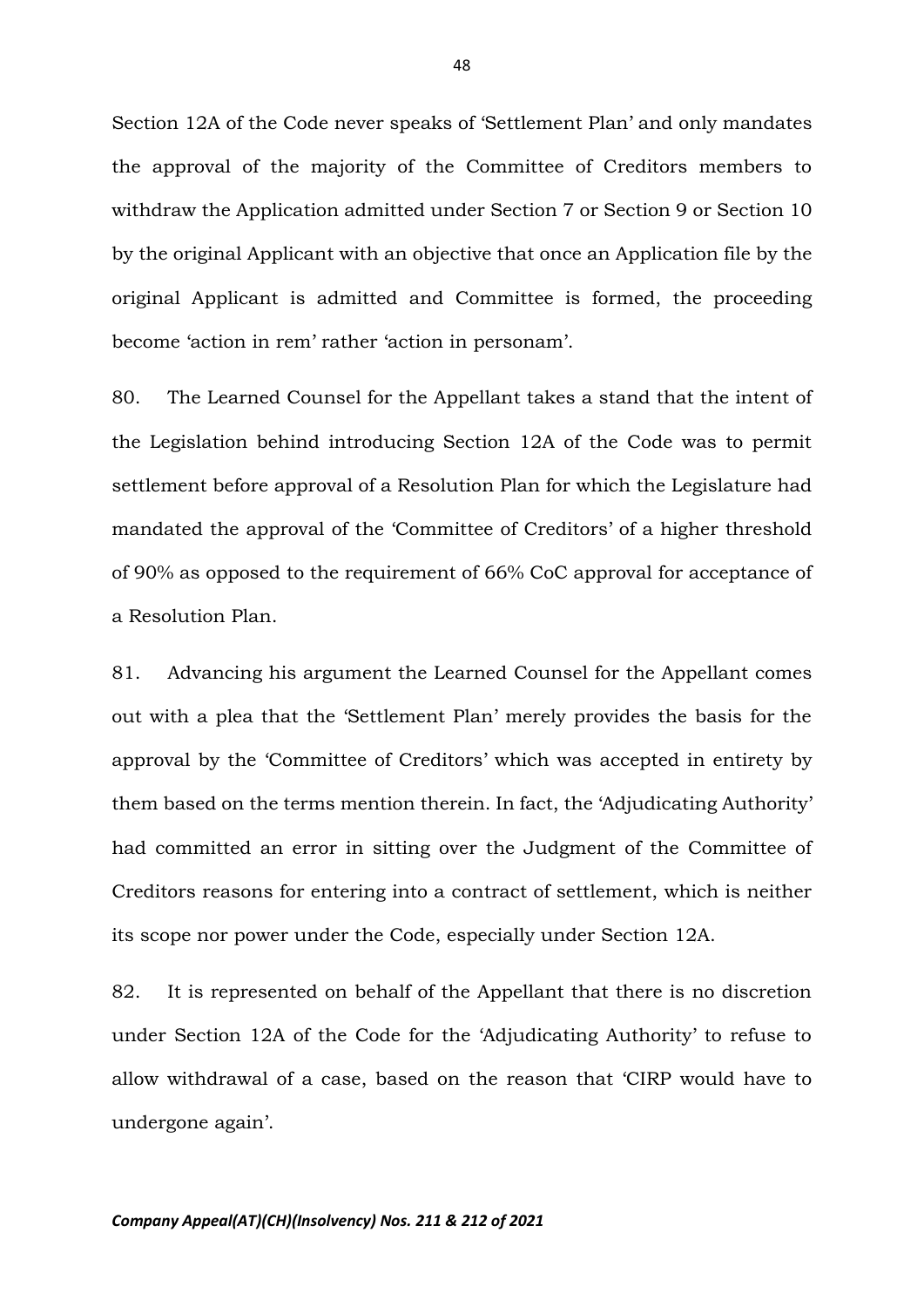83. The other contentions raised on behalf of the Appellant is that the 'Adjudicating Authority' was not correct in arriving at a conclusion that the terms of the Settlement is an ambiguous one since there is no final offer made by the Appellant and also the acceptance made by the CoC etc.

84. The Learned Counsel for the Appellant proceeds to point out that it is not the duty of the 'Adjudicating Authority' to investigate commercial ramification of the Committee of Creditor's decisions, especially when it is not in the nature of a 'Resolution Plan', but a 'Withdrawal Simpliciter'.

85. The Learned Counsel for the Appellant submits that the impugned order is an excessive one and suffers from non-application of mind by the 'Adjudicating Authority'.

86. According to the Learned Counsel for the Appellant, there is no requirement that money is need to be paid in advance for exercising the power under Section 12A of the Code. Also that the 'Settlement Plan' was an irrelevant one to the determination of the 'Withdrawal Application' filed under Section 12A of the Code.

87. Added further, it is a version of the Appellant that the 'Adjudicating Authority' had failed to advert to Class 4 of Chapter VIII under the caption 'Binding Effect' which states that a 'Settlement Plan' is binding on the Company and such Members of the 'Committee of Creditors' that had approved the 'Withdrawal Application' on the basis of the 'Settlement Plan' upon the approval of 90% voting shares of CoC and upon receipt of the 'Approval Order' of the 'Adjudicating Authority'.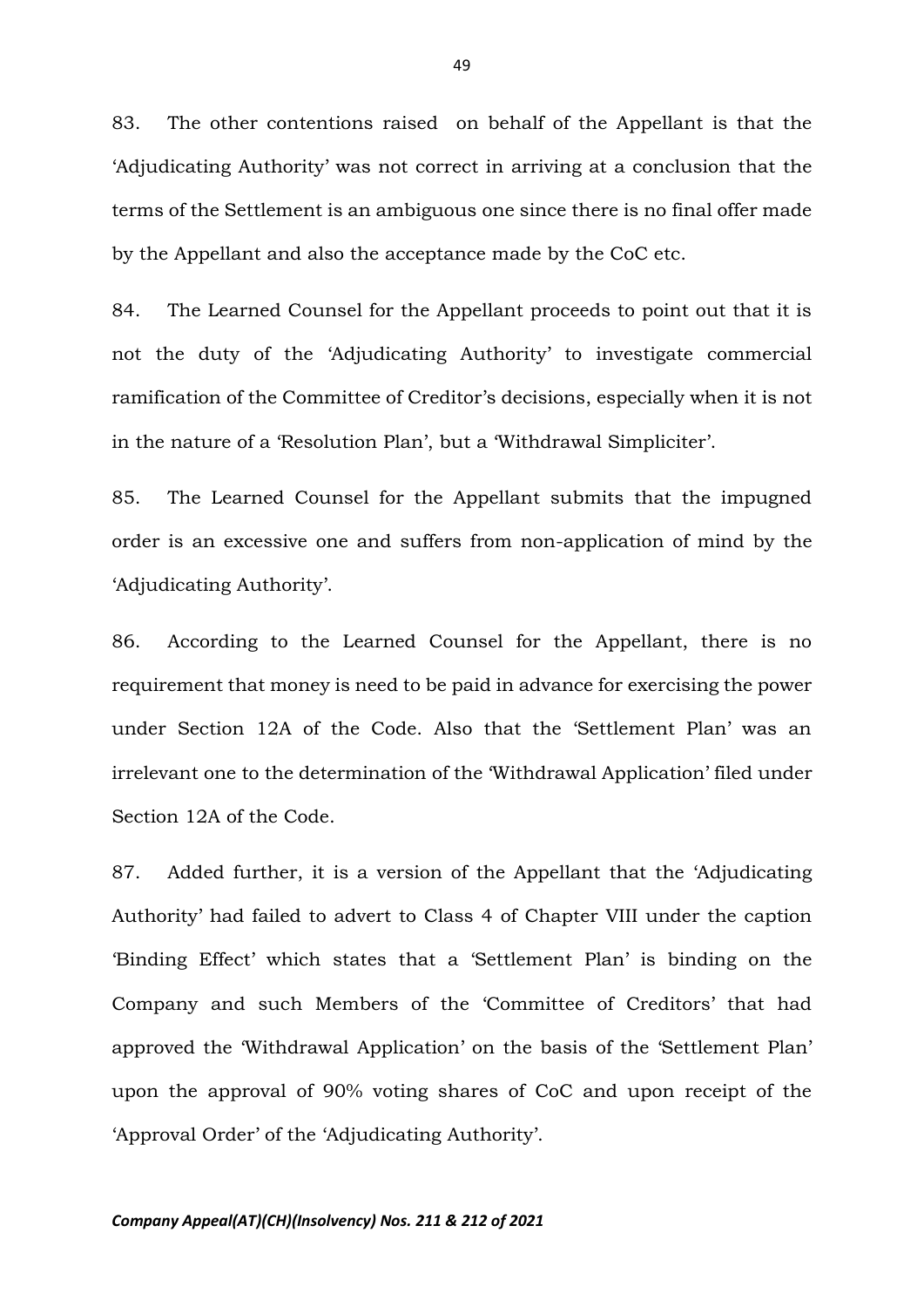88. Expatiating its submission, it is the contention of the Learned Counsel for the Appellant that a 'Settlement' being contract and its novation thereto has no ambit for judicial interference. In fact, the 'Adjudicating Authority' has no power to review such a contract as if it is a 'Writ Court'.

#### **EVALUATION**:

89. Before the 'Adjudicating Authority', the Resolution Professional/ Applicant filed IA/837/IB/2020 in IBA/453/2019 (under Section 33 of the I& B Code) seeking liquidation of the 'Corporate Debtor' consequent to the rejection of the 'Resolution Plan' submitted by Royal Partners Investment Fund Limited in 12th Committee of Creditor's meeting with 60.90 % votes in favour of the Resolution Plan.

90. The Resolution Professional/Applicant in IA/837/IB/2020 in IBA/453/2019 had prayed for passing of necessary orders by the 'Adjudicating Authority' in directing the liquidation of the 'Corporate Debtor' in the manner laid down in Chapter III of the Code etc. Furthermore, in the Interlocutory Application IA/837/IB/2020 in IBA/453/2019 the Resolution Professional/Applicant had at paragraphs 27 to 33 averred the following:

> *27. "It is respectfully submitted and reiterated that the Exclusion Order has erroneously recorded the 240th day of CIRP duration, the date post such exclusion has been erroneously recorded 20.03.2020, whereas the correct date post such 30 day exclusion from the last date of CIRP, i.e. 29.02.2020 would fall on 30.03.2020. A memo/application, making submission of the afore mentioned facts and figures, requesting for a correction in the Exclusion Order to record the*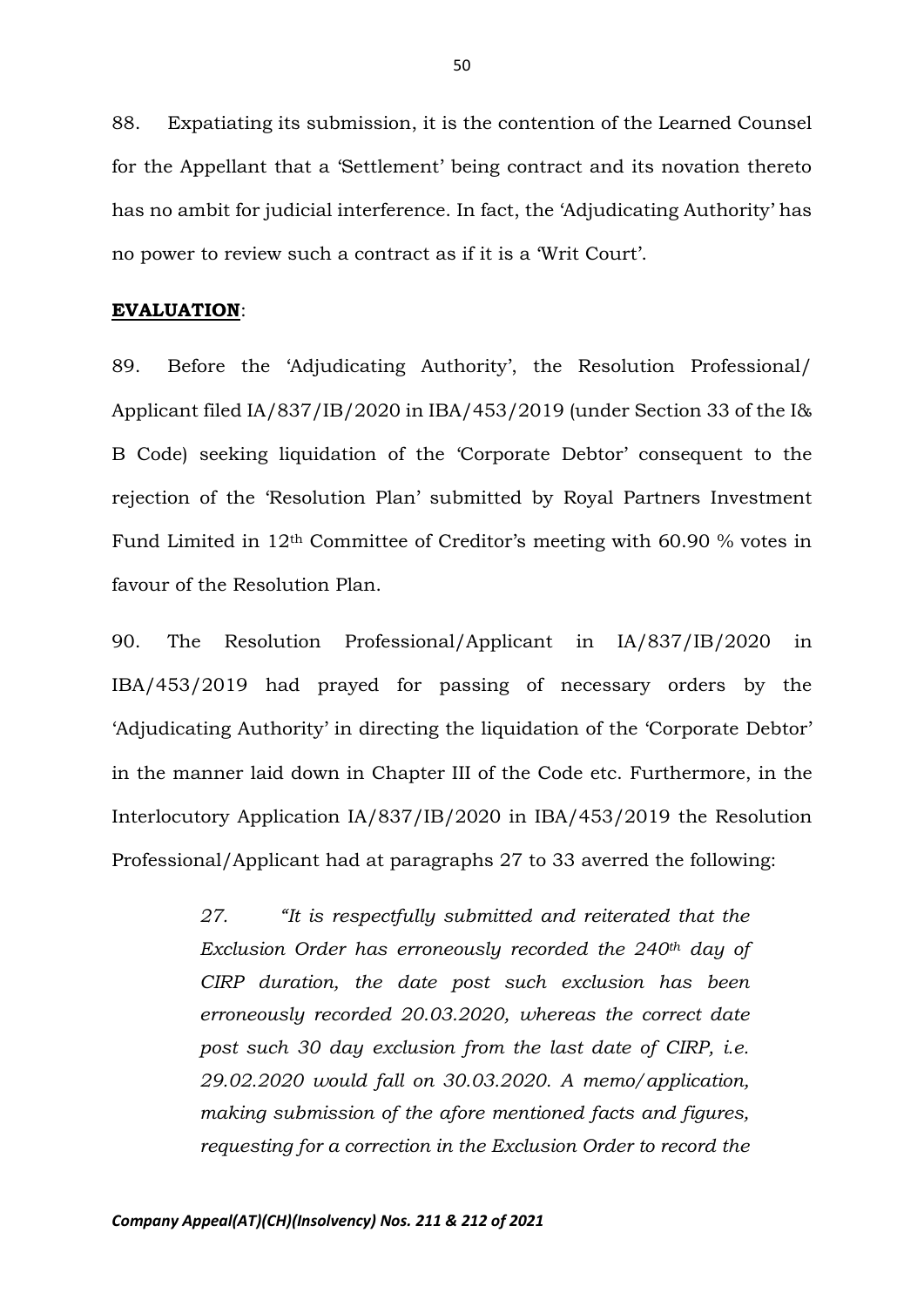*end of the 30 day period as 30.03.2020 has been filed with this Hon'ble Tribunal.* 

*28. In light of the NCLT having granted the 30 day exclusion of the CIRP pursuant to the Exclusion Order and, subject to the correction as submitted in the memo submitted with NCLT, the RP convened the 12th meeting of the OC on 16.03.2020 and amongst others, presented the compliant Resolution Plan before the COC for its approval. Post discussions at the meeting in relation to the final compliant version of the Resolution Plan, the plan was put for e-coting, the results for which were declared on April 4, 2020. Copy of the minutes of the CoC meeting held on 16.03.2020 is annexed and marked as 'Annexure A-13'.*

*29. In terms of the e-voting results as on April, 4, 2020, the Resolution Plan of RPIFL failed to receive the requisite majority of 66% of the voting share of the members of the CoC and was consequently rejected by the CoC on account of having received only a vote of 60.90% in favour of the Resolution Plan, which does not cross the minimum threshold as required under Section 30(4) of the Code. Copy of the voting results is annexed hereto and marked as 'Annexure A-14'.*

*30. In view of no resolution plan having received the requisite approval of the CoC under S.30(4) of the Code despite all efforts having been undertaken to achieve a resolution and the expiry of the CIRP of the Corporate Debtor, the present Application has been filed by the Resolution Professional before this Hon'ble Tribunal under Section 33(1)(a) of the Code for initiation of the liquidation process of the Corporate Debtor.* 

*31. At the 12th CoC meeting held on 16.03.2020, the Resolution Professional tabled the agenda of discussing and approving to provide finding for the liquidation cost, and sale*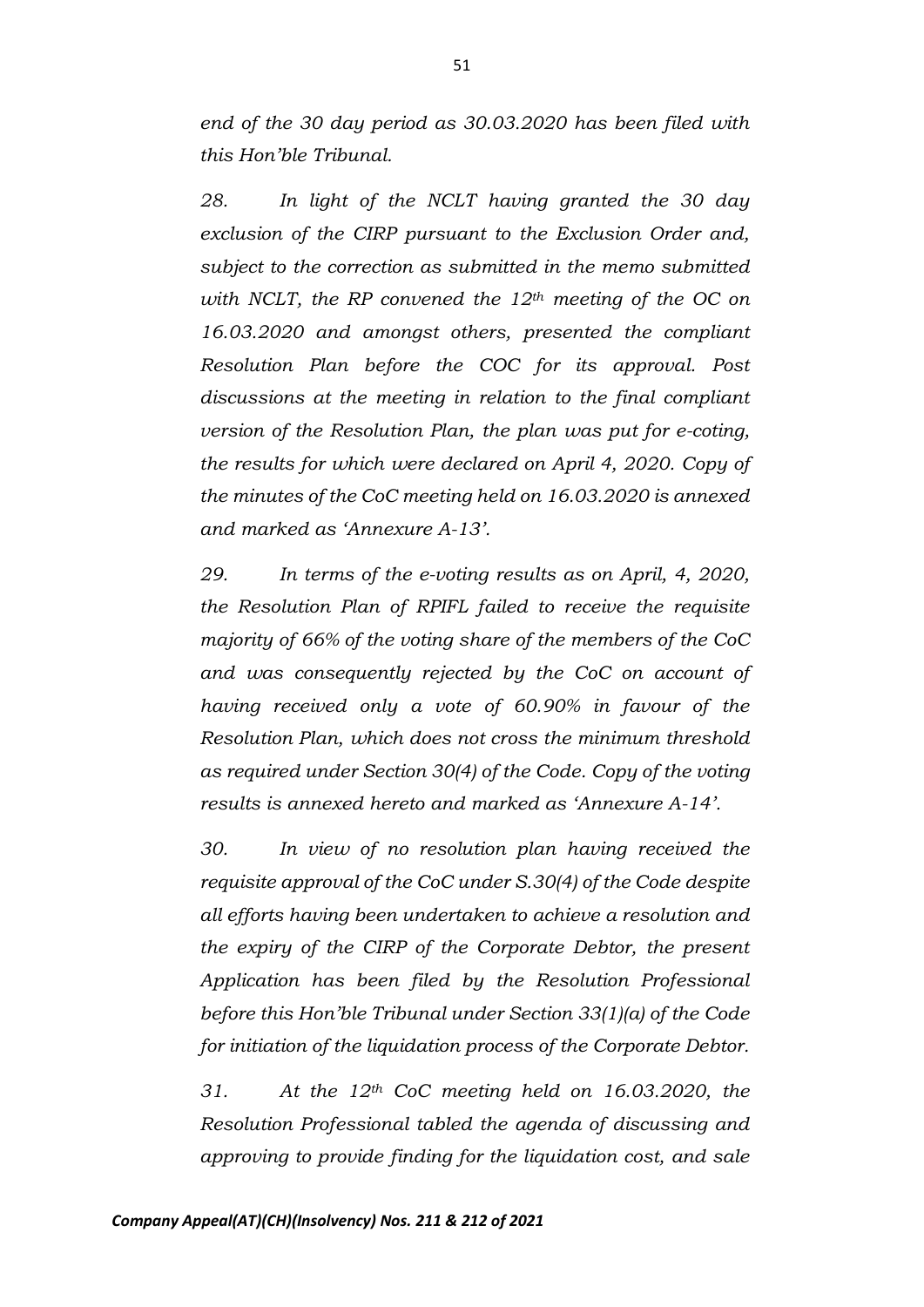*of the Corporate Debtor as a going concern in case the Corporate Debtor is sent to liquidation as per Regulation 39B and 39C of the CIRP Regulations.* 

*32. In the e-voting results which have been declared, the following agenda were also put to vote before the CoC.* 

- *I.* To approve plan for funding the difference between –best *estimate of the amount required to meet liquidation costs and best estimate of the value of the liquid assets available to meet the liquidation costs in terms of Regulation 39B, the plan being – 1) to meet the fee payable to the liquidator under regulation 4 out of the proceeds of sale of assets and 2) to meet he balance deficit as and when necessary by way of contribution from the financial creditors in proportion of their admitted debt.*
- *II. To approve that the liquidator may first explore sale of the corporate debtor as a going concern under clause (e) of regulation 32 of the Insolvency and Bankruptcy Board of India (Liquidation Process) Regulations, 2016 or sale of the business of the corporate debtor as a going concern under clause (f) thereof, if an order for liquation is passed under section 33.*

*33. The aforesaid agenda were also rejected by the CoC with only 23.06% and 36.21% votes respectively in favour of the said agenda.*

## **PURPOSE OF I & B CODE, 2016**

91. The aim of the Code is one of 'Resolution'. The next objective is 'Maximisation Of the Value of Assets of the Corporate Debtor. The other one being 'Promoting of Entrepreneurship', 'Availability of Credit' and 'Balancing the Interests'.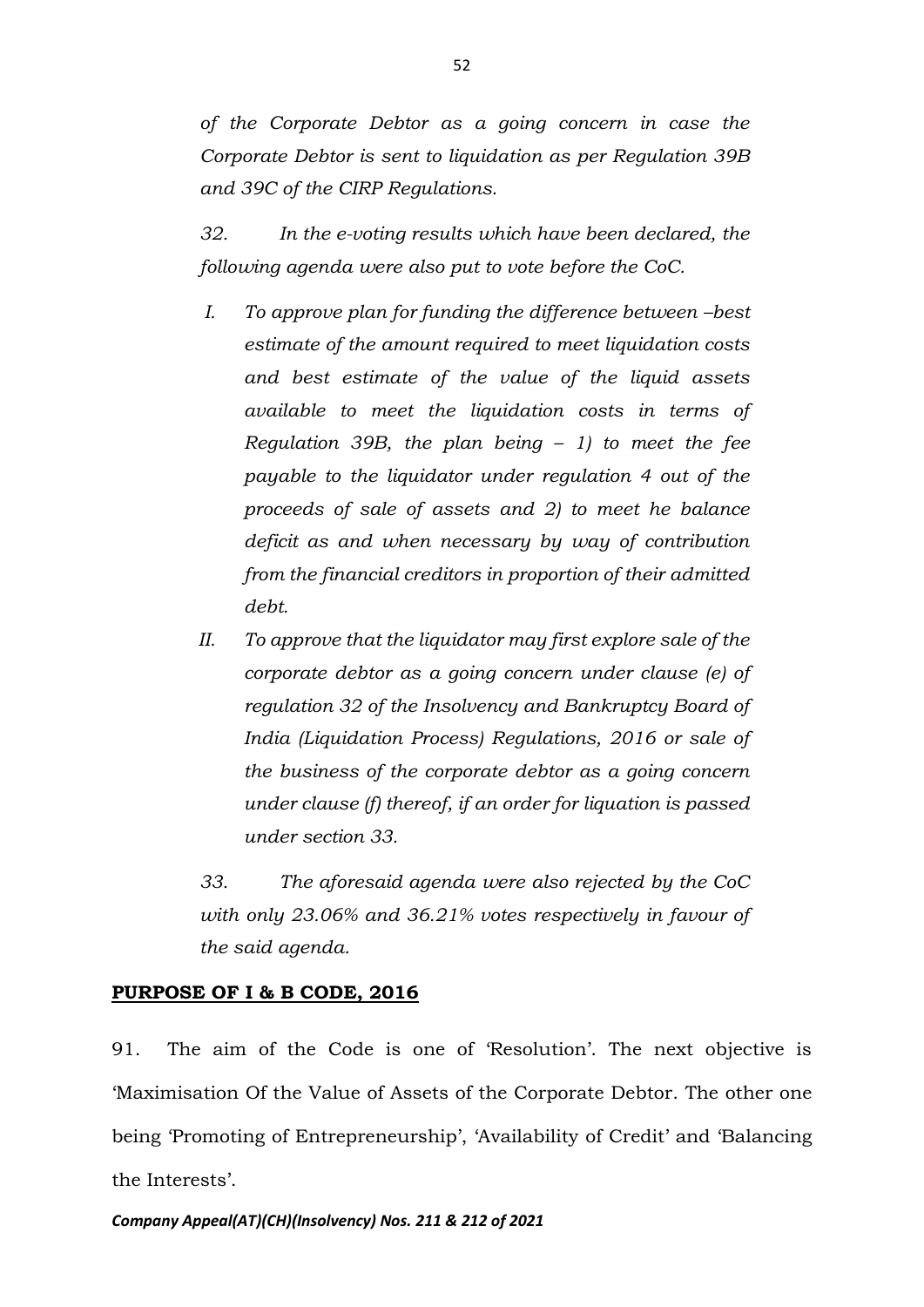#### **LIQUIDATION**:

92. It is to be remembered that the I & B Code, 2016 is not permitting 'Liquidation Of a Corporate Debtor' in a direct manner. Upon failure of the 'Corporate Insolvency Resolution Process', the Code allows liquidation.

93. It is pointed out that Section 33 of the I & B Code, 2016 enjoins 'Liquidation of the Corporate Debtor' if the 'Adjudicating Authority' comes to the conclusion that the Resolution Plan does not satisfy the ingredients of Section 30(2) of the Code.

94. If the 'Adjudicating Authority' is not receipt of Resolution Plan on or before the expiry of the Maximum Period allowed for completion of the Insolvency Resolution Plan, then, liquidation of the 'Corporate Debtor' is to ensue. If at any time prior to the confirmation of a Resolution Plan, the 'Committee of Creditor' resolve by a 66% majority of voting shares where the 'Corporate Debtor' is to be liquidated, then, the liquidation may follow suit. If the 'Corporate Debtor' breaches the conditions of the Resolution Plan and upon an Application by individual (other than the Corporate Debtor), whose interest are prejudicially affected by such breach, the 'Adjudicating Authority' can arrive at a conclusion that the 'Corporate Debtor' had violated the condition of the Resolution Plan, in which event, the Code visualises initiation of the 'Liquidation Process' in the considered opinion of this 'Tribunal'. Suffice it for this 'Tribunal' to make a pertinent mention that if any of the aforesaid situations exist, the 'Adjudicating Authority is empowered to pass an order requiring the 'Corporate Debtor' to be liquidated as per the relevant provisions Code.

53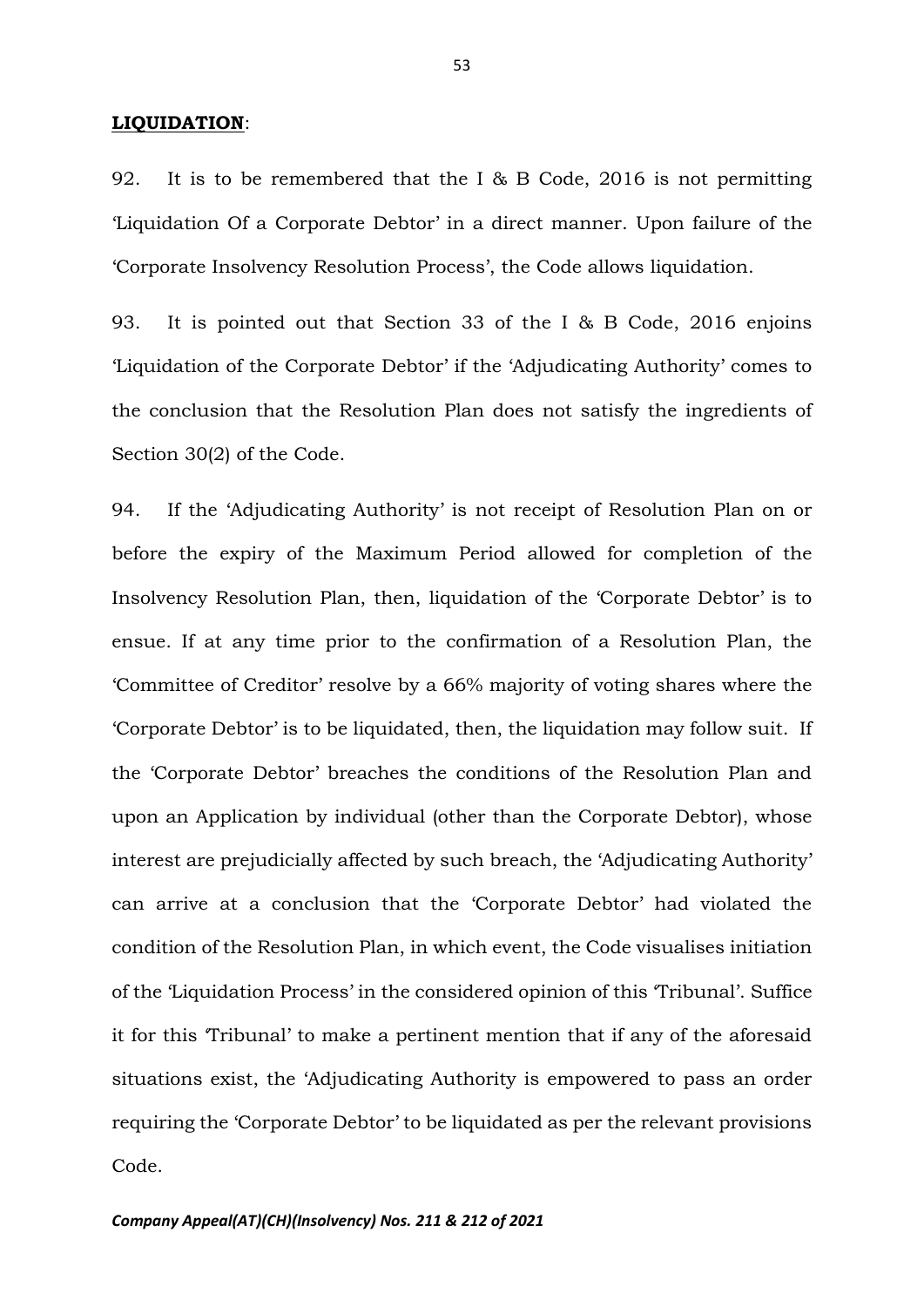94. If the time period for CIRP was extended but the Resolution Plan was not accepted by the 'Adjudicating Authority' then, liquidation of the Company can be ordered under Section 33 of the I & B Code. Timely liquidation is preferred over fruitless and endless Resolution proceeding.

95. In the instant case on hand, the Applicant/Resolution Profession of the First Respondent had filed IA/837/IB/2020 in IBA/453/2019 after the lapse of 330 days period of CIRP pertaining to the 'Corporate Debtor'. A mere cursory perusal of the contents of IA/837/IB/2020 in IBA/453/2019 shows that the Applicant/Resolution Professional had not made mention of the 'Liquidation Value' concerning the 'Corporate Debtor'.

96. Be that as it may, considering the fact this 'Tribunal' has dismissed the Company Appeal (AT)(CH)(Ins) No. 211 of 2021 (arising out of MA/43/CHE/2021), this 'Tribunal' comes to a resultant conclusion that the 'Adjudicating Authority' had rightly dismissed the MA/43/CHE/2021 and came to the legitimate and reasonable conclusion that the 'Corporate Debtor' was required to be ordered for Liquidation, in terms Section 33(1)(a) of the Code, 2016 and allowed the IA/837/IB/2020 in IBA/453/2019, and the same requires no interference. Viewed in that perspective, the Company Appeal fails.

**RESULT**: (Company Appeal (AT)(CH)(Ins) No. 211 of 2021)

In fine, the Company Appeal (AT)(CH)(Ins) No. 211 of 2021 is dismissed. No costs. Connected pending Application, if any, is closed.

**RESULT**: (Company Appeal (AT)(CH)(Ins) No. 212 of 2021)